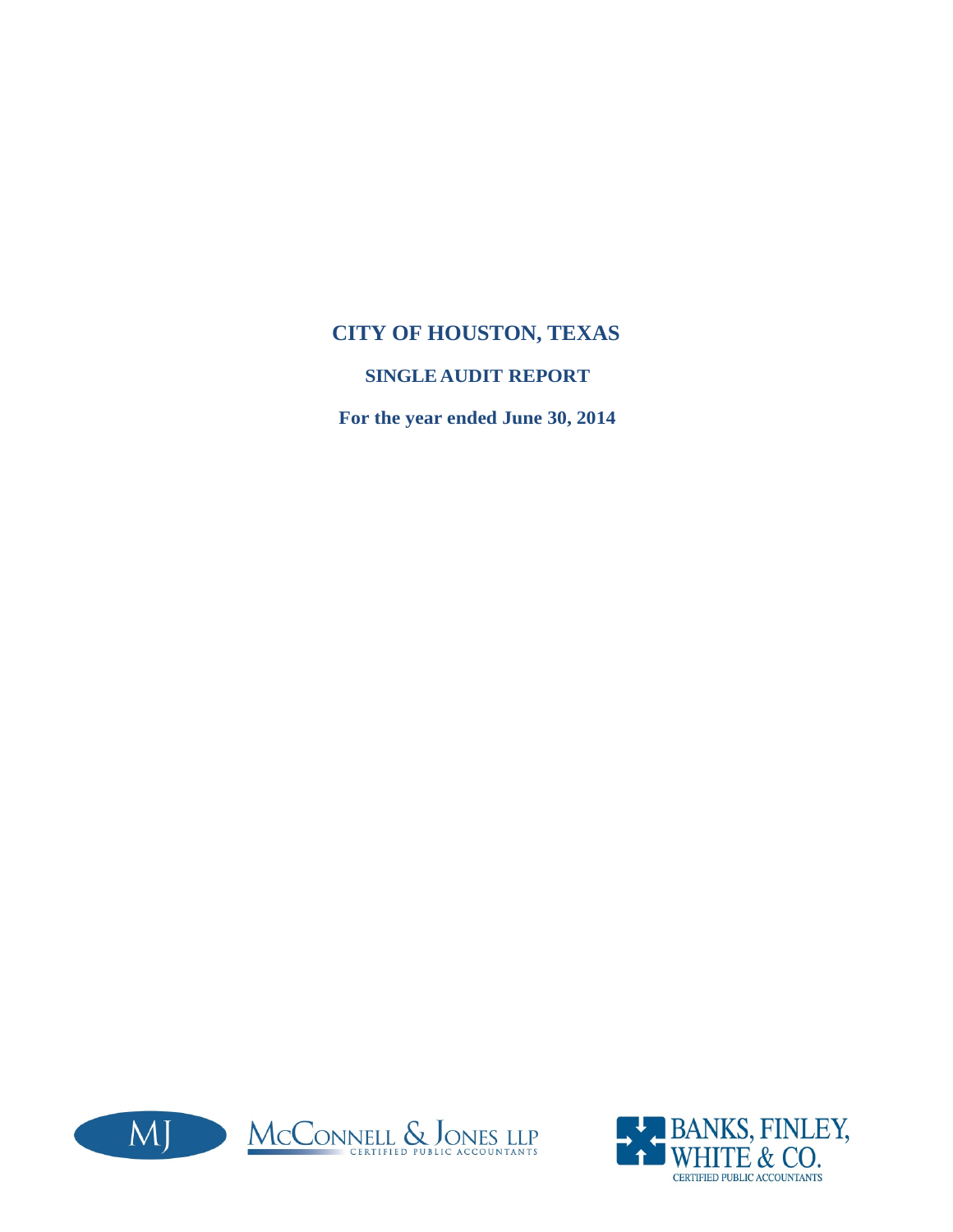### **CITY OF HOUSTON, TEXAS**

### **TABLE OF CONTENTS**

### **JUNE 30, 2014**

|                                                                                                                                                                                                                                             | PAGE      |
|---------------------------------------------------------------------------------------------------------------------------------------------------------------------------------------------------------------------------------------------|-----------|
| Independent Auditors' Report on Internal Control over<br>Financial Reporting and on Compliance and Other Matters<br>Based on an Audit of Financial Statements Performed in<br>Accordance with Government Auditing Standards                 | $1-2$     |
| Independent Auditors' Report on Compliance for each Major<br>Federal and State Program and Report on Internal Control<br>over Compliance Required by OMB Circular A-133 and the<br><b>State of Texas Uniform Grant Management Standards</b> |           |
|                                                                                                                                                                                                                                             | $3 - 5$   |
| Schedule of Expenditures of Federal and State Awards<br>for the Year Ended June 30, 2014                                                                                                                                                    | $6 - 17$  |
| Notes to the Schedule of Expenditures of Federal and<br>State Awards for the Year Ended June 30, 2014                                                                                                                                       | 18-21     |
| <b>Schedule of Findings and Questioned Costs</b><br>for the Year Ended June 30, 2014                                                                                                                                                        | $22 - 26$ |
| Schedule of Prior Year Audit Findings<br>for the Year Ended June 30, 2014                                                                                                                                                                   | 27-30     |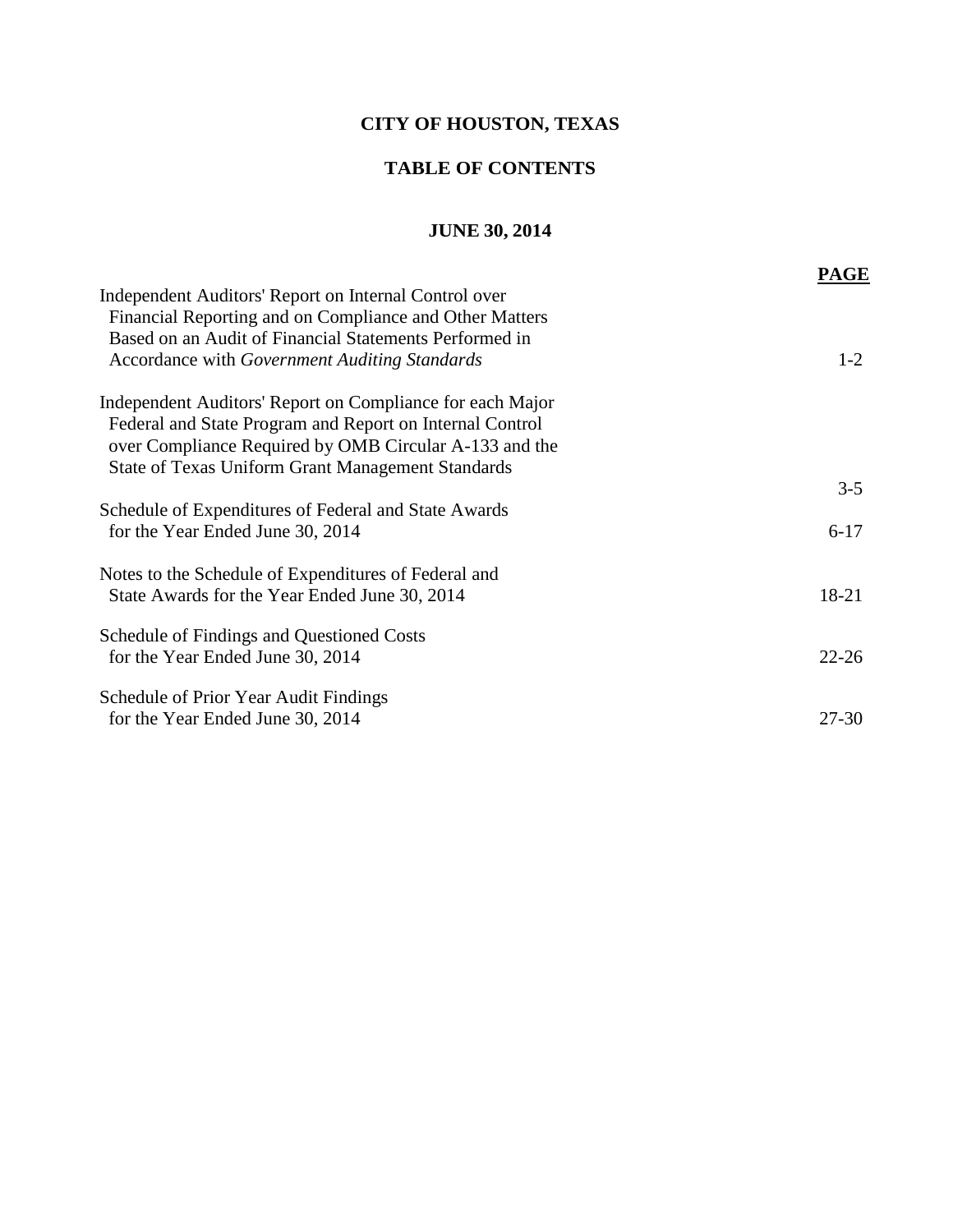





**Independent Auditors' Report on Internal Control over Financial Reporting and on Compliance and Other Matters Based on an Audit of Financial Statements Performed in Accordance with** *Government Auditing Standards*

To the Honorable Mayor, Members of City Council and City Controller of the City of Houston, Texas

We have audited, in accordance with the auditing standards generally accepted in the United States of America and the standards applicable to financial audits contained in *Government Auditing Standards* issued by the Comptroller General of the United States, the financial statements of the governmental activities, the business-type activities, the aggregate discretely presented component units, each major fund, and the aggregate remaining fund information of the City of Houston, Texas (the "City"), as of and for the year ended June 30, 2014, and the related notes to the financial statements, which collectively comprise the City's basic financial statements, and have issued our report thereon dated November 21, 2014.

Our report includes a reference to other auditors who audited the financial statements of the Firefighter's Relief and Retirement Pension Trust Fund, the Municipal Employees' Pension Trust Fund, and the Police Officers' Pension Trust Fund, blended component units of the City, which, in the aggregate, represent 100% of the assets and net position of the pension trust funds, within the fiduciary funds. We did not audit the financial statements of any governmental discretely presented component units (except for Houston Area Library Automated Network, and Lamar Terrace Public Improvement District), which represent 8.0%, 11.0% and 8.5%, respectively, of the assets, net position, and revenues of the governmental activities or any business-type discretely presented component units which represents 2.5%, 17.3% and 12.2%, respectively, of the assets, net position, and revenues of the business-type activities. This report does not include the results of the other auditors' testing of internal control over financial reporting or compliance and other matters that are reported on separately by those auditors.

#### **Internal Control over Financial Reporting**

In planning and performing our audit of the financial statements, we considered the City's internal control over financial reporting (internal control) to determine the audit procedures that are appropriate in the circumstances for the purpose of expressing our opinions on the financial statements, but not for the purpose of expressing an opinion on the effectiveness of the City's internal control. Accordingly, we do not express an opinion on the effectiveness of the City's internal control.

Our consideration of internal control was for the limited purpose described in the preceding paragraph and was not designed to identify all deficiencies in internal control that might be material weaknesses or significant deficiencies and therefore, material weaknesses or significant deficiencies may exist that were not identified. However, as described in the accompanying schedule of findings and questioned costs, we identified certain deficiencies in internal control that we consider to be a material weakness.

### *4828 Loop Central Drive - Suite 1000 - Houston, Texas - 77081*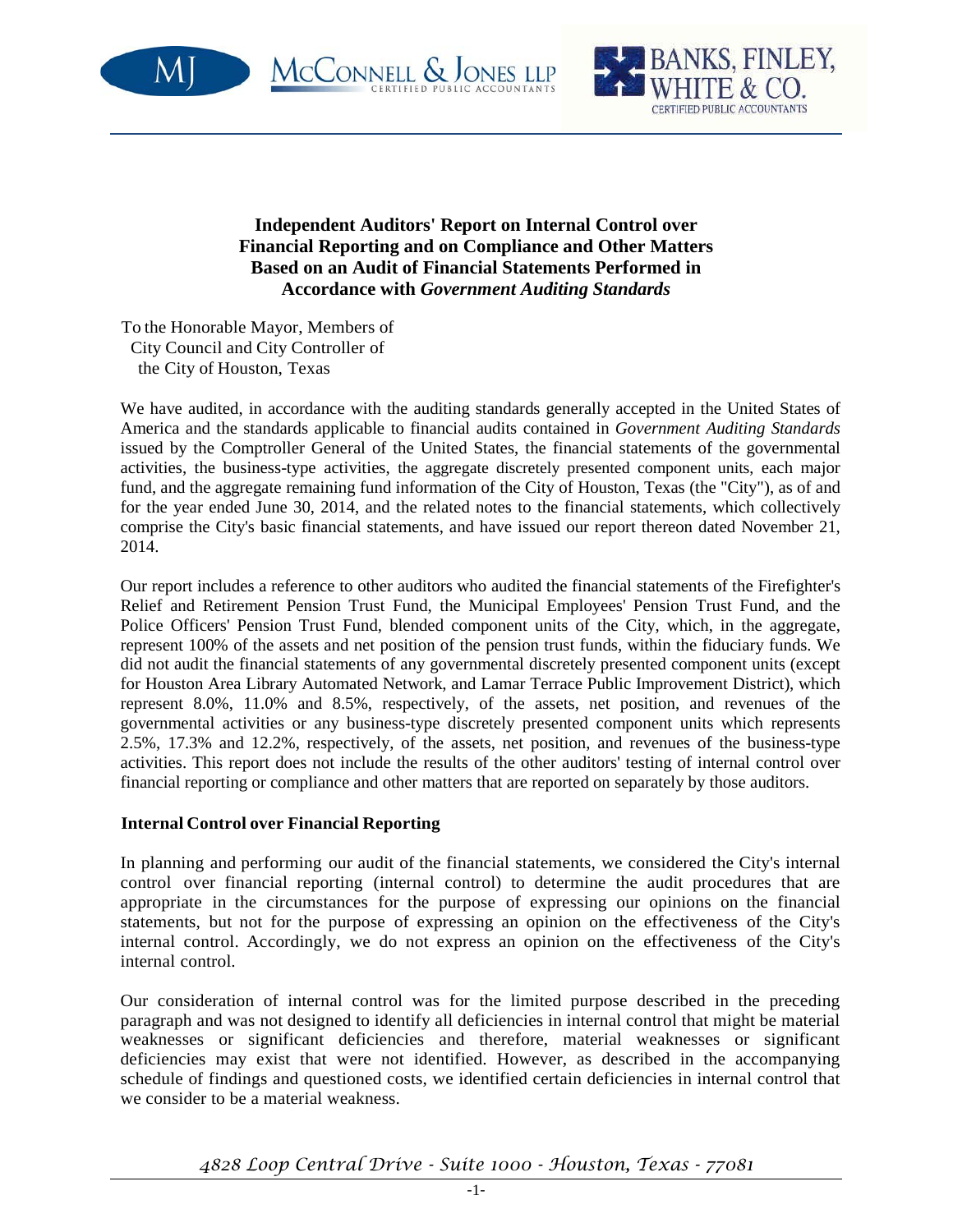

A *deficiency in internal control* exists when the design or operation of a control does not allow management or employees, in the normal course of performing their assigned functions, to prevent, or detect and correct, misstatements on a timely basis. A *material weakness* is a deficiency, or a combination of deficiencies, in internal control such that there is a reasonable possibility that a material misstatement of the entity's financial statements will not be prevented, or detected and corrected on a timely basis. A *significant deficiency* is a deficiency, or a combination of deficiencies, in internal control that is less severe than a material weakness, yet important enough to merit attention by those charge with governance. We consider the deficiencies described in the accompanying schedule of findings and questioned cost as item 2014-001 to be a material weakness.

#### **Compliance and Other Matters**

As part of obtaining reasonable assurance about whether the City's financial statements are free from material misstatement, we performed tests of its compliance with certain provisions of laws, regulations, contracts, and grant agreements, noncompliance with which could have a direct and material effect on the determination of financial statement amounts. However, providing an opinion on compliance with those provisions was not an objective of our audit, and accordingly, we do not express such an opinion. The results of our tests disclosed no instances of noncompliance or other matters that are required to be reported under *Government Auditing Standards*.

We noted certain other matters that were reported to management of the City in a separate letter dated November 21, 2014.

#### **City's Response to Findings**

The City's response to the findings identified in our audit is described in the accompanying schedule of findings and questioned costs. The City's response was not subjected to the auditing procedures applied in the audit of the financial statements and, accordingly, we express no opinion on it.

#### **Purpose of this Report**

The purpose of this report is solely to describe the scope of our testing of internal control and compliance and the result of that testing, and not to provide an opinion on the effectiveness of the City's internal control or on compliance. This report is an integral part of an audit performed in accordance with *Government Auditing Standards* in considering the City's internal control and compliance. Accordingly, this communication is not suitable for any other purpose.

McCannell & Sanes Lit

Burho, Finley, White i Co.

November 21, 2014 Houston, Texas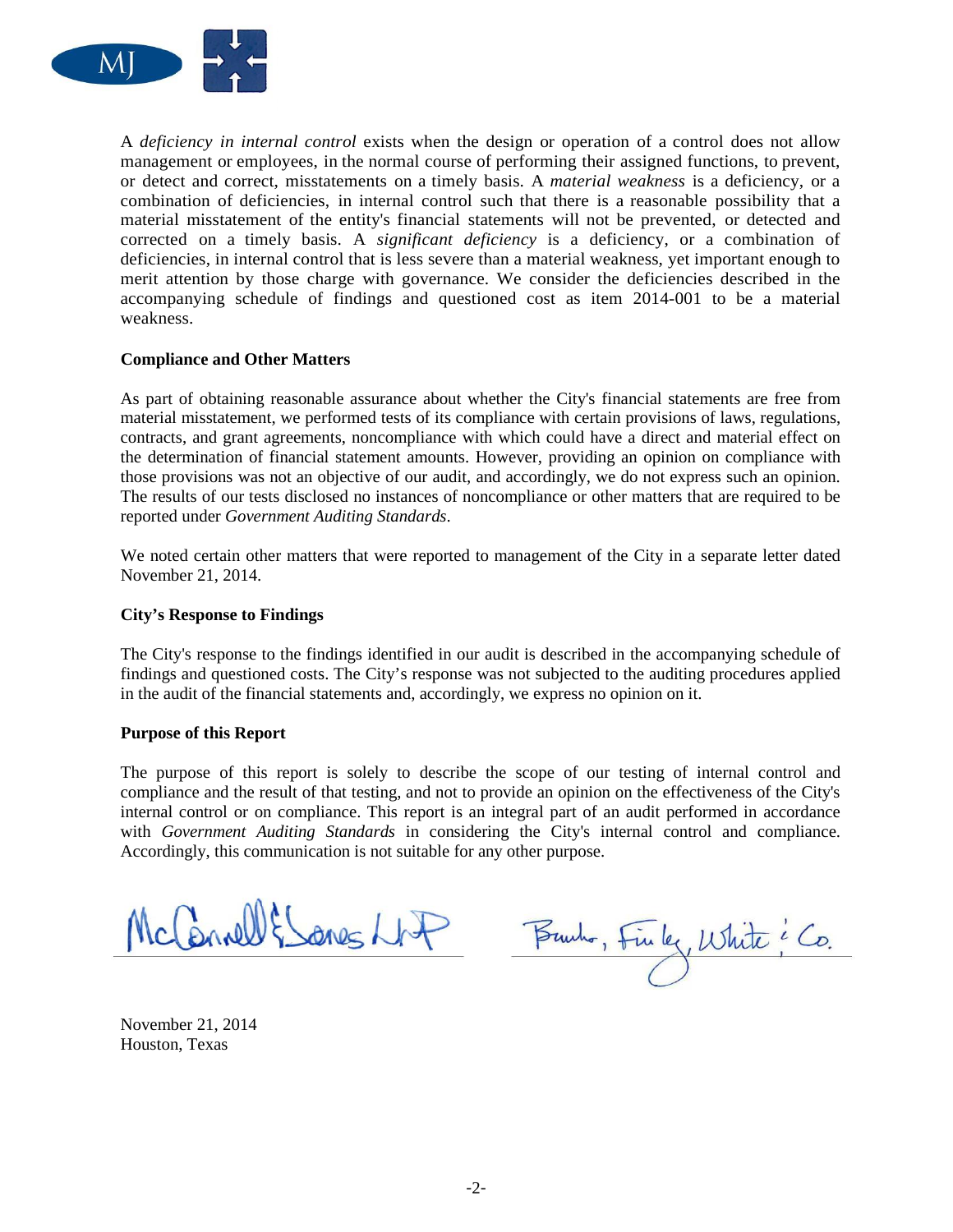



### **Independent Auditor's Report on Compliance for Each Major Federal and State Program and Report on Internal Control over Compliance Required by OMB Circular A-133 and the State of Texas Uniform Grant Management Standards**

MCCONNELL & JONES LLP

To the Honorable Mayor, Members of City Council and City Controller of the City of Houston, Texas

#### **Report on Compliance for Each Major Federal and State Program**

We have audited the City of Houston, Texas (the "City'') compliance with the types of compliance requirements described in the *OMB Circular A-133 Compliance Supplement* and the State of Texas *Uniform Grants Management Standards* ("UGMS") that could have a direct and material effect on each of the City's major federal and state programs for the year ended June 30,2014. The City's major federal and state programs are identified in the summary of auditor's results section of the accompanying schedule of findings and questioned costs.

#### **Management's Responsibility**

Management is responsible for compliance with the requirements of laws, regulations, contracts, and grants applicable to its federal and state programs.

#### **Auditors' Responsibility**

Our responsibility is to express an opinion on compliance for each of the City's major federal and state programs based on our audit of the types of compliance requirements referred to above. We conducted our audit of compliance in accordance with auditing standards generally accepted in the United States of America; the standards applicable to financial audits contained in *Government Auditing Standards* issued by the Comptroller General of the United States; *OMB Circular A-133, Audits of States, Local Governments, and Non-Profit Organizations* and UGMS. Those standards, OMB Circular A-133 and UGMS require that we plan and perform the audit to obtain reasonable assurance about whether noncompliance with the types of compliance requirements referred to above that could have a direct and material effect on a major federal or state program occurred. An audit includes examining, on a test basis, evidence about the City's compliance with those requirements and performing such other procedures as we considered necessary in the circumstances.

We believe that our audit provides a reasonable basis for our opinion on compliance for each major federal and state program. However, our audit does not provide a legal determination of the City's compliance.

### **Opinion on Each Major Federal and State Program**

In our opinion, the City complied, in all material respects, with the types of compliance requirements referred to above that could have a direct and material effect on each of its major federal and state programs for the year ended June 30, 2014.

*4828 Loop Central Drive - Suite 1000 - Houston, Texas - 77081*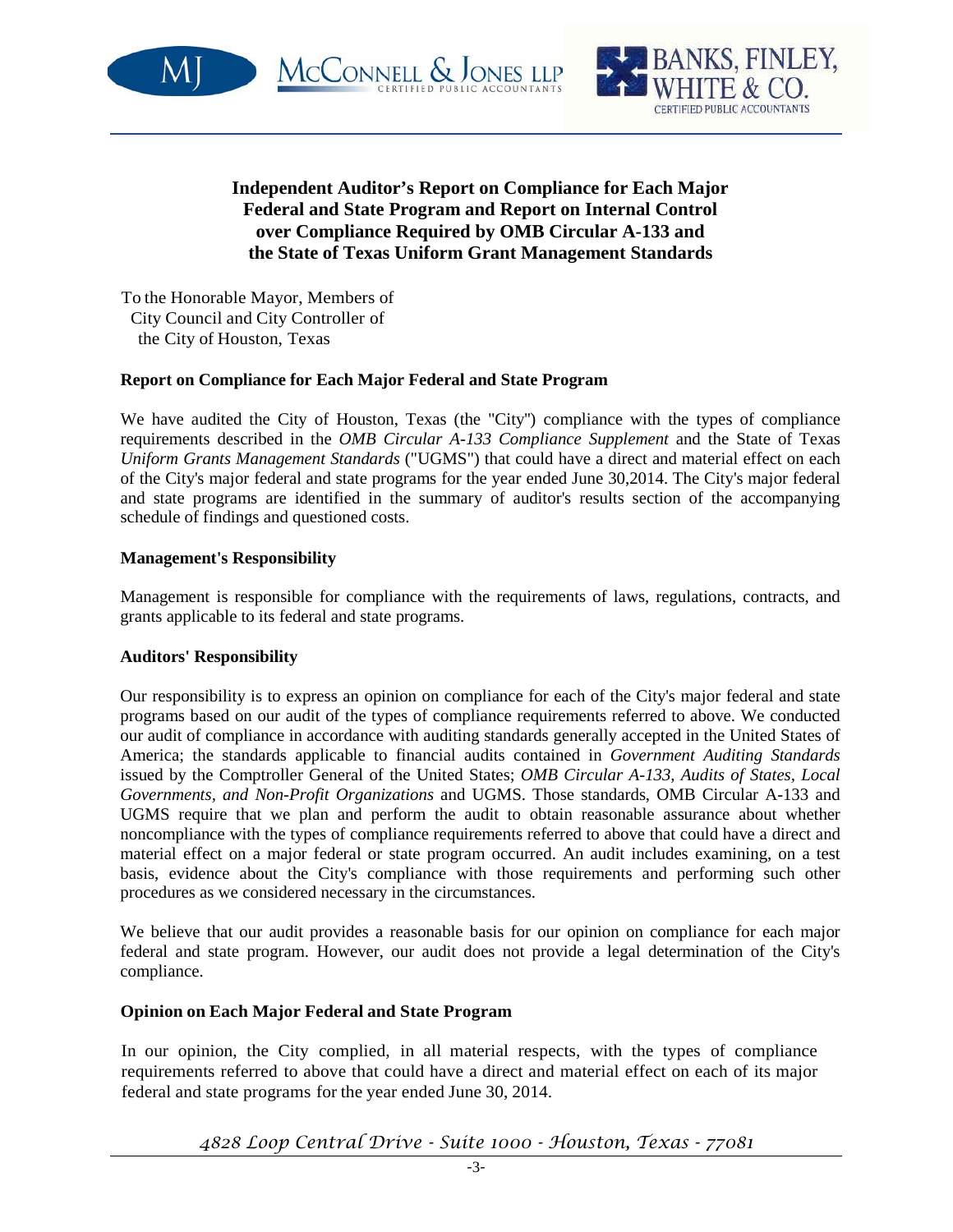

#### **Other Matters**

The results of our auditing procedures disclosed an instance of noncompliance, which is required to be reported in accordance with OMB Circular A-133 and UGMS and which are described in the accompanying schedule of findings and questioned costs as item 2014-002. Our opinion on each major federal and state program is not modified with respect to these matters.

The City's response to the noncompliance findings identified in our audit is described in the accompanying schedule of findings and questioned costs. The City's response was not subjected to the auditing procedures applied in the audit of compliance and, accordingly, we express no opinion on the response.

#### **Report on Internal Control over Compliance**

Management of the City is responsible for establishing and maintaining effective internal control over compliance with the types of compliance requirements referred to above. In planning and performing our audit of compliance, we considered the City's internal control over compliance with the types of requirements that could have a direct and material effect on each major federal and state program to determine the auditing procedures that are appropriate in the circumstances for the purpose of expressing an opinion on compliance for each major federal and state program and to test and report on internal control over compliance in accordance with OMB Circular A-133, but not for the purpose of expressing an opinion on the effectiveness of internal control over compliance. Accordingly, we do not express an opinion on the effectiveness of the City's internal control over compliance.

A *deficiency in internal control over compliance* exists when the design or operation of a control over compliance does not allow management or employees, in the normal course of performing their assigned functions, to prevent, or detect and correct, noncompliance with a type of compliance requirement of a federal or state program on a timely basis. A *material weakness in internal control over compliance* is a deficiency, or combination of deficiencies, in internal control over compliance, such that there is a reasonable possibility that material noncompliance with a type of compliance requirement of a federal or state program will not be prevented, or detected and corrected, on a timely basis. A *significant deficiency in internal control over compliance* is a deficiency, or a combination of deficiencies, in internal control over compliance with a type of compliance requirement of a federal or state program that is less severe than a material weakness in internal control over compliance, yet important enough to merit attention by those charged with governance.

Our consideration of internal control over compliance was for the limited purpose described in the first paragraph of this section and was not designed to identify all deficiencies in internal control over compliance that might be material weaknesses or significant deficiencies. We did not identify any deficiencies in internal control over compliance that we consider to be material weaknesses. However, material weaknesses may exist that have not been identified. However, we identified a deficiency in internal control over compliance, as described in the accompanying schedule of findings and questioned costs as item 2014-002 that we consider to be a significant deficiency.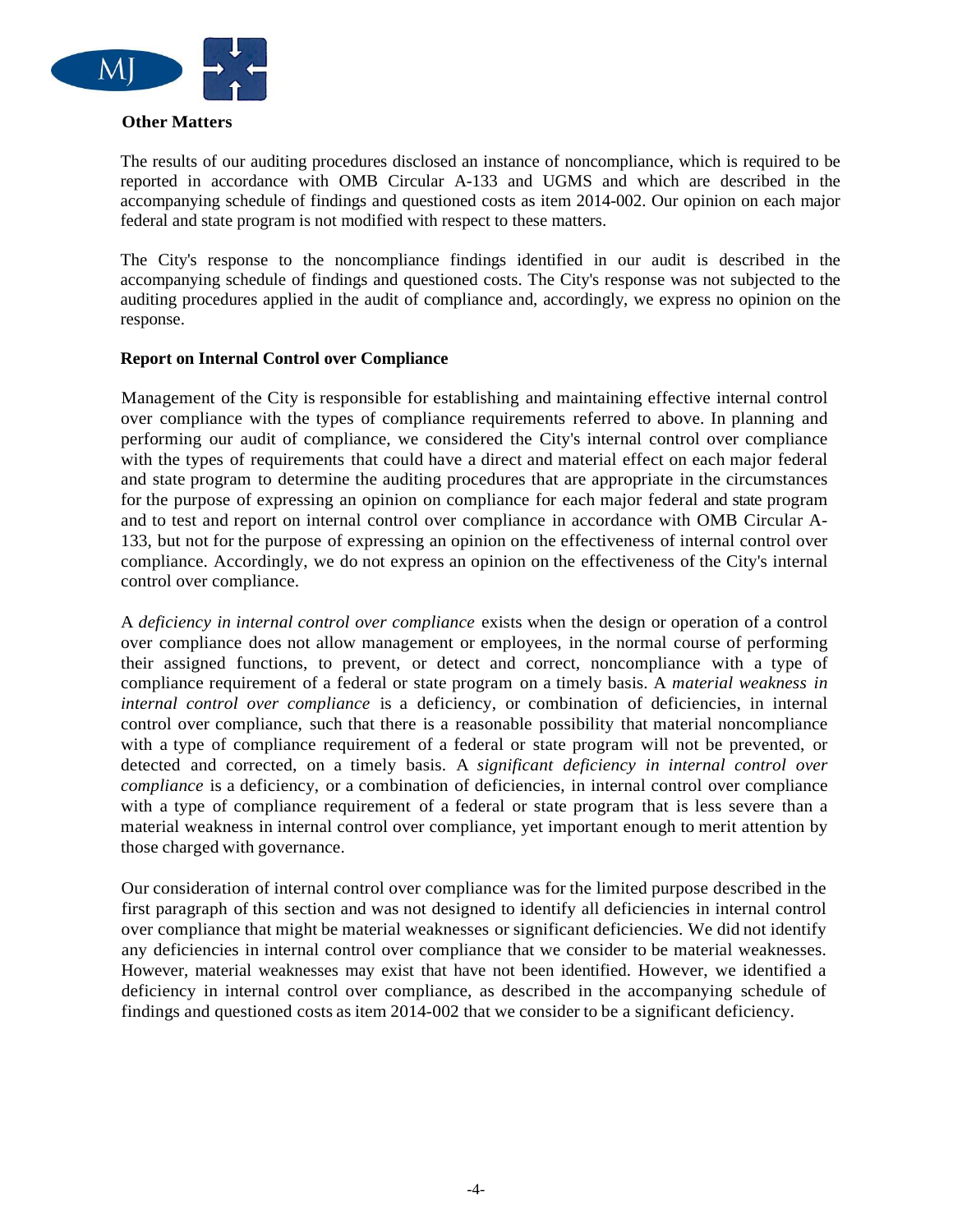

The City's response to the internal control over compliance finding identified in our audit is described in the accompanying schedule of findings and questioned costs. The City's response was not subjected to the auditing procedures applied in the audit of compliance and, accordingly, we express no opinion on the response.

The purpose of this report on internal control over compliance is solely to describe the scope of our testing of internal control over compliance and the results of that testing based on the requirements of OMB Circular A-133 and UGMS. Accordingly, this report is not suitable for any other purpose.

#### **Report on Schedule of Expenditures of Federal and State Awards Required by OMB Circular A-133 and UGMS**

We have audited the financial statements of the governmental activities, the business-type activities, the aggregate discretely presented component units, each major fund, and the aggregate remaining fund information of City of Houston, Texas, as of and for the year ended June 30, 2014, and the related notes to the financial statements, which collectively comprise City's basic financial statements. Our report on those financial statements is dated November 21, 2014. Our audit was conducted for the purpose of forming an opinion on the financial statements as a whole. The accompanying schedule of expenditures of federal and state awards is presented for purposes of additional analysis as required by OMB Circular A-133 and UGMS and is not a required part of the financial statements. Such information is the responsibility of management and was derived from and relates directly to the underlying accounting and other records used to prepare the financial statements. The information has been subjected to the auditing procedures applied in the audit of the financial statements and certain additional procedures, including comparing and reconciling such information directly to the underlying accounting and other records used to prepare the financial statements or to the financial statements themselves, and other additional procedures in accordance with auditing standards generally accepted in the United States of America. The City's basic financial statements include the operations of the aggregate discretely presented component units which are not included in the schedule during the year ended June 30, 2014. Our audit did not include the operations of the aggregate discretely presented component units because the entities engaged other auditors to perform their respective audits. In our opinion, the schedule of expenditures of federal and state awards is fairly stated in all material respects in relation to the financial statements as a whole.

December 22, 2014 Houston, Texas

Briell & Sanes Lfo

Burho, Finley, White : Co.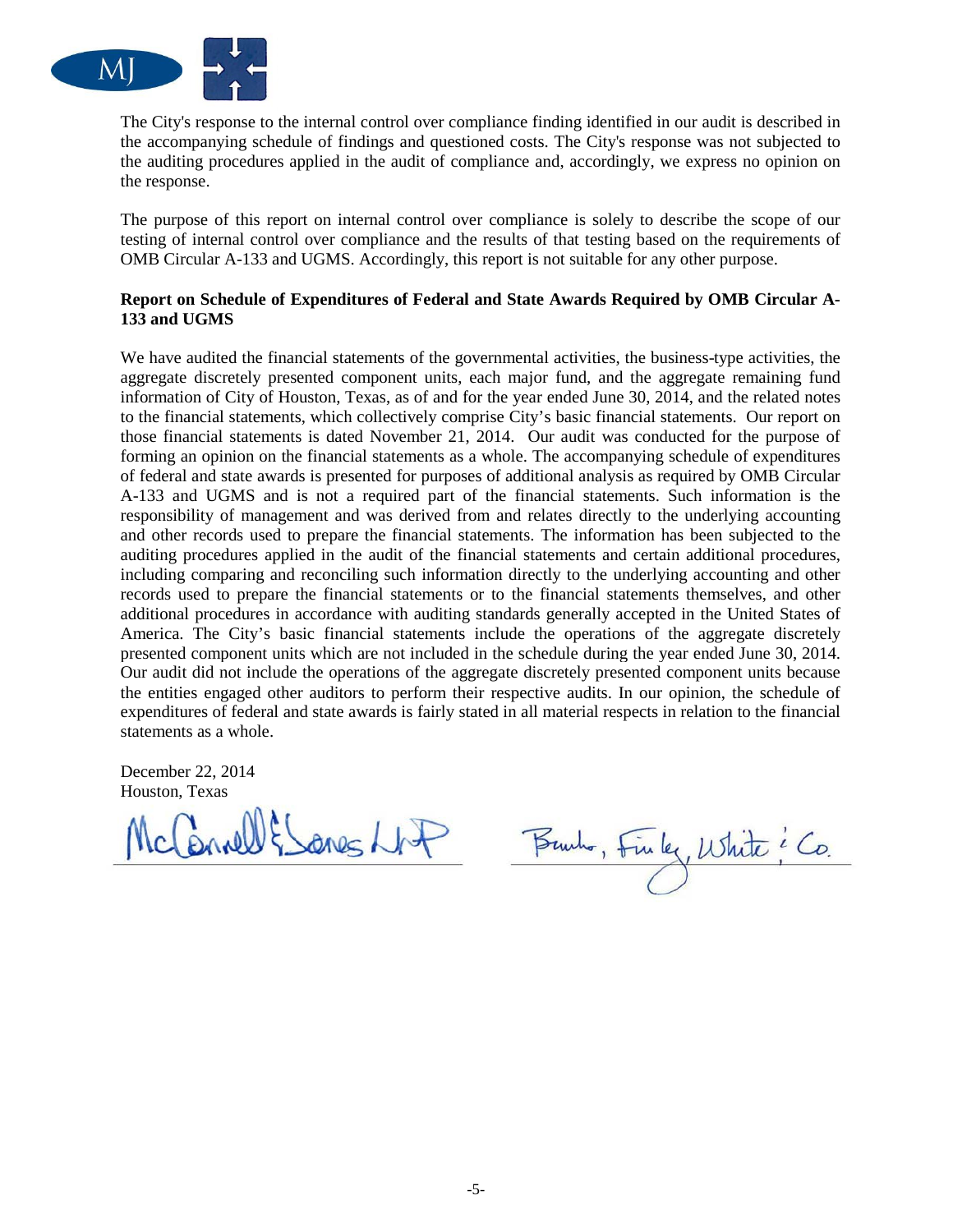\_\_\_\_\_\_\_\_\_\_\_\_\_\_\_\_\_\_\_\_\_\_\_\_\_\_\_\_\_\_\_\_\_\_\_\_\_\_\_\_\_\_\_\_\_\_\_\_\_\_\_\_\_\_\_\_\_\_\_\_\_\_\_\_\_\_\_\_\_\_\_\_\_\_\_\_\_\_\_\_\_\_\_\_

| Program Title<br><b>Office of National Drug Control Policy</b>                                 | Federal<br><b>CFDA</b><br>Number | Grant<br>Award<br><b>Number</b> |      | <b>Expenditures</b> |
|------------------------------------------------------------------------------------------------|----------------------------------|---------------------------------|------|---------------------|
| <b>Direct Awards</b>                                                                           |                                  |                                 |      |                     |
| Office of National Drug Control Policy                                                         | 7.000                            | G10HN0001A                      | \$   | 10,758              |
| <b>Total Office of National Drug Control Policy</b>                                            |                                  |                                 | \$   | 10,758              |
| <b>Executive Office of the President</b>                                                       |                                  |                                 |      |                     |
| <b>Direct Awards</b>                                                                           |                                  |                                 |      |                     |
| High Intensity Drug Trafficking Areas Program                                                  |                                  |                                 |      |                     |
| High Intensity Drug Trafficking Areas Program                                                  | 95.001                           | G11HN0001A                      | \$   | (145)               |
| High Intensity Drug Trafficking Areas Program                                                  | 95.001                           | G11HN0001A                      |      | 174                 |
| High Intensity Drug Trafficking Areas Program                                                  | 95.001                           | G12HN0001A                      |      | (7, 316)            |
| High Intensity Drug Trafficking Areas Program                                                  | 95.001                           | G12HN0001A                      |      | 766                 |
| High Intensity Drug Trafficking Areas Program                                                  | 95.001                           | G12HN0001A                      |      | 3,537               |
| High Intensity Drug Trafficking Areas Program                                                  | 95.001                           | G12HN0001A                      |      | 16,203              |
| High Intensity Drug Trafficking Areas Program<br>High Intensity Drug Trafficking Areas Program | 95.001<br>95.001                 | G12HN0001A<br>G12HN0001A        |      | 37,694<br>62,955    |
| High Intensity Drug Trafficking Areas Program                                                  | 95.001                           | G12HN0001A                      |      | 64,534              |
| High Intensity Drug Trafficking Areas Program                                                  | 95.001                           | G12HN0001A                      |      | 80,509              |
| High Intensity Drug Trafficking Areas Program                                                  | 95.001                           | G13HN0001A                      |      | 16,116              |
| High Intensity Drug Trafficking Areas Program                                                  | 95.001                           | G13HN0001A                      |      | 316,531             |
| High Intensity Drug Trafficking Areas Program                                                  | 95.001                           | G13HN0001A                      |      | 155,494             |
| High Intensity Drug Trafficking Areas Program                                                  | 95.001                           | G13HN0001A                      |      | 164,756             |
| High Intensity Drug Trafficking Areas Program                                                  | 95.001                           | G13HN0001A                      |      | 230,490             |
| High Intensity Drug Trafficking Areas Program                                                  | 95.001                           | G13HN0001A                      |      | 468,533             |
| High Intensity Drug Trafficking Areas Program                                                  | 95.001                           | G13HN0001A                      |      | 787,093             |
| High Intensity Drug Trafficking Areas Program                                                  | 95.001                           | G13HN0001A                      |      | 929,121             |
| High Intensity Drug Trafficking Areas Program                                                  | 95.001                           | G14HN0001A                      |      | 1,495               |
| <b>Total High Intensity Drug Trafficking Areas Program</b>                                     |                                  |                                 |      | 3,328,540           |
| <b>Total Executive Office of the President</b>                                                 |                                  |                                 |      | 3,328,540           |
| U.S. Department of Agriculture Food and Nutrition Service                                      |                                  |                                 |      |                     |
| <b>Pass-Through Awards</b>                                                                     |                                  |                                 |      |                     |
| Texas Department of State Health Service                                                       |                                  |                                 |      |                     |
| Special Supplemental Nutrition Program for Women, Infants, and Children                        | 10.557                           | 2012-039983                     | \$   | (3, 110)            |
| Special Supplemental Nutrition Program for Women, Infants, and Children                        | 10.557                           | 2013-042768                     |      | 2,692,913           |
| Special Supplemental Nutrition Program for Women, Infants, and Children                        | 10.557                           | 2014-045059                     |      | 7,617,716           |
| <b>Total Texas Department of State Health Service</b>                                          |                                  |                                 |      | 10,307,519          |
| Texas Department of Agriculture Food and Nutrition Service                                     |                                  |                                 |      |                     |
| Child and Adult Care Food Program                                                              | 10.558<br>10.558                 | CE ID 01525                     |      | 5,568<br>1,065,746  |
| Child and Adult Care Food Program<br>Summer Food Service Program for Children                  | 10.559                           | CE ID 01525<br>CE ID 01525      |      | 847,683             |
| Summer Food Service Program for Children                                                       | 10.559                           | CE ID 01525                     |      | 1,479,827           |
| Total Texas Department of Agriculture Food and Nutrition Service                               |                                  |                                 |      | 3,398,824           |
| <b>Total Pass-Through Awards</b>                                                               |                                  |                                 |      | 13,706,343          |
| Total U.S. Department of Agriculture Food and Nutrition Service                                |                                  |                                 | - \$ | 13,706,343          |
|                                                                                                |                                  |                                 |      |                     |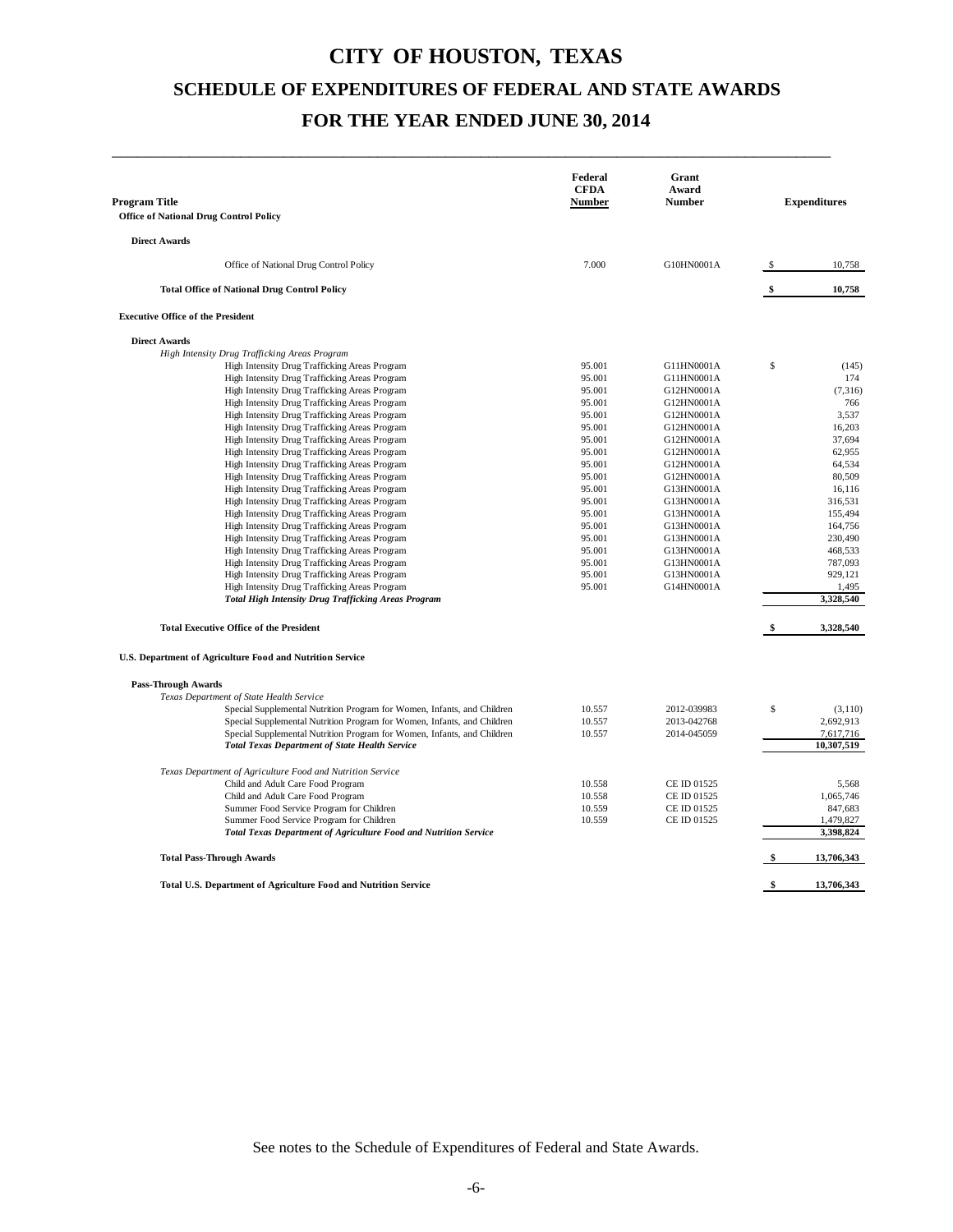**\_\_\_\_\_\_\_\_\_\_\_\_\_\_\_\_\_\_\_\_\_\_\_\_\_\_\_\_\_\_\_\_\_\_\_\_\_\_\_\_\_\_\_\_\_\_\_\_\_\_\_\_\_\_\_\_\_\_\_\_\_\_\_\_\_\_\_\_\_\_\_\_\_\_**

| <b>Program Title</b> | U.S. Department of Housing and Urban Development                                                               | Federal<br><b>CFDA</b><br><b>Number</b> | Grant<br>Award<br><b>Number</b>      | <b>Expenditures</b>  |
|----------------------|----------------------------------------------------------------------------------------------------------------|-----------------------------------------|--------------------------------------|----------------------|
|                      |                                                                                                                |                                         |                                      |                      |
| <b>Direct Awards</b> | Office of Community Planning and Development                                                                   |                                         |                                      |                      |
|                      | Community Development Block Grants/Entitlement Grants                                                          | 14.218                                  | B00MC480018                          | \$<br>4,140          |
|                      | Community Development Block Grants/Entitlement Grants                                                          | 14.218                                  | B02MC480018                          | 30,761               |
|                      |                                                                                                                |                                         |                                      |                      |
|                      | Community Development Block Grants/Entitlement Grants                                                          | 14.218                                  | B04MC480018                          | 79,674               |
|                      | Community Development Block Grants/Entitlement Grants                                                          | 14.218                                  | B06MC480018                          | 2,590                |
|                      | Community Development Block Grants/Entitlement Grants                                                          | 14.218                                  | B07MC480018                          | 365,445              |
|                      | Community Development Block Grants/Entitlement Grants                                                          | 14.218                                  | B08MC480018                          | (5,214)              |
|                      | Community Development Block Grants/Entitlement Grants                                                          | 14.218                                  | B-08-MN-48-0400                      | 712                  |
|                      | Community Development Block Grants/Entitlement Grants<br>Community Development Block Grants/Entitlement Grants | 14.218<br>14.218                        | B09MC480018<br>B10MC480018           | 231,291<br>602,622   |
|                      | Community Development Block Grants/Entitlement Grants                                                          | 14.218                                  | B11MC480018                          | 1,075,507            |
|                      | Community Development Block Grants/Entitlement Grants                                                          | 14.218                                  | B-11-MN-48-0400                      | 1,039,047            |
|                      | Community Development Block Grants/Entitlement Grants                                                          | 14.218                                  | B12MC480018                          | 1,698,737            |
|                      | Community Development Block Grants/Entitlement Grants                                                          | 14.218                                  | B13MC480018                          | 12,277,253           |
|                      | <b>Total Community Development Block Grant</b>                                                                 |                                         |                                      | 17,402,565           |
|                      | <b>Emergency Solutions Grant Program</b>                                                                       |                                         |                                      |                      |
|                      | <b>Emergency Solutions Grant Program</b>                                                                       | 14.231                                  | E11MC480002                          | 498,188              |
|                      | <b>Emergency Solutions Grant Program</b><br><b>Emergency Solutions Grant Program</b>                           | 14.231<br>14.231                        | E12MC480002<br>E13MC480002           | 1,963,117<br>560,697 |
|                      | <b>Total Emergency Solutions Grant Program</b>                                                                 |                                         |                                      | 3,022,002            |
|                      |                                                                                                                |                                         |                                      |                      |
|                      | Home Investment Partnerships Program                                                                           |                                         |                                      |                      |
|                      | Home Investment Partnerships Program                                                                           | 14.239                                  | M00MC480206                          | 122,486<br>526,122   |
|                      | Home Investment Partnerships Program<br>Home Investment Partnerships Program                                   | 14.239<br>14.239                        | M01MC480206<br>M03MC480206           | 413,161              |
|                      | Home Investment Partnerships Program                                                                           | 14.239                                  | M04MC480206                          | 15,008               |
|                      | Home Investment Partnerships Program                                                                           | 14.239                                  | M05MC480206                          | 470,216              |
|                      | Home Investment Partnerships Program                                                                           | 14.239                                  | M06MC480206                          | 334,954              |
|                      | Home Investment Partnerships Program                                                                           | 14.239                                  | M07MC480206                          | 116,950              |
|                      | Home Investment Partnerships Program                                                                           | 14.239                                  | M08MC480206                          | 869,424              |
|                      | Home Investment Partnerships Program                                                                           | 14.239                                  | M09MC480206                          | 548,133              |
|                      | Home Investment Partnerships Program                                                                           | 14.239                                  | M10MC480206                          | (95, 867)            |
|                      | Home Investment Partnerships Program                                                                           | 14.239                                  | M11MC480206                          | 4,390,921            |
|                      | Home Investment Partnerships Program                                                                           | 14.239                                  | M12MC480206                          | 640,547              |
|                      | Home Investment Partnerships Program                                                                           | 14.239                                  | M13MC480206                          | 1,415,919            |
|                      | Home Investment Partnerships Program<br>Home Investment Partnerships Program                                   | 14.239<br>14.239                        | M94MC480206<br>M95MC480206           | 618,191<br>5,725     |
|                      | Home Investment Partnerships Program                                                                           | 14.239                                  | M96MC480206                          | 1,000                |
|                      | Home Investment Partnerships Program                                                                           | 14.239                                  | M97MC480206                          | 12,338               |
|                      | Home Investment Partnerships Program                                                                           | 14.239                                  | M99MC480206                          | 671                  |
|                      | <b>Total Home Investment Partnerships Program</b>                                                              |                                         |                                      | 10,405,899           |
|                      | Housing Opportunities for Persons with AIDS                                                                    |                                         |                                      |                      |
|                      | Housing Opportunities for Persons with AIDS                                                                    | 14.241                                  | TX21H02-F003                         | 40                   |
|                      | Housing Opportunities for Persons with AIDS                                                                    | 14.241                                  | TX21H05-F003                         | 41,893               |
|                      | Housing Opportunities for Persons with AIDS                                                                    | 14.241                                  | TX21H06-F003                         | 13,284               |
|                      | Housing Opportunities for Persons with AIDS                                                                    | 14.241                                  | TX21H07-F003                         | 15,000               |
|                      | Housing Opportunities for Persons with AIDS                                                                    | 14.241                                  | TX-H08-F004                          | 78,148               |
|                      | Housing Opportunities for Persons with AIDS<br>Housing Opportunities for Persons with AIDS                     | 14.241<br>14.241                        | <b>TXH09F003</b><br><b>TXH10F003</b> | 220,098<br>353,079   |
|                      | Housing Opportunities for Persons with AIDS                                                                    | 14.241                                  | TXH11F003                            | 762,248              |
|                      | Housing Opportunities for Persons with AIDS                                                                    | 14.241                                  | <b>TXH12F003</b>                     | 5,166,528            |
|                      | Housing Opportunities for Persons with AIDS                                                                    | 14.241                                  | TXH13F003                            | 1,578,861            |
|                      | <b>Total Housing Opportunities for Persons with AIDS</b>                                                       |                                         |                                      | 8,229,179            |
|                      | CDBG/Brownfield Economic Development Initiative                                                                |                                         |                                      |                      |
|                      | Community Development Block Grants/Brownfields Economic Development Initiative                                 | 14.246                                  | E95EZ480006                          | 5,550,000            |
|                      | <b>Total CDBG/Brownfield Economic Development Initiative</b>                                                   |                                         |                                      | 5,550,000            |
|                      | Economic Development Initiative-Special Project                                                                |                                         |                                      |                      |
|                      | Economic Development Initiative-Special Project                                                                | 14.251                                  | B-09-SP-TX-0128                      | 4,675                |
|                      | <b>Total Economic Development Initiative-Special Project</b>                                                   |                                         |                                      | 4,675                |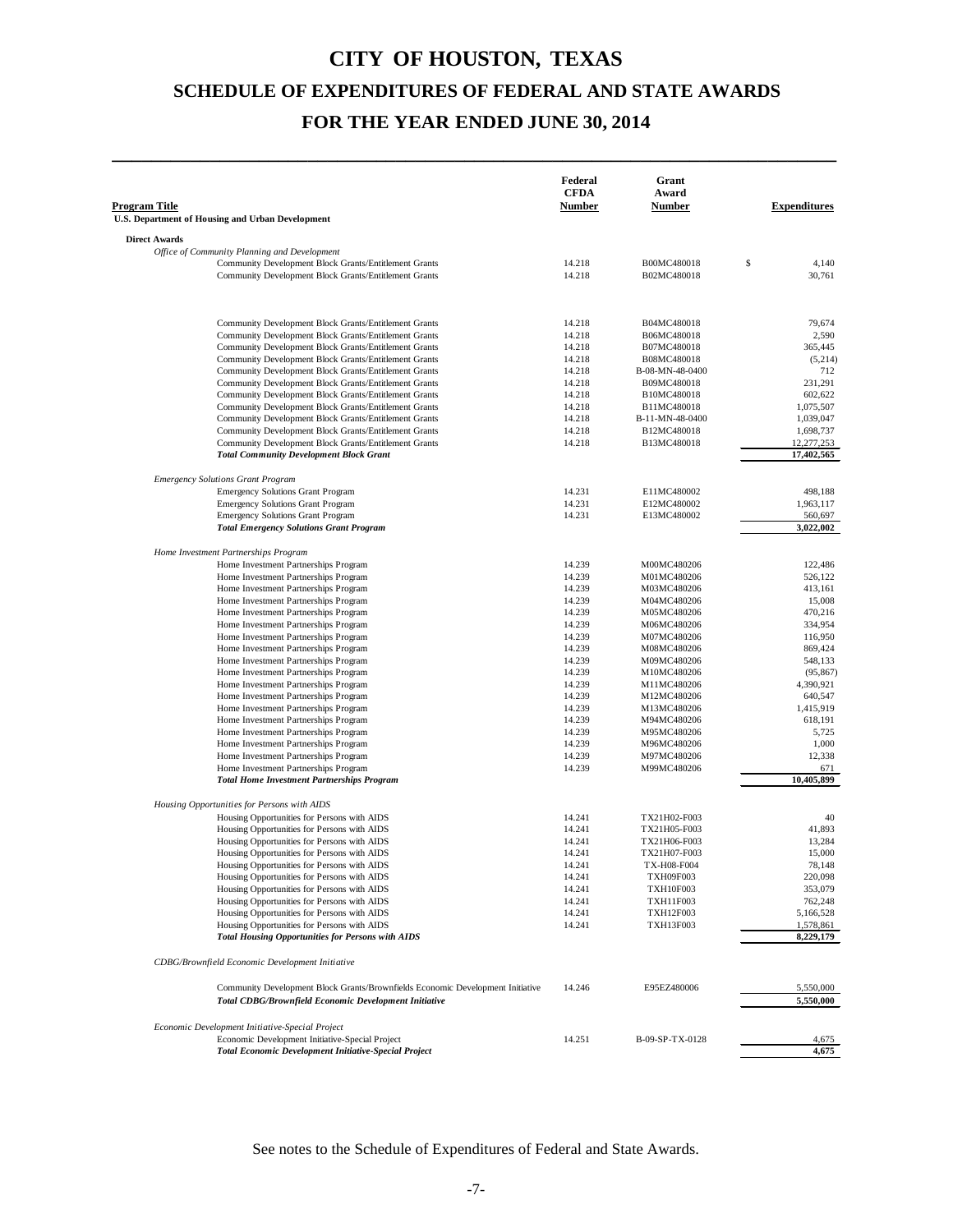**\_\_\_\_\_\_\_\_\_\_\_\_\_\_\_\_\_\_\_\_\_\_\_\_\_\_\_\_\_\_\_\_\_\_\_\_\_\_\_\_\_\_\_\_\_\_\_\_\_\_\_\_\_\_\_\_\_\_\_\_\_\_\_\_\_\_\_\_\_\_\_\_\_\_**

| <b>Program Title</b>              |                                                                                                                                                                                                                                                                                                                                   | Federal<br><b>CFDA</b><br>Number               | Grant<br>Award<br>Number                                                                    | <b>Expenditures</b>                                                |
|-----------------------------------|-----------------------------------------------------------------------------------------------------------------------------------------------------------------------------------------------------------------------------------------------------------------------------------------------------------------------------------|------------------------------------------------|---------------------------------------------------------------------------------------------|--------------------------------------------------------------------|
|                                   | Lead-Based Paint Hazard Control in Privately-Owned Housing<br>Lead-Based Paint Hazard Control in Privately-Owned Housing<br>Total Lead-Based Paint Hazard Control in Privately Owned Housing                                                                                                                                      | 14.900                                         | TXLHB0459-09                                                                                | (4, 177)<br>(4, 177)                                               |
|                                   | Lead Hazard Reduction Demonstration Grant Program<br>Lead Hazard Reduction Demostration Grant Program<br>Lead Hazard Reduction Demostration Grant Program<br>Lead Hazard Reduction Demostration Grant Program<br><b>Total Lead Hazard Reduction Demonstration Grant Program</b>                                                   | 14.905<br>14.905<br>14.905                     | <b>TXLHD0202-09</b><br>TXLHD0231-11<br>TXLHD0260-13                                         | 2,338<br>871,795<br>304,292<br>1,178,425                           |
|                                   | <b>Total Direct Awards</b>                                                                                                                                                                                                                                                                                                        |                                                |                                                                                             | \$<br>45,788,568                                                   |
| <b>Pass-Through Awards</b>        |                                                                                                                                                                                                                                                                                                                                   |                                                |                                                                                             |                                                                    |
|                                   | Texas Department Of Housing and Community Affair<br>Community Development Block Grants/State Programs and Non-Entitlement Grants in<br>Hawaii                                                                                                                                                                                     | 14.228                                         | 70090001                                                                                    | \$<br>1,723,929                                                    |
|                                   | Community Development Block Grants/State Programs and Non-Entitlement Grants in<br>Hawaii                                                                                                                                                                                                                                         | 14.228                                         | B-06-DG-48-0002                                                                             | (333)                                                              |
|                                   | <b>Total Texas Department of Housing and Community Affair</b>                                                                                                                                                                                                                                                                     |                                                |                                                                                             | 1,723,596                                                          |
|                                   | Texas General Land Office<br>Community Development Block Grants/State Programs and Non-Entitlement Grants in<br>Hawaii<br>Community Development Block Grants/State Programs and Non-Entitlement Grants in                                                                                                                         | 14.228                                         | DRS010070                                                                                   | 702.873                                                            |
|                                   | Hawaii<br>Community Development Block Grants/State Programs and Non-Entitlement Grants in                                                                                                                                                                                                                                         | 14.228                                         | DRS010070                                                                                   | 134,491                                                            |
|                                   | Hawaii<br>Community Development Block Grants/State Programs and Non-Entitlement Grants in                                                                                                                                                                                                                                         | 14.228                                         | DRS010070                                                                                   | 834,546                                                            |
|                                   | Hawaii                                                                                                                                                                                                                                                                                                                            | 14.228                                         | 14-236-000-8329                                                                             | 2,476                                                              |
|                                   | <b>Total Texas General Land Office</b>                                                                                                                                                                                                                                                                                            |                                                |                                                                                             | 1,674,386                                                          |
|                                   | Texas Department Of Rural Affairs<br>Community Development Block Grants/State Programs and Non-Entitlement Grants in<br>Hawaii<br><b>Total Texas Department of Rural Affairs</b>                                                                                                                                                  | 14.228                                         | DRS010070 HUD TDRA-DR                                                                       | 692,743<br>692,743                                                 |
|                                   | <b>Total Pass-Through Awards</b>                                                                                                                                                                                                                                                                                                  |                                                |                                                                                             | \$<br>4,090,725                                                    |
|                                   | Total U.S. Department of Housing and Urban Development                                                                                                                                                                                                                                                                            |                                                |                                                                                             | \$<br>49,879,293                                                   |
|                                   | U.S. Department of the Interior National Park Services                                                                                                                                                                                                                                                                            |                                                |                                                                                             |                                                                    |
|                                   | Texas Parks and Wildlife Department<br>Outdoor Recreation Acquisition, Development and Planning □<br><b>Total Texas Parks and Wildlife Department</b>                                                                                                                                                                             | 15.916                                         | 48-001129                                                                                   | 220,000<br>220,000                                                 |
|                                   |                                                                                                                                                                                                                                                                                                                                   |                                                |                                                                                             |                                                                    |
|                                   | Total U.S. Department of the Interior National Park Services                                                                                                                                                                                                                                                                      |                                                |                                                                                             | \$<br>220,000                                                      |
| <b>U.S. Department of Justice</b> |                                                                                                                                                                                                                                                                                                                                   |                                                |                                                                                             |                                                                    |
| <b>Direct Awards</b>              |                                                                                                                                                                                                                                                                                                                                   |                                                |                                                                                             |                                                                    |
|                                   | <b>Shared Forfeiture Property- Justice</b>                                                                                                                                                                                                                                                                                        | 16.000                                         |                                                                                             | \$<br>2,180,408                                                    |
|                                   | Office of Juvenile Justice and Delinquency Prevention<br>Missing Children's Assistance<br>Total Office of Juvenile Justice and Delinquency Prevention                                                                                                                                                                             | 16.543                                         | 2012-MC-FX-K053                                                                             | 409,338<br>409,338                                                 |
|                                   | National Institute of Justice<br>National Institute of Justice Research, Evaluation, and Development Project Grants<br><b>DNA Backlog Reduction Program</b><br><b>DNA Backlog Reduction Program</b><br><b>DNA Backlog Reduction Program</b><br><b>DNA Backlog Reduction Program</b><br><b>Total National Institute of Justice</b> | 16.560<br>16.741<br>16.741<br>16.741<br>16.741 | 2011-DN-BX-0002<br>2010-DN-BX-K112<br>2011-DN-BX-K427<br>2012-DN-BX-0068<br>2013-DN-BX-0067 | 409,426<br>116.131<br>1,354,184<br>877,383<br>490,834<br>3,247,958 |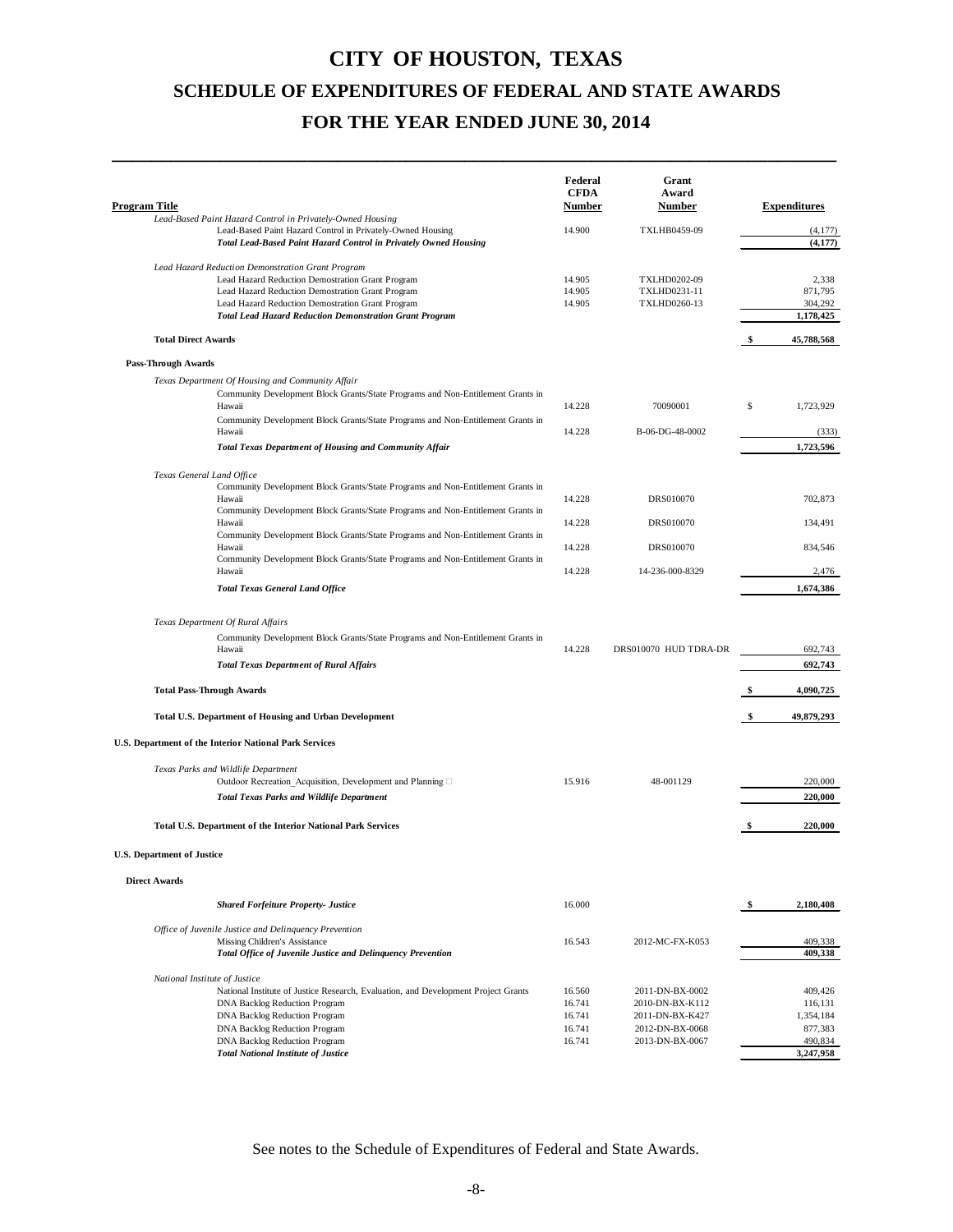\_\_\_\_\_\_\_\_\_\_\_\_\_\_\_\_\_\_\_\_\_\_\_\_\_\_\_\_\_\_\_\_\_\_\_\_\_\_\_\_\_\_\_\_\_\_\_\_\_\_\_\_\_\_\_\_\_\_\_\_\_\_\_\_\_\_\_\_\_\_\_\_\_\_\_\_\_\_\_\_\_\_\_\_\_\_\_\_

| <b>Program Title</b>                                                                                             |                                                                                | Federal<br><b>CFDA</b><br><b>Number</b> | Grant<br>Award<br>Number                 |      | <b>Expenditures</b>      |
|------------------------------------------------------------------------------------------------------------------|--------------------------------------------------------------------------------|-----------------------------------------|------------------------------------------|------|--------------------------|
| Crime Laboratory Improvement Combined Offender                                                                   |                                                                                |                                         |                                          |      |                          |
|                                                                                                                  | Edward Byrne Memorial State and Local Law Enforcement Assistance Discretionary |                                         |                                          |      |                          |
| <b>Grants Program</b>                                                                                            |                                                                                | 16.580                                  | 2008-DD-BX-0471                          |      | 52                       |
| <b>Total Crime Laboratory Improvement Combined Offender</b>                                                      |                                                                                |                                         |                                          |      | 52                       |
| Office of Community Oriented Policing Services                                                                   |                                                                                |                                         |                                          |      |                          |
| Public Safety Partnership and Community Policing Grants                                                          |                                                                                | 16.710                                  | 2009CKWX0537                             |      | 600,000                  |
| Public Safety Partnership and Community Policing Grants                                                          |                                                                                | 16.710                                  | 2010ULWX0026                             |      | 3,538,676                |
| Public Safety Partnership and Community Policing Grants                                                          |                                                                                | 16.710                                  | 2009CKWX0536                             |      | 1,000,000                |
| Public Safety Partnership and Community Policing Grants                                                          |                                                                                | 16.710                                  | 2011ULWX0028                             |      | 1,469,527                |
| <b>Total Office of Community Oriented Policing Services</b>                                                      |                                                                                |                                         |                                          |      | 6,608,203                |
| <b>Bureau of Justice Assistance</b>                                                                              |                                                                                |                                         |                                          |      |                          |
| Edward Byrne Memorial Justice Assistance Grant Program                                                           |                                                                                | 16.738                                  | 2005DJBX0119                             |      | (2.142)                  |
| Edward Byrne Memorial Justice Assistance Grant Program                                                           |                                                                                | 16.738                                  | 2010-DJ-BX-1032                          |      | 970,799                  |
| Edward Byrne Memorial Justice Assistance Grant Program                                                           |                                                                                | 16.738                                  | 2011-DJ-BX-3222                          |      | 1,463,801                |
| Economic High-Tech and Cyber Crime Prevention                                                                    |                                                                                | 16.752                                  | 2013-ZP-BX-0006                          |      | 95,510                   |
| <b>Total Bureau of Justice Assistance</b>                                                                        |                                                                                |                                         |                                          |      | 2,527,968                |
| <b>Total Direct Awards</b>                                                                                       |                                                                                |                                         |                                          | - \$ | 14,973,927               |
|                                                                                                                  |                                                                                |                                         |                                          |      |                          |
| <b>Pass-Through Awards</b><br>State of Texas - Governor's Office Criminal Justice Division                       |                                                                                |                                         |                                          |      |                          |
| Juvenile Accountability Block Grants                                                                             |                                                                                | 16.523                                  | JB-10-J20-13322-14                       | \$   | (19, 358)                |
| Juvenile Accountability Block Grants                                                                             |                                                                                | 16.523                                  | JB-11-J20-13322-15                       |      | 74,555                   |
| Crime Victim Assistance                                                                                          |                                                                                | 16.575                                  | VA-10-V30-13592-13                       |      | 720                      |
| Crime Victim Assistance                                                                                          |                                                                                | 16.575                                  | VA-12-V30-13592-14                       |      | 34,826                   |
| Edward Byrne Memorial Justice Assistance Grant Program                                                           |                                                                                | 16.738                                  | DH-06-A10-18445-01                       |      | 925                      |
| Edward Byrne Memorial Justice Assistance Grant Program                                                           |                                                                                | 16.738<br>16.738                        | DJ-10-A10-25810-01                       |      | 11,162<br>45,109         |
| Edward Byrne Memorial Justice Assistance Grant Program<br>Edward Byrne Memorial Justice Assistance Grant Program |                                                                                | 16.738                                  | DJ-10-A10-25810-02<br>DJ-10-A10-25886-01 |      | 22,682                   |
| Edward Byrne Memorial Justice Assistance Grant Program                                                           |                                                                                | 16.738                                  | DJ-10-A10-25886-02                       |      | 52,391                   |
| Edward Byrne Memorial Justice Assistance Grant Program                                                           |                                                                                | 16.738                                  | DJ-11-A10-26445-01                       |      | 12,924                   |
| Edward Byrne Memorial Justice Assistance Grant Program                                                           |                                                                                | 16.738                                  | DJ-11-A10-26679-01                       |      | 57,878                   |
| Total State of Texas - Governor's Office Criminal Justice Division                                               |                                                                                |                                         |                                          |      | 293,814                  |
| Sam Houston State University                                                                                     |                                                                                |                                         |                                          |      |                          |
| Project Safe Neighborhoods                                                                                       |                                                                                | 16.609                                  | 22055C                                   |      | 6,375                    |
| Project Safe Neighborhoods                                                                                       |                                                                                | 16.609                                  | 321-20-C52C                              |      | 2,999                    |
| Project Safe Neighborhoods                                                                                       |                                                                                | 16.609                                  | 321-20-C52K                              |      | (385)                    |
| Paul Coverdell Forensic Sciences Improvement Grant Program                                                       |                                                                                | 16.742                                  | CD-12-A10-17319-09                       |      | 8,294                    |
| Paul Coverdell Forensic Sciences Improvement Grant Program                                                       |                                                                                | 16.742                                  | CD-13-A10-17319-10                       |      | 81,895                   |
| <b>Total Sam Houston State University</b>                                                                        |                                                                                |                                         |                                          |      | 99,178                   |
| <b>Total Pass-Through Awards</b>                                                                                 |                                                                                |                                         |                                          |      | 392,992                  |
| <b>Total U.S. Department of Justice</b>                                                                          |                                                                                |                                         |                                          | \$   | 15,366,919               |
| <b>U.S. Department of Transportation</b>                                                                         |                                                                                |                                         |                                          |      |                          |
| <b>Direct Awards</b>                                                                                             |                                                                                |                                         |                                          |      |                          |
| <b>Federal Aviation Administration</b>                                                                           |                                                                                |                                         |                                          |      |                          |
| Airport Improvement Program                                                                                      |                                                                                | 20.106                                  | 3-48-0111-081                            | \$   | 1,222,517                |
| Airport Improvement Program                                                                                      |                                                                                | 20.106                                  | 3-48-0111-091                            |      | 272,505                  |
| Airport Improvement Program                                                                                      |                                                                                | 20.106                                  | 3-48-0111-98                             |      | 9,880,000                |
| Airport Improvement Program<br>Airport Improvement Program                                                       |                                                                                | 20.106<br>20.106                        | 3-48-0111-99<br>3-48-0111-96-2013        |      | 13,841,014<br>13,062,533 |
| <b>Total Federal Aviation Administration</b>                                                                     |                                                                                |                                         |                                          |      | 38,278,569               |
| Federal Highway Administration                                                                                   |                                                                                |                                         |                                          |      |                          |
| Highway Planning and Construction                                                                                |                                                                                | 20.205                                  | TCSE010-Q680                             |      | 22,798                   |
| Highway Planning and Construction                                                                                |                                                                                | 20.205                                  | TCSP2001(001)                            |      | 550,129                  |
| <b>Total Federal Highway Administration</b>                                                                      |                                                                                |                                         |                                          |      | 572,927                  |
| Federal Railroad Administration                                                                                  |                                                                                |                                         |                                          |      |                          |
| Rail Line Relocation and Improvement                                                                             |                                                                                | 20.320                                  | 2012-0474                                |      | 20,489                   |
| <b>Total Federal Railroad Administration</b>                                                                     |                                                                                |                                         |                                          |      | 20,489                   |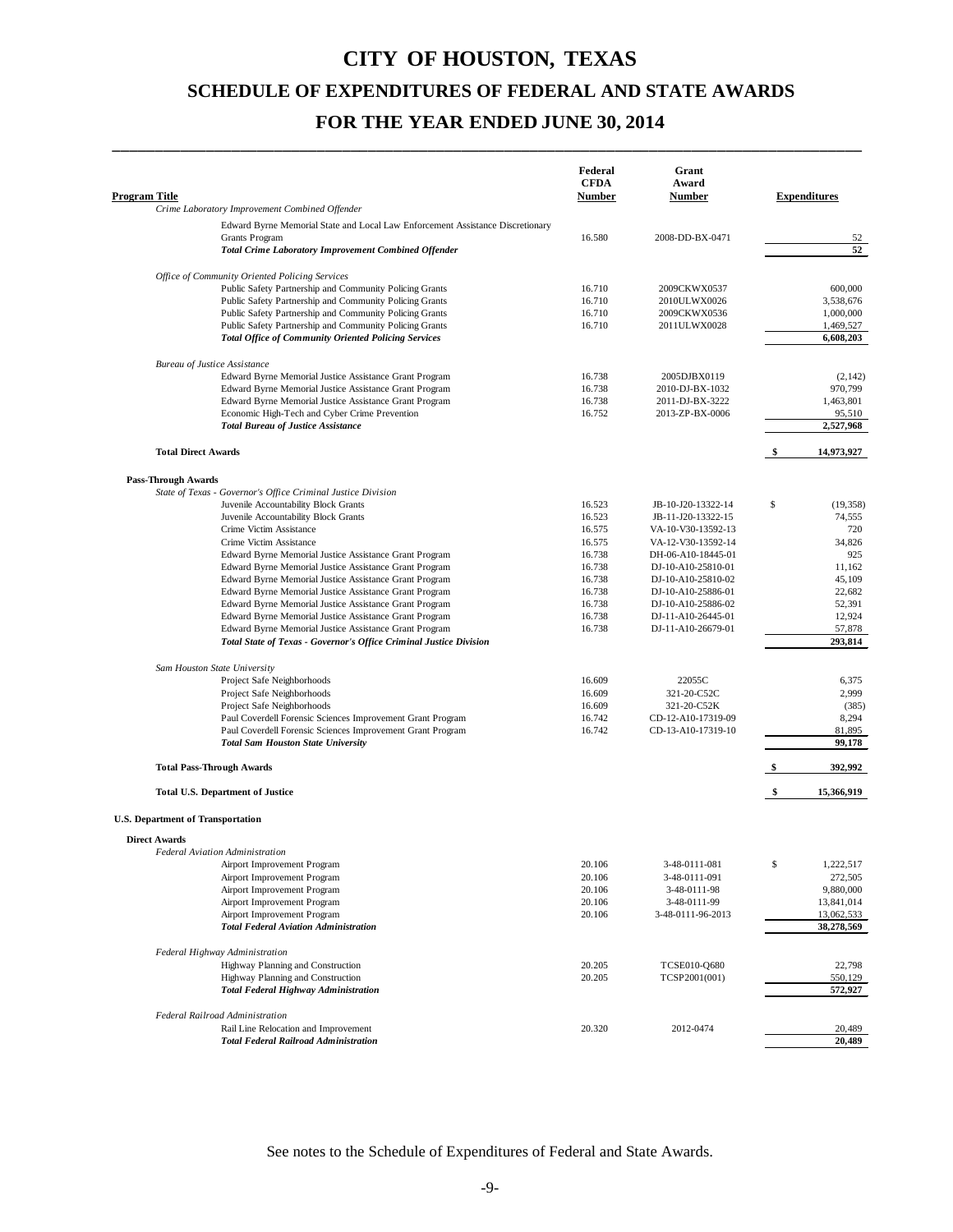\_\_\_\_\_\_\_\_\_\_\_\_\_\_\_\_\_\_\_\_\_\_\_\_\_\_\_\_\_\_\_\_\_\_\_\_\_\_\_\_\_\_\_\_\_\_\_\_\_\_\_\_\_\_\_\_\_\_\_\_\_\_\_\_\_\_\_\_\_\_\_\_\_\_\_\_\_\_\_\_\_\_\_\_\_\_\_\_

| Program Title                                                                             | Federal<br><b>CFDA</b><br>Number | Grant<br>Award<br><b>Number</b> | <b>Expenditures</b> |
|-------------------------------------------------------------------------------------------|----------------------------------|---------------------------------|---------------------|
| <b>Federal Transit Administration</b>                                                     |                                  |                                 |                     |
| <b>Alternative Analysis</b><br><b>Total Federal Transit Administration</b>                | 20.522                           | TX-39-0006-00                   | 401,442<br>401,442  |
| Office of the Secretary (OST) Administration Secretariate                                 |                                  |                                 |                     |
| National Infrastructure Investments                                                       | 20.933                           | DTFH61-13-G-00004               | 1,473,148           |
| Total Office of the Secretary (OST) Administration Secretariate                           |                                  |                                 | 1,473,148           |
| Federal Motor Carrier Safety Administration                                               |                                  |                                 |                     |
| National Motor Carrier Safety                                                             | 20.218                           | FM-MHP-0080-12                  | 201,099             |
| National Motor Carrier Safety<br><b>Total Federal Motor Carrier Safety Administration</b> | 20.218                           | FM-MHP-0129-13-01               | 329,815<br>530,914  |
| <b>Total Direct Awards</b>                                                                |                                  |                                 | \$<br>41,277,489    |
| <b>Pass-Through Awards</b>                                                                |                                  |                                 |                     |
| State of Texas - Department of Transportation                                             |                                  |                                 |                     |
| Highway Planning and Construction                                                         | 20.205                           | 0912-70-064                     | \$<br>368,216       |
| Highway Planning and Construction                                                         | 20.205                           | 0912-72-195                     | 1,380,834           |
| Highway Planning and Construction                                                         | 20.205                           | 0912-72-004                     | 1,681,711           |
| Highway Planning and Construction                                                         | 20.205                           | 0912-70-065                     | 4,616,949           |
| Highway Planning and Construction                                                         | 20.205                           | CSJ 0912-00-447                 | 1,028,926           |
| Highway Planning and Construction                                                         | 20.205                           | CSJ 0912-70-078                 | 48,650              |
| Highway Planning and Construction<br>State and Community Highway Safety                   | 20.205<br>20.600                 | CSJ 0912-72-197<br>583EGF6023   | 52,647<br>203,388   |
| State and Community Highway Safety                                                        | 20.600                           | 584EGF6310                      | 50.132              |
| State and Community Highway Safety                                                        | 20.600                           | 583EGF6024                      | 71,630              |
| State and Community Highway Safety                                                        | 20.600                           | 584EGF6019                      | 229,819             |
| State and Community Highway Safety                                                        | 20.600                           | FC74433                         | (62, 162)           |
| State and Community Highway Safety                                                        | 20.600                           | 584EGF6018                      | 542,658             |
| Alcohol Impaired Driving Countermeasures Incentive Grants                                 | 20.601                           | 2014-HOUSTONPD-IDM-0012         | 66,408              |
| Alcohol Impaired Driving Countermeasures Incentive Grants                                 | 20.601                           | 2013-HOUSTONPD-IDM-00002        | 88,258              |
| Occupant Protection Incentive Grants                                                      | 20.602                           | 2012-HOUSTONPD-CIOT00025        | (149)               |
| <b>Total State of Texas Department of Transportation</b>                                  |                                  |                                 | 10,367,915          |
| <b>Total Pass-Through Awards</b>                                                          |                                  |                                 | 10,367,915          |
| <b>Total U.S. Department of Transportation</b>                                            |                                  |                                 | \$<br>51,645,404    |
| <b>U.S. Department of Treasury</b>                                                        |                                  |                                 |                     |
| <b>Shared Forfeiture Property - Treasury</b>                                              | 21.000                           |                                 | 1,006,336           |
| <b>Total U.S. Department of Treasury</b>                                                  |                                  |                                 | \$<br>1,006,336     |
| <b>National Aeronautics and Space Administration</b>                                      |                                  |                                 |                     |
| <b>Pass-Through Awards</b>                                                                |                                  |                                 |                     |
| University Corporation for Atomspheric Research Science                                   | 43.001                           | 7.11-87947                      | 188                 |
| <b>Total National Aeronautics and Space Administration</b>                                |                                  |                                 | \$<br>188           |
| <b>U.S. Institute of Museum and Library Services</b>                                      |                                  |                                 |                     |
| <b>Pass-Through Awards</b>                                                                |                                  |                                 |                     |
| Texas State Library and Archive Commission                                                |                                  |                                 |                     |
| <b>Grants</b> to States                                                                   | 45.310                           | 470-10014                       | \$<br>(3,300.00)    |
| <b>Grants</b> to States                                                                   | 45.310                           | 470-11032                       | 62                  |
| <b>Grants</b> to States                                                                   | 45.310                           | 771-11040                       | 20                  |
| <b>Total Texas State Library and Archive Commission</b>                                   |                                  |                                 | (3,218)             |
| Institute of Museum and Library Services                                                  |                                  |                                 |                     |
| National Leadership Grants                                                                | 45.312                           | LG-30-12-0685-12                | 97,000              |
| <b>Total Institute of Museum and Library Services</b>                                     |                                  |                                 | 97,000              |
| Total U.S. Institute of Museum and Library Services                                       |                                  |                                 | \$<br>93,782        |
|                                                                                           |                                  |                                 |                     |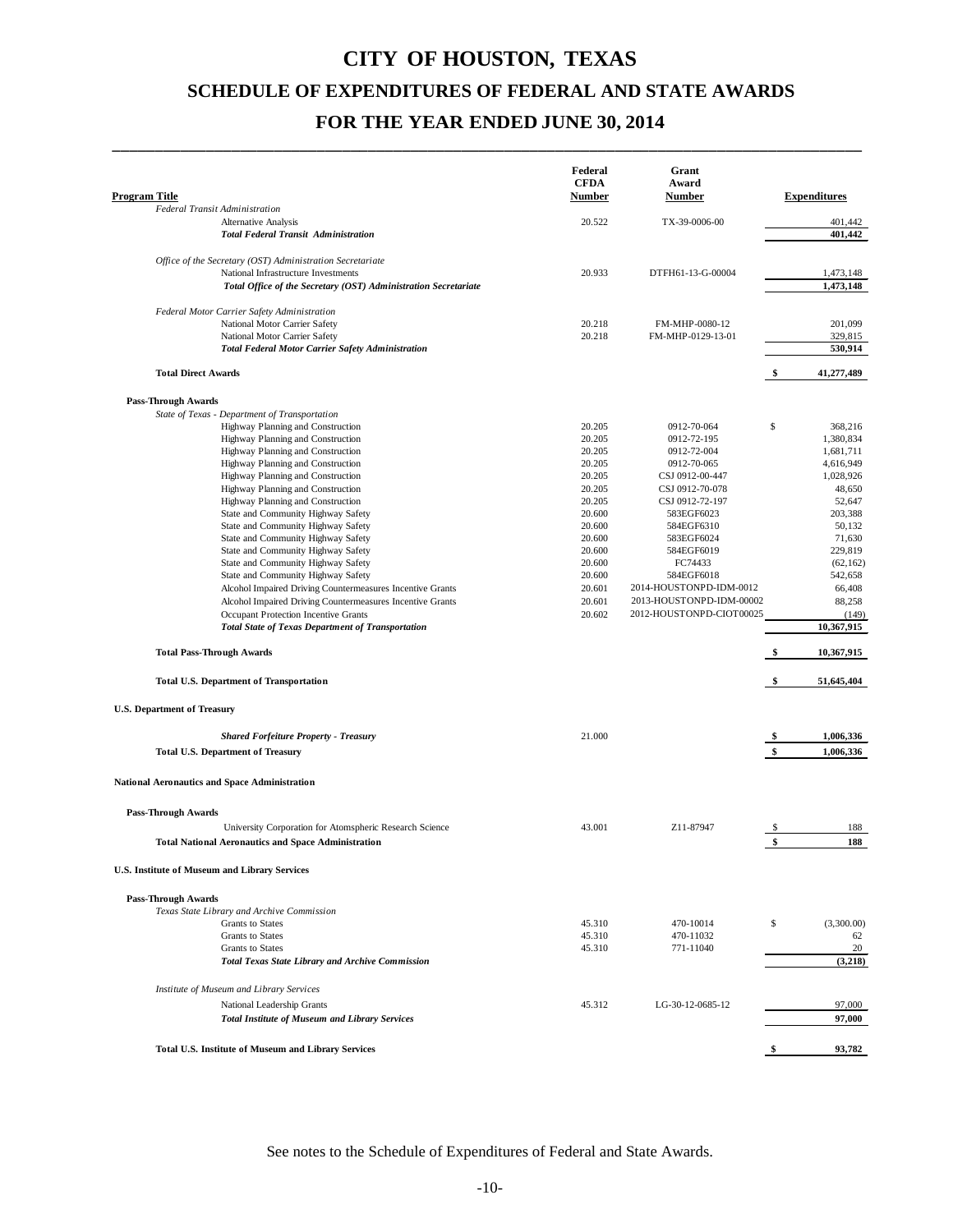\_\_\_\_\_\_\_\_\_\_\_\_\_\_\_\_\_\_\_\_\_\_\_\_\_\_\_\_\_\_\_\_\_\_\_\_\_\_\_\_\_\_\_\_\_\_\_\_\_\_\_\_\_\_\_\_\_\_\_\_\_\_\_\_\_\_\_\_\_\_\_\_\_\_\_\_\_\_\_\_\_\_\_\_\_\_\_\_

| Program Title                                                                                                                                                             | Federal<br><b>CFDA</b><br><b>Number</b> | Grant<br>Award<br>Number       |    | <b>Expenditures</b>      |
|---------------------------------------------------------------------------------------------------------------------------------------------------------------------------|-----------------------------------------|--------------------------------|----|--------------------------|
| U.S. Environmental Protection Agency                                                                                                                                      |                                         |                                |    |                          |
| <b>Direct Awards</b><br>Office of Air and Radiation                                                                                                                       |                                         |                                |    |                          |
| Climate Showcase Communities Grant Program<br><b>Total Office of Air and Radiation</b>                                                                                    | 66.041                                  | AF83453001-0                   |    | (3)<br>(3)               |
| Office of Chemical Safety and Pollution Prevention<br>Research, Development, Monitoring, Public Education, Training, Demonstrations, and                                  |                                         |                                |    |                          |
| Studies<br>Total Office of Chemical Safety and Pollution Prevention                                                                                                       | 66.716                                  | X8-00F30801                    |    | 41,599<br>41,599         |
| <b>Total Direct Awards</b>                                                                                                                                                |                                         |                                | \$ | 41,596                   |
| <b>Pass-Through Awards</b>                                                                                                                                                |                                         |                                |    |                          |
| Department of Veterans Affairs                                                                                                                                            |                                         |                                |    |                          |
| VA Assistance to United States Paralympic Integrated Adaptive Sports Program<br><b>Total Department of Veterans Affairs</b>                                               | 64.034                                  | <b>USOC-74985</b>              |    | 3,396<br>3,396           |
| Texas Commission on Environmental Quality<br>Surveys, Studies, Research, Investigations, Demonstrations, and Special Purpose                                              |                                         |                                |    |                          |
| Activites Relating to the Clean Air Act                                                                                                                                   | 66.034                                  | 582-11-86422                   |    | 79,516                   |
| Nonpoint Source Implementation Grants                                                                                                                                     | 66.460                                  | 582-10-90464                   |    | 294,282                  |
| Performance Partnership Grants                                                                                                                                            | 66.605                                  | 582-12-10016                   |    | 64,979                   |
| Performance Partnership Grants                                                                                                                                            | 66.605                                  | 582-12-40054                   |    | 304,076                  |
| <b>Total Texas Commission on Environmental Quality</b>                                                                                                                    |                                         |                                |    | 742,853                  |
| Texas Water Development Board                                                                                                                                             |                                         |                                |    |                          |
| Capitalization Grants for Clean Water State Revolving Funds                                                                                                               | 66.458                                  | 132500                         |    | 563,076                  |
| Capitalization Grants for Clean Water State Revolving Funds                                                                                                               | 66.458                                  | L <sub>100067</sub>            |    | 3,973,701                |
| Capitalization Grants for Clean Water State Revolving Funds<br>Capitalization Grants for Clean Water State Revolving Funds                                                | 66.458<br>66.458                        | L110062<br>L <sub>120030</sub> |    | 21,061,635<br>23,790,686 |
| Capitalization Grants for Clean Water State Revolving Funds                                                                                                               | 66.458                                  | L1000149                       |    | 5,277,833                |
| <b>Total Texas Water Development Board</b>                                                                                                                                |                                         |                                |    | 54,666,931               |
| <b>Total Pass-Through Awards</b>                                                                                                                                          |                                         |                                |    | 55,413,180               |
| <b>Total U.S. Environmental Protection Agency</b>                                                                                                                         |                                         |                                | S, | 55,454,776               |
| U.S. Department Of Health and Human Services                                                                                                                              |                                         |                                |    |                          |
| <b>Direct Awards</b>                                                                                                                                                      |                                         |                                |    |                          |
| Centers for Disease Control and Prevention                                                                                                                                |                                         |                                |    |                          |
| Project Grants and Cooperative Agreements for Tuberculosis Control Programs                                                                                               | 93.116                                  | PS600445-32                    | \$ | 887,889                  |
| Project Grants and Cooperative Agreements for Tuberculosis Control Programs                                                                                               | 93.116                                  | PS600445-33                    |    | 788,418                  |
| Injury Prevention and Control Research and State and Community Based Programs                                                                                             | 93.136                                  | CE002063-01                    |    | 684                      |
| Injury Prevention and Control Research and State and Community Based Programs                                                                                             | 93.136<br>93.136                        | CE002063-02<br>CE002063-03     |    | 79,745<br>187,100        |
| Injury Prevention and Control Research and State and Community Based Programs<br><b>Immunization Cooperative Agreements</b>                                               | 93.268                                  | <b>CCH622532A</b>              |    | 2,155,654                |
| <b>Immunization Cooperative Agreements</b>                                                                                                                                | 93.268                                  | IP000734-01                    |    | 1,778,493                |
| Immunization Cooperative Agreements                                                                                                                                       | 93.268                                  | IP000734-02                    |    | 1,249,776                |
| Immunization Cooperative Agreements                                                                                                                                       | 93.268                                  | IP622532-10                    |    |                          |
| Centers for Disease Control and Prevention_ Investigations and Technical Assistance                                                                                       | 93.283                                  | CK000226-01                    |    | (135)                    |
| Centers for Disease Control and Prevention_Investigations and Technical Assistance                                                                                        | 93.283                                  | CK000226-02                    |    | 65,779                   |
| National Public Health Improvement Initiative                                                                                                                             | 93.292                                  | CD001272-04                    |    | 195,741                  |
| Strengthening Public Health Infrastructure for Improved Health Outcomes<br>The Affordable Care Act: Building Epidemiology, Laboratory, and Health Information             | 93.507                                  | CD001272-03                    |    | 112,890                  |
| Systems Capacity in the Epidemiology and Laboratory Capacity for Infectious Disease                                                                                       |                                         |                                |    |                          |
| (ELC) and Emerging Infections Program (EIP) Cooperative Agreements                                                                                                        | 93.521                                  | CI000918-02S2                  |    | 1,188,654                |
| The Affordable Care Act: Building Epidemiology, Laboratory, and Health Information<br>Systems Capacity in the Epidemiology and Laboratory Capacity for Infectious Disease |                                         |                                |    |                          |
| (ELC) and Emerging Infections Program (EIP) Cooperative Agreements                                                                                                        | 93.521                                  | CK000226-01S1                  |    | 25,371                   |
| The Affordable Care Act: Human Immunodeficiency Virus (HIV) Prevention and Public<br><b>Health Fund Activities</b>                                                        | 93.523                                  | PS003278-01                    |    | (379)                    |
| The Affordable Care Act: Human Immunodeficiency Virus (HIV) Prevention and Public<br><b>Health Fund Activities</b>                                                        | 93.523                                  | PS003626-01                    |    | 14,640                   |
| PPHF 2012: Community Transfromation Grants and National Dissemination and<br>Support for Community Transformation Grants-Financed solely by 2012 Prevention and           |                                         |                                |    |                          |
| Public Health Funds                                                                                                                                                       | 93.531                                  | DP003528-03                    |    | 214,963                  |
|                                                                                                                                                                           |                                         |                                |    |                          |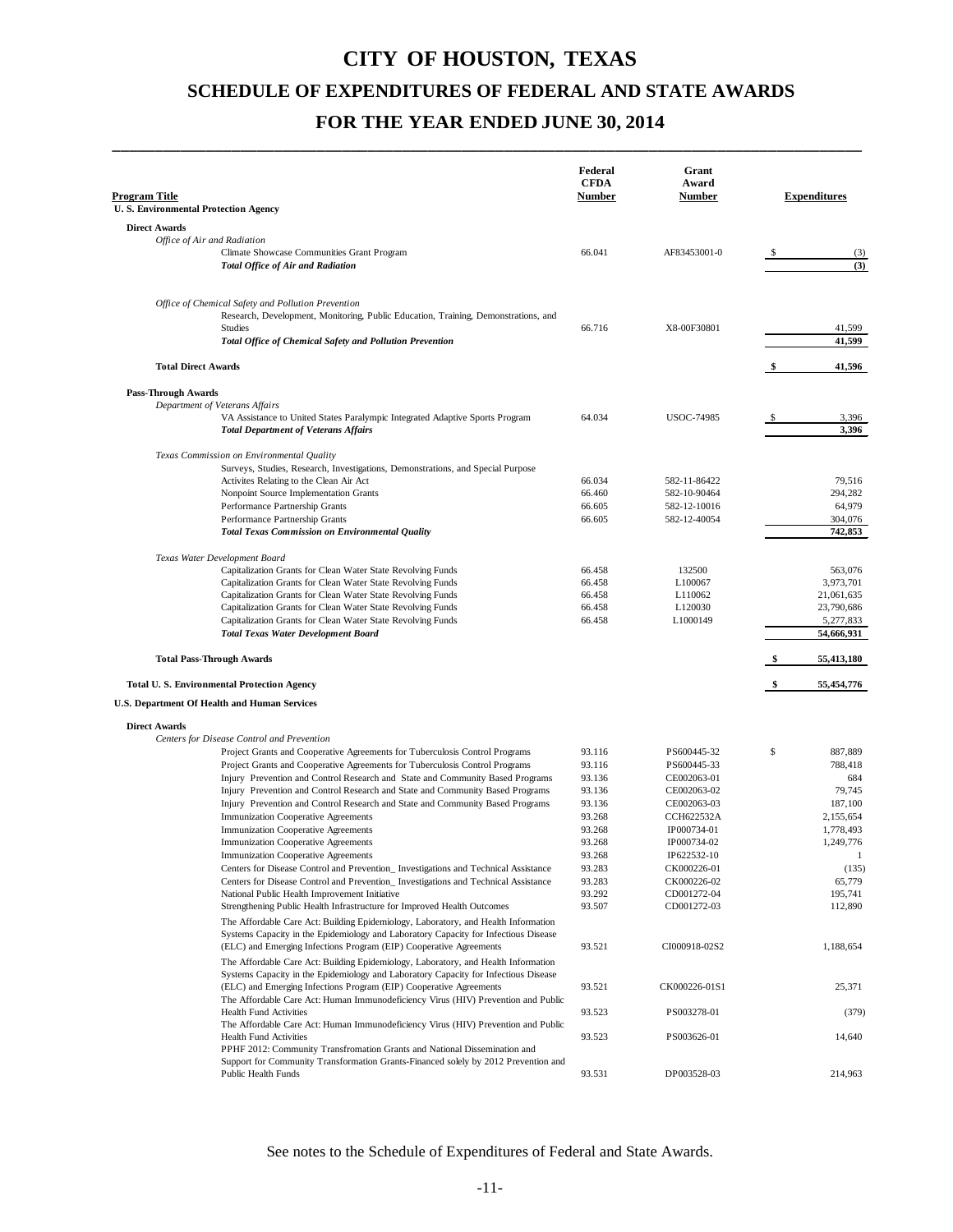\_\_\_\_\_\_\_\_\_\_\_\_\_\_\_\_\_\_\_\_\_\_\_\_\_\_\_\_\_\_\_\_\_\_\_\_\_\_\_\_\_\_\_\_\_\_\_\_\_\_\_\_\_\_\_\_\_\_\_\_\_\_\_\_\_\_\_\_\_\_\_\_\_\_\_\_\_\_\_\_\_\_\_\_\_\_\_\_

| <b>Program Title</b>       |                                                                                                                                                                   | Federal<br><b>CFDA</b><br><b>Number</b> | Grant<br>Award<br>Number | <b>Expenditures</b> |
|----------------------------|-------------------------------------------------------------------------------------------------------------------------------------------------------------------|-----------------------------------------|--------------------------|---------------------|
|                            | PPHF 2012: Community Transfromation Grants and National Dissemination and                                                                                         |                                         |                          |                     |
|                            | Support for Community Transformation Grants-Financed solely by 2012 Prevention and<br><b>Public Health Funds</b>                                                  | 93.531                                  | DP003528-02              | 297,272             |
|                            | PPHF 2012 - Prevention and Public Health Fund (Affordable Care Act) - Capacity<br>Building Assistance to Strengthen Public Health Immunization Infrastructure and |                                         |                          |                     |
|                            | Performance Financed in part by 2012 Prevention and Public Health Funds                                                                                           | 93.539                                  | IP000549-01              | 120                 |
|                            | HIV Prevention Activities_Health Department Based                                                                                                                 | 93.940                                  | PS003255-04              | 159,690             |
|                            | HIV Prevention Activities_Health Department Based                                                                                                                 | 93.940                                  | PS003626-02              | 379,507             |
|                            | HIV Prevention Activities_Health Department Based                                                                                                                 | 93.940                                  | PS003672-01              | 29,622              |
|                            | HIV Prevention Activities_Health Department Based                                                                                                                 | 93.940                                  | PS003672-02              | 3,218,609           |
|                            | HIV Prevention Activities_Health Department Based                                                                                                                 | 93.940                                  | PS003672-03              | 3,400,032           |
|                            | HIV Prevention Activities_Health Department Based                                                                                                                 | 93.940                                  | PS023512-06              | 20                  |
|                            | HIV Prevention Activities_Health Department Based                                                                                                                 | 93.940                                  | PS023512-                | (162)               |
|                            | HIV Prevention Activities_Health Department Based                                                                                                                 | 93.940                                  | PS023512-07              | 1,876               |
|                            | HIV Prevention Activities_Health Department Based                                                                                                                 | 93.940                                  | U1BPS003255-03           | 227,552             |
|                            | HIV Demonstration, Research, Public and Professional Education Projects                                                                                           | 93.941                                  | PS001552-03              | 42,028              |
|                            | Epidemiologic Research Studies of Acquired Immunodeficiency Syndrome (AIDS) and                                                                                   |                                         |                          |                     |
|                            | Human Immunodeficiency Virus (HIV) Infection in Selected Population Groups<br>Human Immunodeficiency Virus (HIV)/Acquired                                         | 93.943                                  | PS003212-02              | 2,633               |
|                            | Immunodeficiency Virus Syndrome (AIDS) Surveillance<br>Human Immunodeficiency Virus (HIV)/Acquired                                                                | 93.944                                  | PS001020-05              | 8,562               |
|                            | Immunodeficiency Virus Syndrome (AIDS) Surveillance<br>Human Immunodeficiency Virus (HIV)/Acquired                                                                | 93.944                                  | PS001611-03              | (435)               |
|                            | Immunodeficiency Virus Syndrome (AIDS) Surveillance<br>Human Immunodeficiency Virus (HIV)/Acquired                                                                | 93.944                                  | PS001611-04              | (24, 536)           |
|                            | Immunodeficiency Virus Syndrome (AIDS) Surveillance<br>Human Immunodeficiency Virus (HIV)/Acquired                                                                | 93.944                                  | PS001611-05              | 530,985             |
|                            | Immunodeficiency Virus Syndrome (AIDS) Surveillance<br>Human Immunodeficiency Virus (HIV)/Acquired                                                                | 93.944                                  | PS001611-06              | 32,422              |
|                            | Immunodeficiency Virus Syndrome (AIDS) Surveillance<br>Human Immunodeficiency Virus (HIV)/Acquired                                                                | 93.944                                  | PS004027-01              | 619,112             |
|                            | Immunodeficiency Virus Syndrome (AIDS) Surveillance                                                                                                               | 93.944                                  | PS004027-02              | 519,129             |
|                            | <b>Total Centers for Disease Control and Prevention</b>                                                                                                           |                                         |                          | 18,389,322          |
|                            |                                                                                                                                                                   |                                         |                          |                     |
|                            | National Institute of Health                                                                                                                                      |                                         |                          |                     |
|                            | Cancer Cause and Prevention Research                                                                                                                              | 93.393                                  | CA137802-02              | 20,353              |
|                            | <b>Total National Institute of Health</b>                                                                                                                         |                                         |                          | 20,353              |
| <b>Total Direct Awards</b> |                                                                                                                                                                   |                                         |                          | 18,409,675<br>\$    |
| <b>Pass-Through Awards</b> |                                                                                                                                                                   |                                         |                          |                     |
|                            | Texas Department of Aging and Disability Services                                                                                                                 |                                         |                          |                     |
|                            | Special Programs for the Aging_Title VII, Chapter 3_Programs                                                                                                      |                                         |                          |                     |
|                            | for Prevention of Elder Abuse, Neglect, and Exploitation                                                                                                          | 93.041                                  | 2014-EAP-14              | \$<br>36,544        |
|                            |                                                                                                                                                                   |                                         |                          |                     |
|                            | Special Programs for the Aging_Title VII, Chapter 2_Long Term Care Ombudsman<br>Servives for Older Individuals                                                    | 93.042                                  | 2014-OAG-14              | 107,368             |
|                            | Special Programs for the Aging_Title III, Part D_Disease Prevention and Health<br><b>Promotion Services</b>                                                       | 93.043                                  | 2014-3D-14               | 60,693              |
|                            | Special Programs for the Aging_Title III, Part D_Disease Prevention and Health<br><b>Promotion Services</b>                                                       | 93.043                                  | 2013-3D-13               | 48,803              |
|                            | Special Programs for the Aging_Title III, Part B_Grants for Supportive Services and<br>Senior Centers                                                             | 93.044                                  | 2014-3B-13               | 1,368,413           |
|                            | Special Programs for the Aging Title III, Part B Grants for Supportive Services and<br>Senior Centers                                                             | 93.044                                  | 2014-ADM-14              | 597,783             |
|                            | Special Programs for the Aging Title III, Part B_Grants for Supportive Services and<br>Senior Centers                                                             | 93.044                                  | 2014-3B-VISTA            | 2,194               |
|                            | Special Programs for the Aging Title III, Part B_Grants for Supportive Services and<br>Senior Centers                                                             | 93.044                                  | 2013-3B-13               | 630,640             |
|                            | Special Programs for the Aging Title III, Part B Grants for Supportive Services and<br>Senior Centers                                                             | 93.044                                  | 2013-3B-AWLW-13          | 7,505               |
|                            | Special Programs for the Aging Title III, Part B_Grants for Supportive Services and<br>Senior Centers                                                             | 93.044                                  | 2013-ADM-13              | 226,749             |
|                            | Special Programs for the Aging_Title III, Part C_Nutrition Services                                                                                               | 93.045                                  | 2014-3C1-14              | 1,302,962           |
|                            | Special Programs for the Aging_Title III, Part C_Nutrition Services                                                                                               | 93.045                                  | 2014-3C2-14              | 1,930,671           |
|                            | Special Programs for the Aging_Title III, Part C_Nutrition Services                                                                                               | 93.045                                  | 2013-3C1-13              | 493,266             |
|                            | Special Programs for the Aging_Title III, Part C_Nutrition Services                                                                                               | 93.045                                  | 2013-3C2-13              | 580,143             |
|                            | Special Programs for the Aging_Title IV_and Title II_Discretionary Projects                                                                                       | 93.048                                  | 2013-ADRCDP-13           | 6,080               |
|                            | National Family Caregiver Support, Title III, Part E                                                                                                              | 93.052                                  | 2014-3E-14               | 819,099             |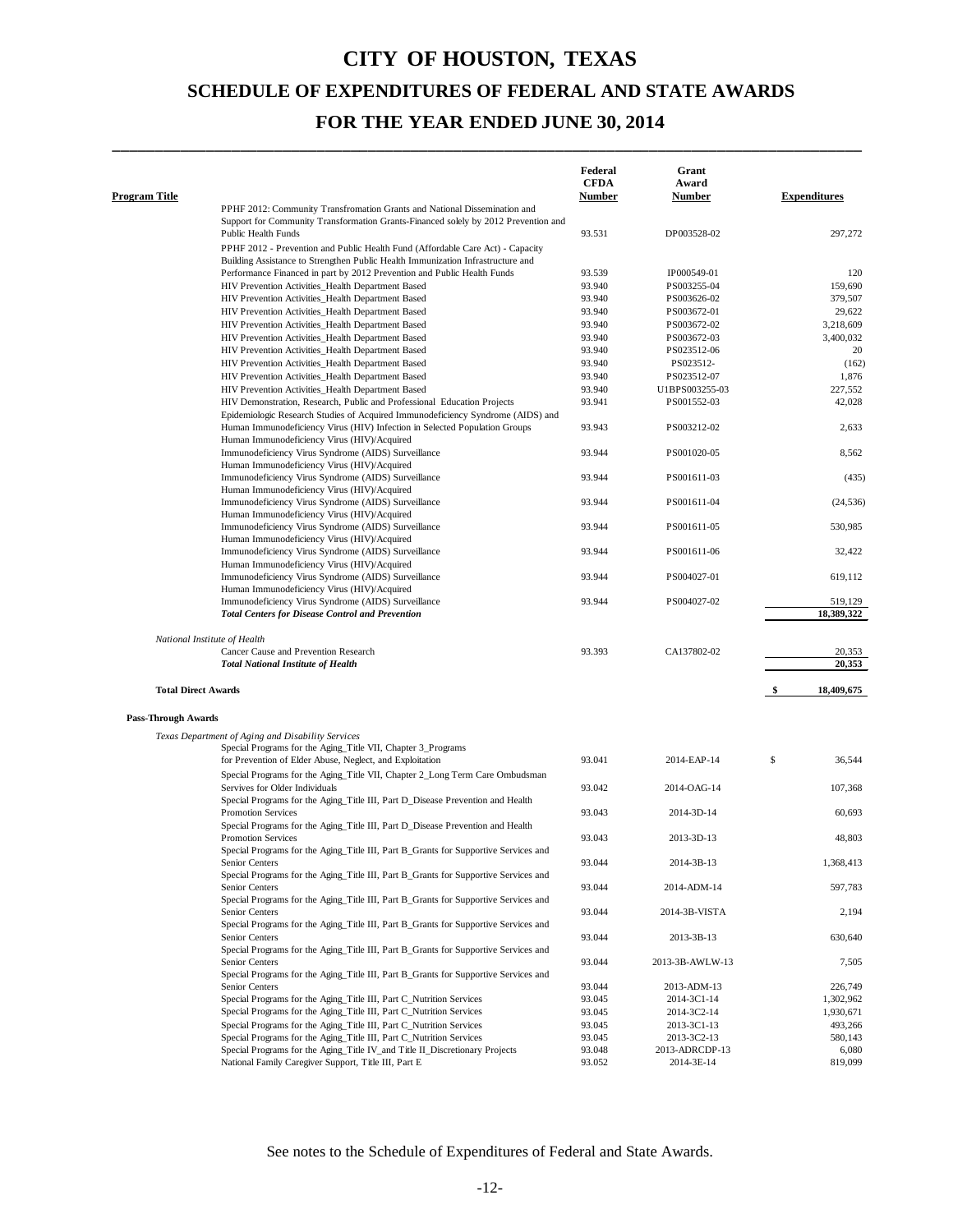\_\_\_\_\_\_\_\_\_\_\_\_\_\_\_\_\_\_\_\_\_\_\_\_\_\_\_\_\_\_\_\_\_\_\_\_\_\_\_\_\_\_\_\_\_\_\_\_\_\_\_\_\_\_\_\_\_\_\_\_\_\_\_\_\_\_\_\_\_\_\_\_\_\_\_\_\_\_\_\_\_\_\_\_\_\_\_\_

|                      |                                                                                     | Federal     | Grant           |                     |
|----------------------|-------------------------------------------------------------------------------------|-------------|-----------------|---------------------|
|                      |                                                                                     | <b>CFDA</b> | Award           |                     |
| <b>Program Title</b> |                                                                                     | Number      | Number          | <b>Expenditures</b> |
|                      | National Family Caregiver Support, Title III, Part E                                | 93.052      | 2013-3E-13      | 358,496             |
|                      | Nutritional Services Incentive Program                                              | 93.053      | 2014-NSIP-14    | 799,970             |
|                      | Nutritional Services Incentive Program                                              | 93.053      | 2013-NSIP-13    | 373,064             |
|                      | Medicare Enrollment Assistance Program                                              | 93.071      | 2014-ACA-MIPPA2 | 13,475              |
|                      | Medicare Enrollment Assistance Program                                              | 93.071      | 2014-ACA-MIPPA3 | 27,007              |
|                      | State Health Insurance Assistance Program                                           | 93.324      | 2015-CMS-17     | 23,318              |
|                      | Medical Assistance Program                                                          | 93.778      | 2014CMS-MFP-14  | 41,026              |
|                      | Medical Assistance Program                                                          | 93.778      | ADRC-MFP-14     | 149,829             |
|                      | Centers for Medicare and Medicaid Services (CMS) Research, Demonstrations and       |             |                 |                     |
|                      | Evaluations                                                                         | 93.779      | 2013-CMS-MFP-13 | 116,708             |
|                      | Centers for Medicare and Medicaid Services (CMS) Research, Demonstrations and       |             |                 |                     |
|                      | Evaluations                                                                         | 93.779      | 2012-CMS-16     | (1,824)             |
|                      | Centers for Medicare and Medicaid Services (CMS) Research, Demonstrations and       |             |                 |                     |
|                      | Evaluations                                                                         | 93.779      | 2014-CMS-16     | 98,386              |
|                      | Money Follows the Person Rebalancing Demonstration                                  | 93.791      | ADRC-SGR/ACL-14 | 64,585              |
|                      | Money Follows the Person Rebalancing Demonstration                                  | 93.791      | 2013-MFPD-13    | 2,473               |
|                      | Money Follows the Person Rebalancing Demonstration                                  | 93.791      | 2014-MFPD-14    | 10,904              |
|                      | <b>Total Texas Department of Aging and Disability Services</b>                      |             |                 | 10,296,330          |
|                      |                                                                                     |             |                 |                     |
|                      | Texas Department of State Health Services<br>Public Health Emergency Preparedness   | 93.069      | 2014-045397     | 127,019             |
|                      | Public Health Emergency Preparedness                                                | 93.069      | 2014-001159     | 167,411             |
|                      | Public Health Emergency Preparedness                                                | 93.069      | 2014-001208     | 335,650             |
|                      | <b>Public Health Emergency Preparedness</b>                                         | 93.069      | 2011-038795     | (1)                 |
|                      | Public Health Emergency Preparedness                                                | 93.069      | 2011-038940     | (497)               |
|                      | Public Health Emergency Preparedness                                                | 93.069      |                 | 11,905              |
|                      | Public Health Emergency Preparedness                                                |             | 2011-038941     |                     |
|                      |                                                                                     | 93.069      | 2014-001219     | 978,756             |
|                      | Public Health Emergency Preparedness                                                | 93.069      | 2013-041160-002 | 38,874              |
|                      | Public Health Emergency Preparedness                                                | 93.069      | 2013-041160-004 | 147,115             |
|                      | Public Health Emergency Preparedness                                                | 93.069      | 2013-041160-007 | 425,975             |
|                      | Environmental Public Health and Emergency Response                                  | 93.070      | 2012-040142     | 61,865              |
|                      | Hospital Preparedness Program (HPP) and Public Health                               |             |                 |                     |
|                      | Emergency Preparedness (PHEP) Aligned Cooperative Agreements                        | 93.074      | 2013-041160-006 | 451,190             |
|                      | Hansen's Disease National Ambulatory Care Program                                   | 93.2014     | 2014-001077     | 83,169              |
|                      | Hansen's Disease National Ambulatory Care Program                                   | 93.2013     | 2013-041160-009 | 16,775              |
|                      | <b>Immunization Cooperative Grants</b>                                              | 93.268      | 2014-001078     | 1,120,267           |
|                      | <b>Immunization Cooperative Grants</b>                                              | 93.268      | 2013-041160-010 | 275,008             |
|                      | Centers for Disease Control and Prevention_ Investigations and Technical Assistance | 93.283      | 2012-110803     | 5,500               |
|                      | National Bioterrorism Hospital Preparedness Program                                 | 93.889      | 2014-001196     | 29,175              |
|                      | National Bioterrorism Hospital Preparedness Program                                 | 93.889      | 2013-041160-001 | 5,848               |
|                      | Preventive Health Services_Sexually Transmitted Diseases Control Grants             | 93.977      | 2010-034551     | 156                 |
|                      | Preventive Health Services_Sexually Transmitted Diseases Control Grants             | 93.977      | 2011-037547     | (1,250)             |
|                      | Preventive Health Services_Sexually Transmitted Diseases Control Grants             | 93.977      | 2012-040465     | (685)               |
|                      | Preventive Health Services_Sexually Transmitted Diseases Control Grants             | 93.977      | 2013-041160-012 | 342,287             |
|                      | Preventive Health Services_Sexually Transmitted Diseases Control Grants             | 93.977      | 2014-001348     | 1,355,718           |
|                      | Maternal and Child Health Services Block Grant to the States                        | 93.994      | 2012-039475     | (181)               |
|                      | Maternal and Child Health Services Block Grant to the States                        | 93.994      | 12HSP0833       | 13,924              |
|                      | Maternal and Child Health Services Block Grant to the States                        | 93.994      | 2014-044575     | 26,990              |
|                      | Maternal and Child Health Services Block Grant to the States                        | 93.994      | 2014-001490     | 74,984              |
|                      | Maternal and Child Health Services Block Grant to the States                        | 93.994      | 2014-044628     | 102,194             |
|                      | Maternal and Child Health Services Block Grant to the States                        | 93.994      | 2013-041539     | 82,022              |
|                      | Maternal and Child Health Services Block Grant to the States                        | 93.994      | 2013-042423     | 39,823              |
|                      | <b>Total Texas Department of State Health Services</b>                              |             |                 | 6,316,986           |
|                      | Food and Drug Administration _Research                                              |             |                 |                     |
|                      | Institute of Food Technologists                                                     | 93.103      | Free-B-2014     | 3,399               |
|                      | Total Food and Drug Administration _Research                                        |             |                 | 3,399               |
|                      | Houston-Galveston Area Council                                                      |             |                 |                     |
|                      | Social Services Block Grant                                                         | 93.667      | 755.1-10        | (12, 187)           |
|                      | <b>Total Houston-Galveston Area Council</b>                                         |             |                 | (12, 187)           |
|                      |                                                                                     |             |                 |                     |
|                      | Women's Family Planning and Health Association<br>Family Planning_Services          | 93.217      | WHFPT13         | 313,858             |
|                      | <b>Total Women's Family Planning and Health Association</b>                         |             |                 | 313,858             |
|                      |                                                                                     |             |                 |                     |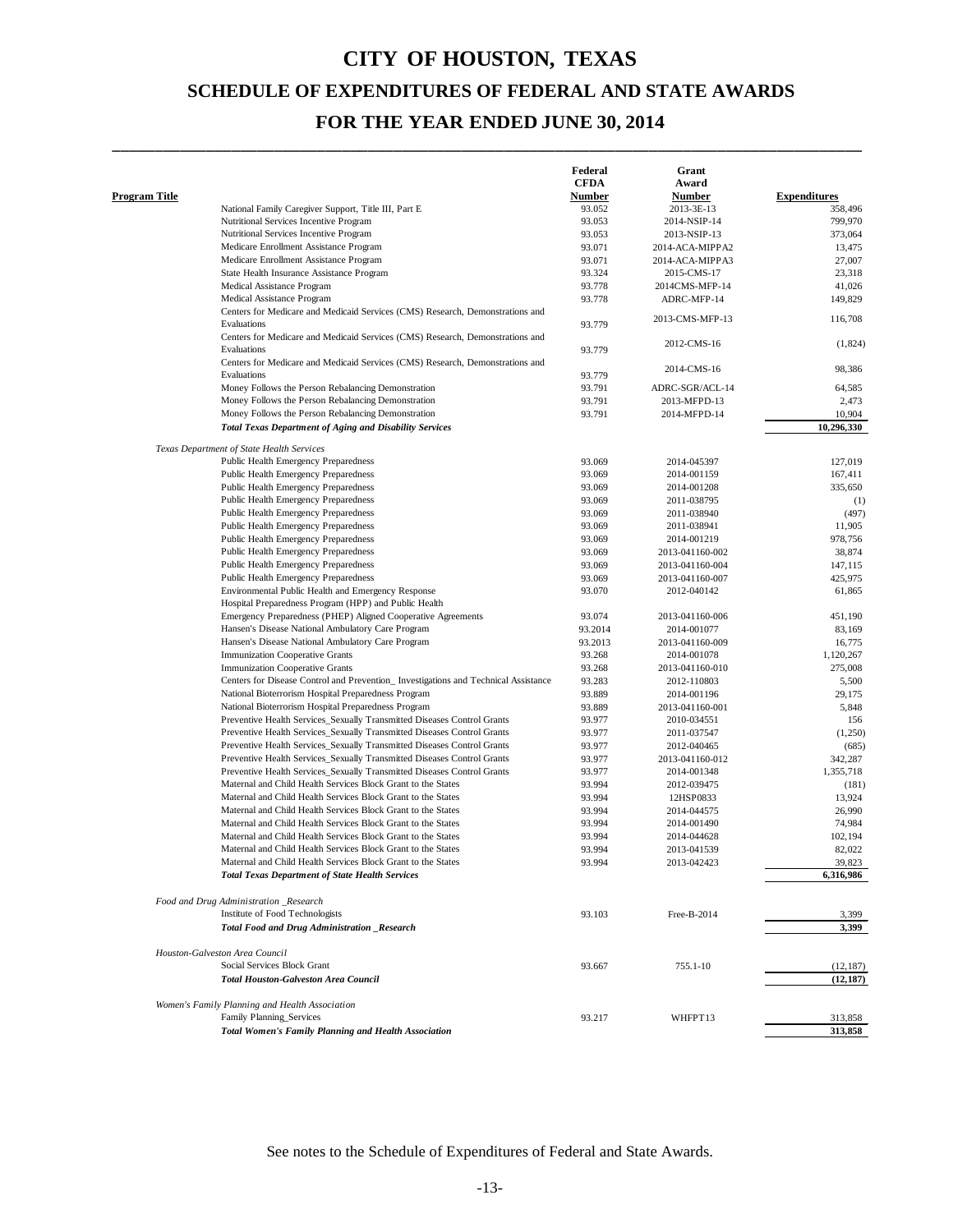\_\_\_\_\_\_\_\_\_\_\_\_\_\_\_\_\_\_\_\_\_\_\_\_\_\_\_\_\_\_\_\_\_\_\_\_\_\_\_\_\_\_\_\_\_\_\_\_\_\_\_\_\_\_\_\_\_\_\_\_\_\_\_\_\_\_\_\_\_\_\_\_\_\_\_\_\_\_\_\_\_\_\_\_\_\_\_\_

| Program Title                                                                                                                                                                                                                                                               | Federal<br><b>CFDA</b><br><b>Number</b> | Grant<br>Award<br><b>Number</b> |     | <b>Expenditures</b> |
|-----------------------------------------------------------------------------------------------------------------------------------------------------------------------------------------------------------------------------------------------------------------------------|-----------------------------------------|---------------------------------|-----|---------------------|
| Gulf Coast Workforce Board<br>Child Care Mandatory and Matching Funds of the Child Care and Development Fund                                                                                                                                                                | 93.596                                  | 06260C07FY14                    |     | 14,255              |
| <b>Total Gulf Coast Workforce Board</b>                                                                                                                                                                                                                                     |                                         |                                 |     | 14,255              |
| University of California UCLA Fielding School of Public Health<br>PPHF 2012: Racial and Ethnic Approaches to Community Health Program financed<br>solely by 2012 Public Prevention and Health Funds<br>Total University of California UCLA Fielding School of Public Health | 93.738                                  | 1916GRA237                      |     | 54,918<br>54,918    |
| United Way of Tarrant County<br>PPHF 2013: Cooperative Agreement to Support Navigators in Federally facilitated<br>and State Partnership Exchanges<br><b>Total United Way of Tarrant County</b>                                                                             | 93.750                                  | CHIMES-14                       |     | 837,776<br>837,776  |
| Fred Hutchinson Cancer Research Center                                                                                                                                                                                                                                      |                                         |                                 |     |                     |
| Allergy, Immunology and Transplantation Research<br><b>Total Fred Hutchinson Cancer Research Center</b>                                                                                                                                                                     | 93.855                                  | 750168                          |     | 25,987<br>25,987    |
|                                                                                                                                                                                                                                                                             |                                         |                                 |     |                     |
| Harris County Public Health Environment Services                                                                                                                                                                                                                            |                                         |                                 |     |                     |
| HIV Emergency Relief Project Grants                                                                                                                                                                                                                                         | 93.914                                  | 11GEN1987-12GEN 1494            |     | 851                 |
| HIV Emergency Relief Project Grants<br>HIV Emergency Relief Project Grants                                                                                                                                                                                                  | 93.914<br>93.914                        | 14GEN0070<br>13GEN0040          |     | 81,181<br>86,419    |
| <b>Total Harris County Public Health Environment Services</b>                                                                                                                                                                                                               |                                         |                                 |     | 168,451             |
| <b>Total Pass-Through Awards</b>                                                                                                                                                                                                                                            |                                         |                                 |     | 18,019,773          |
| Total U.S. Department Of Health and Human Services                                                                                                                                                                                                                          |                                         |                                 | \$. | 36,429,448          |
|                                                                                                                                                                                                                                                                             |                                         |                                 |     |                     |
| <b>Corporation for National and Community Service</b>                                                                                                                                                                                                                       |                                         |                                 |     |                     |
| Social Innovation Fund                                                                                                                                                                                                                                                      | 94.019                                  | 11SIHDC001                      |     | 113,763             |
| <b>Total Corporation for National and Community Service</b>                                                                                                                                                                                                                 |                                         |                                 | \$  | 113,763             |
| U.S. Department of Homeland Security                                                                                                                                                                                                                                        |                                         |                                 |     |                     |
| <b>Direct Awards</b>                                                                                                                                                                                                                                                        |                                         |                                 |     |                     |
| Department of Homeland Security                                                                                                                                                                                                                                             |                                         |                                 |     |                     |
| Port Security Grant Program                                                                                                                                                                                                                                                 | 97.056                                  | EMW-2012-PU-00285-S01           | \$  | 460,876             |
| Port Security Grant Program                                                                                                                                                                                                                                                 | 97.056                                  | EMW-2013-PU-00259-S01           |     | 138,210             |
| <b>Total Department of Homeland Security</b>                                                                                                                                                                                                                                |                                         |                                 |     | 599,086             |
| <b>Total Direct Awards</b>                                                                                                                                                                                                                                                  |                                         |                                 | S,  | 599,086             |
|                                                                                                                                                                                                                                                                             |                                         |                                 |     |                     |
| Pass-Through Awards<br>Texas Department of Public Safety                                                                                                                                                                                                                    |                                         |                                 |     |                     |
| Hazard Mitigation Grant                                                                                                                                                                                                                                                     | 97.039                                  | FEMA-1780-DR-TX                 | \$  | (8,250)             |
| <b>Emergency Management Performance Grants</b>                                                                                                                                                                                                                              | 97.042                                  | 13TX-EMPG-0357                  |     | 202,234             |
| Homeland Security Grant Program                                                                                                                                                                                                                                             | 97.067                                  | 10-SR 35000-01                  |     | 260,068             |
| Homeland Security Grant Program                                                                                                                                                                                                                                             | 97.067                                  | 10-SR 35000-01                  |     | (76,083)            |
| Homeland Security Grant Program                                                                                                                                                                                                                                             | 97.067                                  | 11-SR 35000-08                  |     | 8,225               |
| Homeland Security Grant Program                                                                                                                                                                                                                                             | 97.067                                  | 11-SR 35000-02                  |     | 11,864,937          |
| Homeland Security Grant Program                                                                                                                                                                                                                                             | 97.067                                  | 12-SR 35000-01                  |     | 4,764,091           |
| Homeland Security Grant Program                                                                                                                                                                                                                                             | 97.067                                  | 13-SR 35000-01                  |     | 49,962              |
| Homeland Security Grant Program                                                                                                                                                                                                                                             | 97.067                                  | 13-SR 35000-02                  |     | 1,265,636           |
| Homeland Security Grant Program                                                                                                                                                                                                                                             | 97.067                                  | 13-SR 35000-05                  |     | 13,213              |
| Metropolitan Medical Response System                                                                                                                                                                                                                                        | 97.071<br>97.111                        | 10-SR-35000-01<br>10-SR35000-01 |     | 57,121<br>1,690,815 |
| Regional Catastrophic Preparedness Grant Program (RCPGP)<br>Regional Catastrophic Preparedness Grant Program (RCPGP)                                                                                                                                                        | 97.111                                  | 11-SR35000-01                   |     | 262,549             |
| <b>Total Texas Department of Public Safety</b>                                                                                                                                                                                                                              |                                         |                                 |     | 20,354,518          |
|                                                                                                                                                                                                                                                                             |                                         |                                 |     |                     |
| Department of Justice<br>Homeland Security Grant Program                                                                                                                                                                                                                    | 97.067                                  | 11-SR 35000-04                  |     |                     |
| <b>Total Department of Justice</b>                                                                                                                                                                                                                                          |                                         |                                 |     | 4,531<br>4,531      |
|                                                                                                                                                                                                                                                                             |                                         |                                 |     |                     |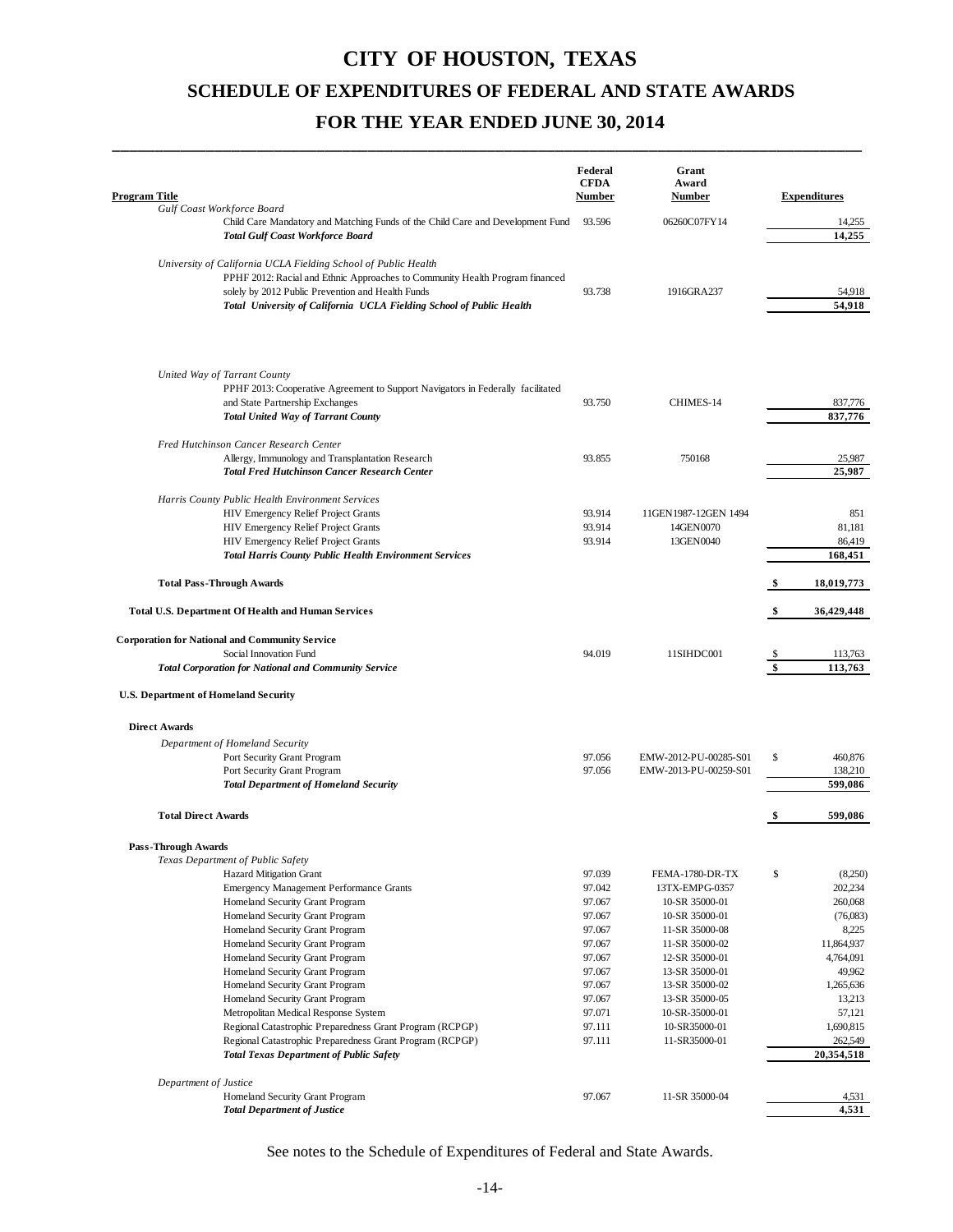\_\_\_\_\_\_\_\_\_\_\_\_\_\_\_\_\_\_\_\_\_\_\_\_\_\_\_\_\_\_\_\_\_\_\_\_\_\_\_\_\_\_\_\_\_\_\_\_\_\_\_\_\_\_\_\_\_\_\_\_\_\_\_\_\_\_\_\_\_\_\_\_\_\_\_\_\_\_\_\_\_\_\_\_\_\_\_\_

|                                                                            | Federal<br><b>CFDA</b> | Grant<br>Award     |    |                     |
|----------------------------------------------------------------------------|------------------------|--------------------|----|---------------------|
| <b>Program Title</b>                                                       | Number                 | <b>Number</b>      |    | <b>Expenditures</b> |
| Governor's Division of Emergency Management<br>Non-Profit Security Program | 97.008                 | 09-SR 35000-05     |    | 4,025               |
| Regional Catastrophic Preparedness Grant Program (RCPGP)                   | 97.111                 | 09-35000-01        |    | 3                   |
| <b>Total Governor's Division of Emergency Management</b>                   |                        |                    |    | 4,028               |
|                                                                            |                        |                    |    |                     |
| Texas Commission on Environmental Quality                                  |                        |                    |    |                     |
| Homeland Security Biowatch Program                                         | 97.091                 | 582-10-86407       |    | 3,055               |
| Homeland Security Biowatch Program                                         | 97.091                 | 582-13-30019       |    | 697,494             |
| <b>Total Texas Commission on Environmental Quality</b>                     |                        |                    |    | 700.549             |
|                                                                            |                        |                    |    |                     |
| Harris County                                                              |                        |                    |    |                     |
| Port Security Grant Program                                                | 97.056                 | 2008-GB-T8-K006    |    | (411.949)           |
| Port Security Grant Program                                                | 97.056                 | 2009-PU-T9-K011    |    | 8,350,116           |
| Port Security Grant Program                                                | 97.056                 | 2010-PU-T0-K002    |    | 667,561             |
| Port Security Grant Program                                                | 97.056                 | EMW-2011-PU-K00146 |    | 1,673,627           |
| <b>Total Harris County</b>                                                 |                        |                    |    | 10,279,355          |
| <b>Total Pass-Through Awards</b>                                           |                        |                    | \$ | 31,342,981          |
| Total U.S. Department of Homeland Security                                 |                        |                    | \$ | 31,942,067          |
| TOTAL EXPENDITURES OF FEDERAL Non-ARRA AWARDS                              |                        |                    | \$ | 259, 197, 617       |
| <b>American Recovery and Reinvestment Act</b>                              | <b>ARRA</b>            |                    |    |                     |
| U.S. Department of Commerce                                                |                        |                    |    |                     |
| <b>Pass-Through Awards</b>                                                 |                        |                    |    |                     |
| Texas State Library and Archive Community                                  |                        |                    |    |                     |
| <b>Broadband Technology Opportunities Program</b>                          | 11.557                 | 461-11018          | \$ | 353,697             |
| Total U.S. Department of Commerce                                          |                        |                    | \$ | 353,697             |
| U.S. Department of Energy                                                  |                        |                    |    |                     |
|                                                                            |                        |                    |    |                     |
| <b>Direct Awards</b>                                                       |                        |                    |    |                     |
| <b>Energy Efficiency and Conservation Block Grant Program (EECBG)</b>      | 81.128                 | DE-EE0000965       | -S | 1,626,382           |
|                                                                            |                        |                    |    |                     |
| <b>Total U.S. Department of Energy</b>                                     |                        |                    | \$ | 1,626,382           |
| TOTAL EXPENDITURES OF FEDERAL ARRA AWARDS                                  |                        |                    | \$ | 1,980,079           |
|                                                                            |                        |                    |    |                     |
| TOTAL EXPENDITURES OF FEDERAL AWARDS                                       |                        |                    | \$ | 261,177,696         |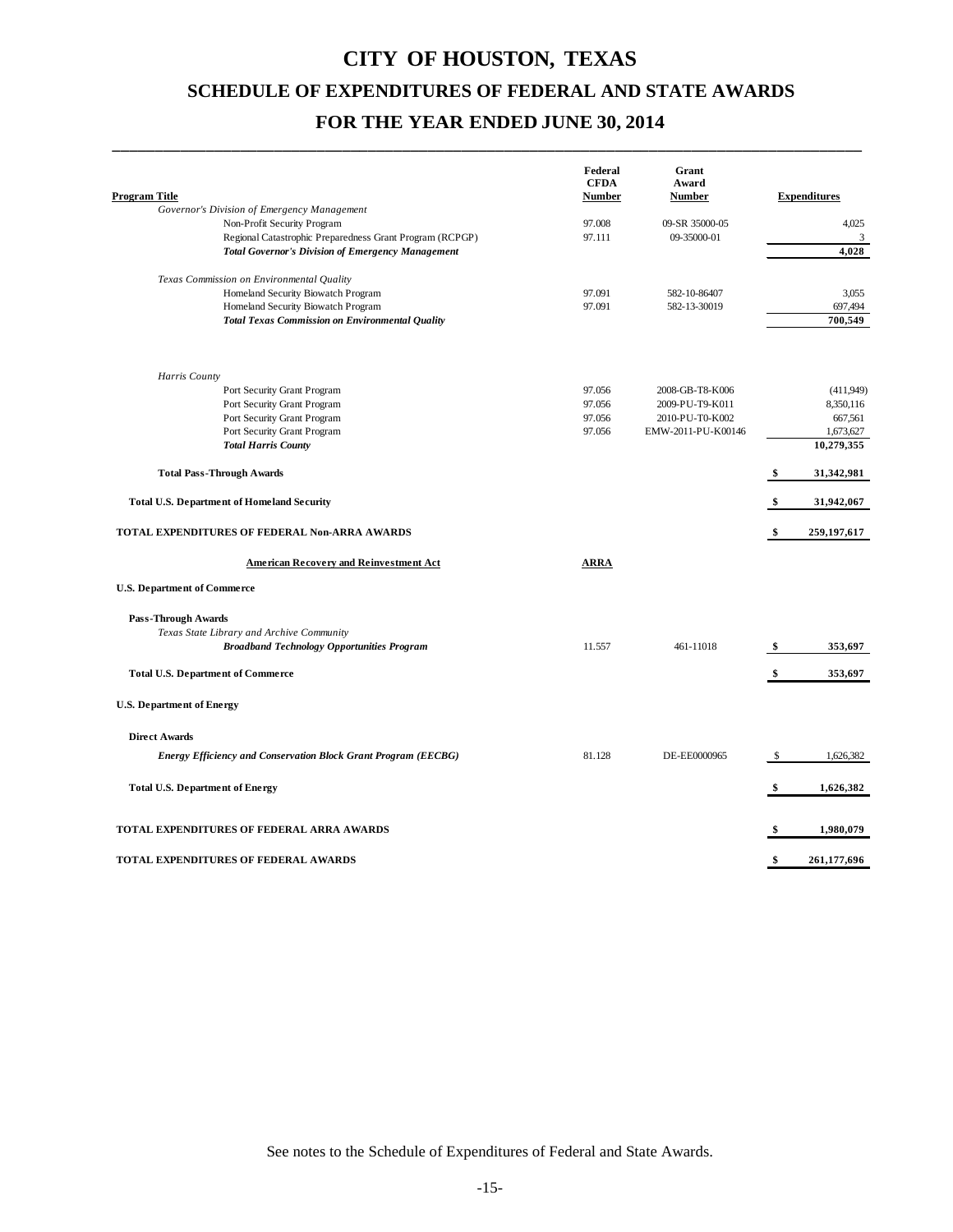\_\_\_\_\_\_\_\_\_\_\_\_\_\_\_\_\_\_\_\_\_\_\_\_\_\_\_\_\_\_\_\_\_\_\_\_\_\_\_\_\_\_\_\_\_\_\_\_\_\_\_\_\_\_\_\_\_\_\_\_\_\_\_\_\_\_\_\_\_\_\_\_\_\_\_\_\_\_\_\_\_\_\_\_\_\_\_\_

#### **STATE AWARDS**

| Program Title                                                                               | <b>Grant Award Number</b> | <b>Expenditures</b> |
|---------------------------------------------------------------------------------------------|---------------------------|---------------------|
| Direct Award                                                                                |                           |                     |
| Office of the Governor Criminal Justice Division                                            |                           |                     |
| <b>Asset Forfeiture</b>                                                                     | NA                        | \$<br>5,503,746     |
| <b>Gang Disruption INIT</b>                                                                 | CO-11-A10-24292-01        | (91)                |
| Internet Crimes A/C-T/F                                                                     | IC-14-A10-27452-01        | 112,329             |
| <b>JCMP</b>                                                                                 | SF-13-J20-26861-01        | 66.508              |
| Gang Reduction                                                                              | SF-13-J20-24646-02        | (18, 591)           |
| Gang Reduction                                                                              | SF-13-J20-24646-03        | 33,100              |
| Total Office of the Governor Criminal Justice Division                                      |                           | 5,697,001           |
| Texas Automobile Theft Prevention Authority                                                 |                           |                     |
| HACTF/21                                                                                    | SA-T04-10054-13           | 163,747             |
| HACTF/22                                                                                    | SA-T04-10054-22           | 825,443             |
| <b>Total Texas Automobile Theft Prevention Authority</b>                                    |                           | 989,190             |
| Office of the Attorney General                                                              |                           |                     |
| Victim Coord/ Liaison                                                                       | OAG-1442391               | 36,166              |
| <b>Total Office of the Attorney General</b>                                                 |                           | 36,166              |
| Texas Department of Health State Services                                                   |                           |                     |
| <b>HIV Rapid Testing</b>                                                                    | 2010-034649               | (10)                |
| <b>HIV Rapid Testing</b>                                                                    | 2011-035183               | 10                  |
| <b>HIV Rapid Testing</b>                                                                    | 2013-041160-003           | 278,188             |
| <b>HIV Rapid Testing</b>                                                                    | 2014-001355               | 633,143             |
| <b>IDCU FLU-Lab</b>                                                                         | 2013-041160-008           | 1,521               |
| <b>IDCU FLU-Lab</b>                                                                         | 2014-001097               | 2,767               |
| <b>Local Public Services</b>                                                                | 2012-039507               | (26)                |
| <b>Local Public Services</b>                                                                | 2013-041160-011           | 141,441             |
| <b>Local Public Services</b>                                                                | 2014-001186               | 230,236             |
| Milk and Dairy Product Testing                                                              | 2014-044058               | 50,502              |
| Milk and Dairy Product Testing                                                              | 2013-041775               | 9,440               |
| Syndromic Surveilnce                                                                        | 2014-045084               | 135,258             |
| Tuberculosis Elimination Prevention                                                         | 2011-036067               | (2,800)             |
| Tuberculosis Elimination Prevention                                                         | 2013-041160-005           | 242,182             |
| Tuberculosis Elimination Prevention                                                         | 2014-001451               | 1,406,697           |
| <b>Total Texas Department of Health State Services</b>                                      |                           | 3,128,549           |
|                                                                                             |                           |                     |
| Texas Department of Aging and Disability Services                                           |                           |                     |
| <b>ADRC</b> Promot Independ                                                                 | 2013-PI-13                | (72, 541)           |
| Life Span Resp Care                                                                         | 539-12-0000065728-M1      | 102,866             |
| <b>State General Revenue</b>                                                                | 2013-SGR-13               | 23,167              |
| <b>State General Revenue</b>                                                                | 2014-SGR-14               | 571,783             |
| <b>Total Texas Department of Aging and Disability Services</b>                              |                           | 625,275             |
| Texas Department of Housing and Community Affair                                            |                           |                     |
| HHSP HTF 2                                                                                  | 66130001661               | 70,118              |
| <b>HHSP BR</b>                                                                              | 65130001611               | 581,880             |
| <b>AYBR</b><br><b>Total Texas Department of Housing and Community Affair</b>                | 1001995                   | 4,694<br>656,692    |
|                                                                                             |                           |                     |
| Texas Health and Human Services Commission                                                  |                           |                     |
| Nurse Family Partnership Program                                                            | 529-08-0110-00012B        | 112,041             |
| Nurse Family Partnership Program                                                            | HHSC 529-08-0110-00012A   | (426)               |
| Nurse Family Partnership Program<br><b>Total Texas Health and Human Services Commission</b> | 529-08-0110-00012C        | 464,378<br>575,993  |
|                                                                                             |                           |                     |
| Texas Parks and Wildlife Department                                                         |                           |                     |
| <b>Emancipation Park</b><br>Sam Houston Park                                                | 55-000019<br>55-000012    | (8, 872)<br>58,818  |
| <b>Townwood Park</b>                                                                        | 50-000402                 | 163,615             |
| <b>Total Texas Parks and Wildlife Department</b>                                            |                           | 213,561             |
|                                                                                             |                           |                     |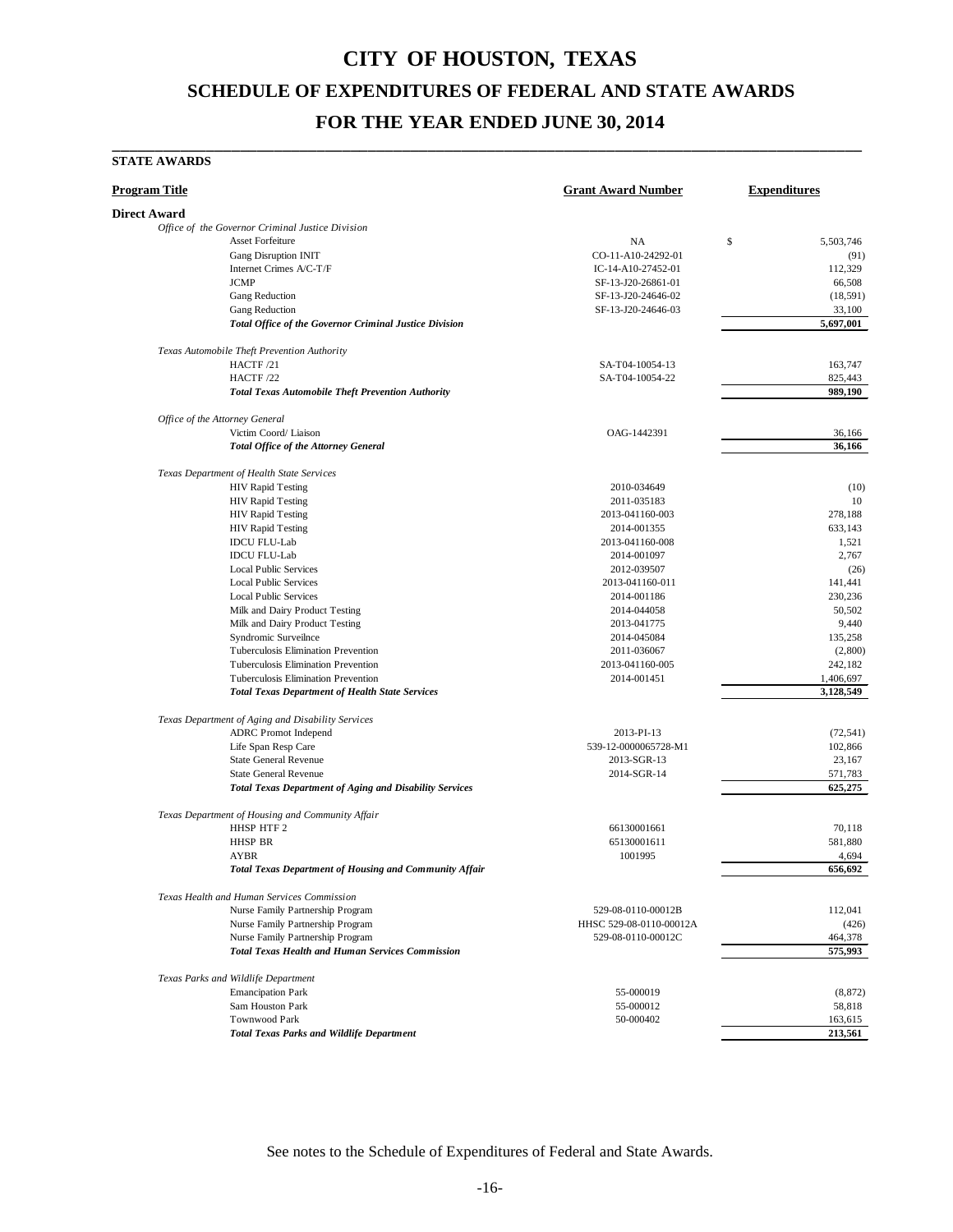\_\_\_\_\_\_\_\_\_\_\_\_\_\_\_\_\_\_\_\_\_\_\_\_\_\_\_\_\_\_\_\_\_\_\_\_\_\_\_\_\_\_\_\_\_\_\_\_\_\_\_\_\_\_\_\_\_\_\_\_\_\_\_\_\_\_\_\_\_\_\_\_\_\_\_\_\_\_\_\_\_\_\_\_\_\_\_\_

| Program Title                                                 | <b>Grant Award Number</b> | <b>Expenditures</b> |
|---------------------------------------------------------------|---------------------------|---------------------|
| Texas State University                                        |                           |                     |
| Tabacco Sting /2                                              | C74992                    | 24,194              |
| Tabacco Sting /3                                              | C74992                    | 127,287             |
| <b>Total Texas State University</b>                           |                           | 151,481             |
| Houston-Galveston Area Council                                |                           |                     |
| <b>HGAC-Clean Rivers</b>                                      | C-74366                   | 40,537              |
| <b>Total Houston-Galveston Area Council</b>                   |                           | 40,537              |
| <b>Total Direct Awards</b>                                    |                           | \$<br>12,114,445    |
| <b>Pass-Through Awards</b>                                    |                           |                     |
| Harris County                                                 |                           |                     |
| CYD Campo Del Sol                                             | C73996-NCA                | \$<br>(250)         |
| CYD Campo Del Sol                                             | C75786                    | 8,403               |
| CYD Campo Del Sol                                             | C75302                    | 25,053              |
| <b>Gulfton Mentor Program</b>                                 | C74878                    | 12,510              |
| <b>CYD United Minds</b>                                       | C74877                    | 10,314              |
| CYD United Minds                                              |                           | 12,308              |
| <b>Total Harris County</b>                                    |                           | 68,338              |
| Texas General Land Office                                     |                           |                     |
| CDBG DR Rental H R 2                                          | 13-181-000-7294           | 382,861             |
| CDBG DR Rental H R 2                                          | 13-181-000-7295           | 2,520,972           |
| <b>Total Texas General Land Office</b>                        |                           | 2,903,833           |
| Houston - Galveston Area Council                              |                           |                     |
| <b>HGAC-Clean Rivers</b>                                      | CR 73605                  | 328                 |
| <b>HGAC-Clean Rivers</b>                                      | C75404-NCA                | 36,026              |
| <b>Total Houston - Galveston Area Council</b>                 |                           | 36.354              |
| Texas Department of Housing and Community Affair              |                           |                     |
| <b>HHSP-HTF</b>                                               | 66120001333               | 105,251             |
| <b>Total Texas Department of Housing and Community Affair</b> |                           | 105.251             |
| William March Rice University                                 |                           |                     |
| Rice-Ambient Air                                              | 381200039001              | 13,349              |
| <b>Total William March Rice University</b>                    |                           | 13,349              |
| <b>Total Pass-Through Awards</b>                              |                           | \$<br>3,127,125     |
| TOTAL EXPENDITURES OF STATE AWARDS                            |                           | \$<br>15,241,570    |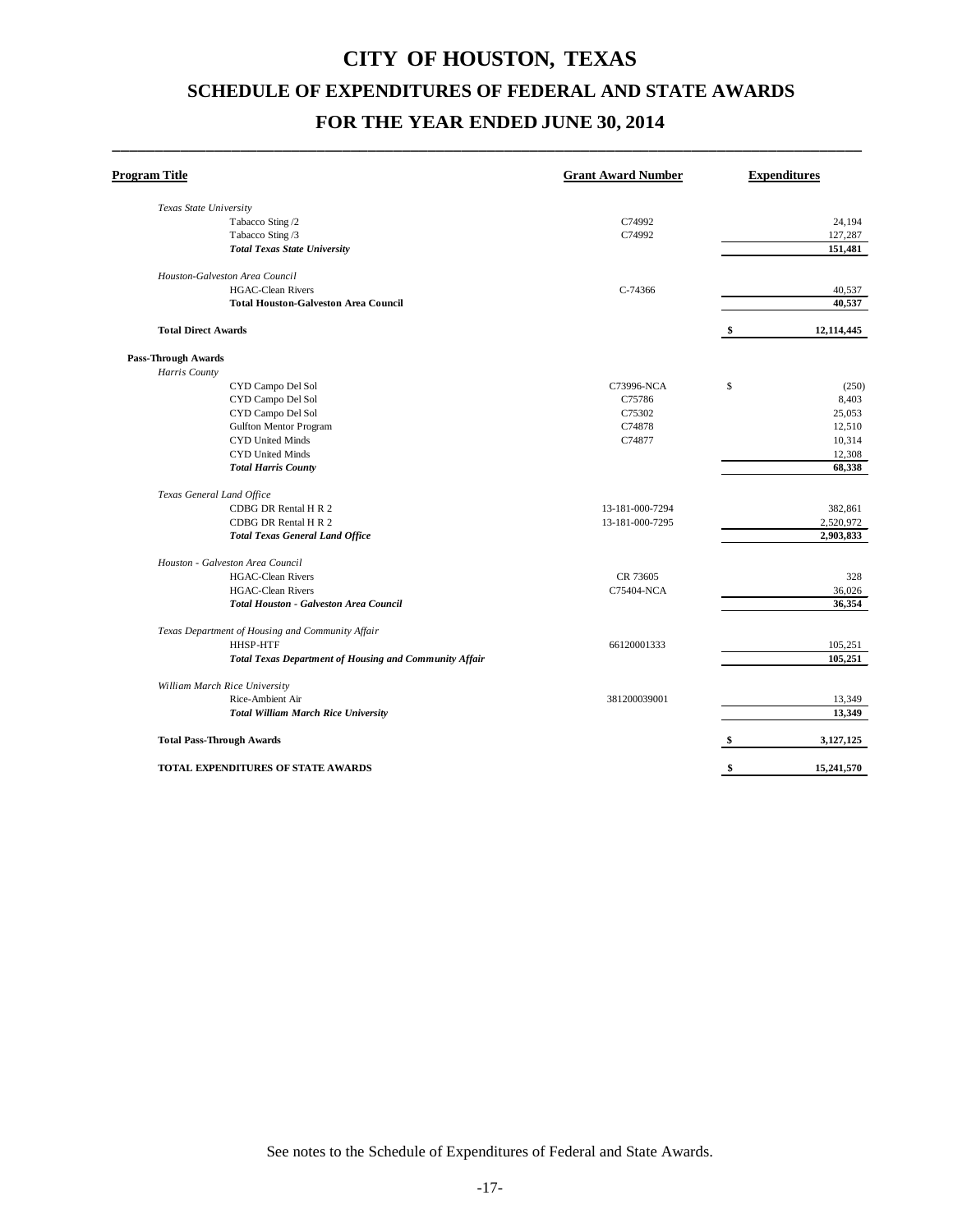1. The accompanying schedule of expenditures of federal and state awards includes the federal and state grant activities of the City of Houston, Texas (the "City") and is presented on the modified accrual basis of accounting for the governmental funds and the accrual basis of accounting for the enterprise funds, which is described in Note 1 to the City's financial statement. The information in this schedule is presented in accordance with the requirements of U.S. Office of Management and Budget Circular A-133, *Audits of States, Local Governments, and Non-Profit Organizations* (OMB A-133) and the State of Texas *Uniform Grant Management Standards* (UGMS). Therefore, some amounts presented in this schedule may differ from amounts presented in, or used in, the preparation of the basic financial statements.

Federal and state awards provided to subrecipients are treated as an expenditure when the City is notified by the subrecipient of the expenditure.

2. Federal and state awards are reported in the City's Comprehensive Annual Financial Report (CAFR) as follows (in thousands):

|                                                     | Federal   | <b>State</b> |
|-----------------------------------------------------|-----------|--------------|
| <b>Grant Funds</b>                                  | \$162,638 | \$9,738      |
| FEMA Assistant Grant - Hurricane IKE                | 316       |              |
| Capital Projects Funds                              | 2,091     |              |
| Asset Forfeiture (Special Revenue Funds)            | 3,187     | 5,504        |
| Enterprise Fund - Combined Utility System (TX Water |           |              |
| Board)                                              | 54,667    |              |
| Enterprise Fund - Airport System Fund               | 38,279    |              |
| Total                                               | \$261,178 | \$15.242     |

- 3. Amounts reported in the schedule of expenditures of federal and state awards may not agree with the amounts reported in the related financial reports filed with grantor agencies because of accruals, which would be included in the next report filed with the agencies.
- 4. **Contingencies** The City receives various grants to cover costs of specified programs. Final determination of eligibility of costs will be made by the grantors. Should any costs be found ineligible, the City will be responsible for reimbursing the grantors for these amounts.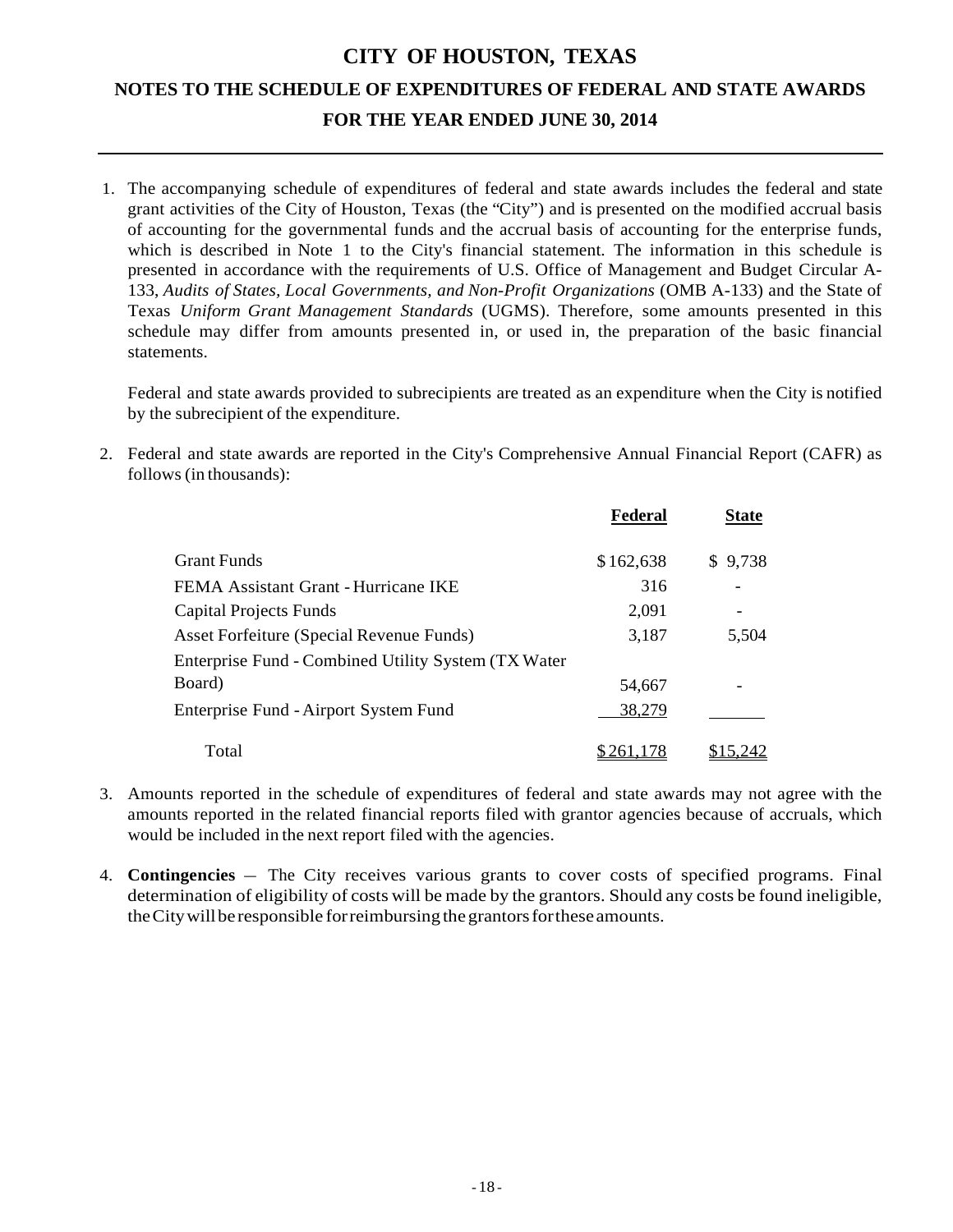5. **Noncash Awards** – Certain federal financial award programs do not involve cash awards to the City. These programs include donated vaccines for the year ended June 30, 2014 as follows:

|                                                                                                        | <b>CFDA</b><br><b>Number</b> | Amount                   |
|--------------------------------------------------------------------------------------------------------|------------------------------|--------------------------|
| U.S. Department of Health and Human<br>Services: Value of vaccines issued<br>Value of vaccines on hand | 93.268<br>93.268             | \$2,155,654<br>\$320.514 |

6. **Loans Outstanding –** The City had the following loan balances outstanding at June 30, 2014. Loans made during the year are included in the federal expenditures presented in the schedule.

| <b>Program Title</b>                                           | <b>CFDA</b><br><b>Number</b> | Amount<br>Outstanding |
|----------------------------------------------------------------|------------------------------|-----------------------|
| <b>Community Development Block Grant</b>                       | 14.218                       | \$26,581,674          |
| <b>HOME</b> Investment Partnerships Program                    | 14.239                       | \$12,335,371          |
| Section 108 Guaranteed Loan Program                            | 14.248                       | \$1,927,969           |
| Capitalization Grants for Clean Water State Revolving Funds    | 66.458                       | \$141,792,470         |
| Capitalization Grants for Drinking Water State Revolving Funds | 66.468                       | \$70,754,904          |

7. The following isthe federal subrecipient cash disbursements for the year ended June 30, 2014:

| <b>Program Title</b>                                           | <b>CFDA</b><br><b>Number</b> | Amount<br><b>Provided to</b><br><b>Subrecipient</b> |
|----------------------------------------------------------------|------------------------------|-----------------------------------------------------|
| <b>Community Development Block Grants/Entitlement Grants</b>   | 14.218                       | \$3,345,352                                         |
| <b>Emergency Solutions Grant Program</b>                       | 14.231                       | 3,022,002                                           |
| Housing Opportunities for Persons with AIDS                    | 14.241                       | 7,783,522                                           |
| <b>Public Safety Partnership and Community Policing Grants</b> | 16.710                       | 52,246                                              |
| Special Programs for the Aging Title VII, Chapter 3_Programs   |                              |                                                     |
| for Prevention of Elder Abuse, Neglect, and Exploitation       | 93.041                       | 36,544                                              |
| Special Programs for the Aging_Title VII, Chapter 2_Long Term  |                              |                                                     |
| Care Ombudsman Services for Older Individuals                  | 93.042                       | 107,368                                             |
| Special Programs for the Aging_Title III, Part D_Disease       |                              |                                                     |
| <b>Prevention and Health Promotion Services</b>                | 93.043                       | 82,076                                              |
| Special Programs for the Aging_Title III, Part B_Grants for    |                              |                                                     |
| <b>Supportive Services and Senior Centers</b>                  | 93.044                       | 453,274                                             |
| Special Programs for the Aging_Title III, Part C_Nutrition     | 93.045                       | 4,089,773                                           |
| National Family Caregiver Support, Title III, Part E_          | 93.052                       | 371,927                                             |
| <b>Nutritional Services Incentive Program</b>                  | 93.053                       | 1,173,034                                           |
| Money Follows the Person Rebalancing Demonstration             | 93.791                       | 13,377                                              |
| HIV Prevention Activities_Health Department Based              | 93.940                       | 2,167,408                                           |
| Total                                                          |                              | <u>\$22,697,903</u>                                 |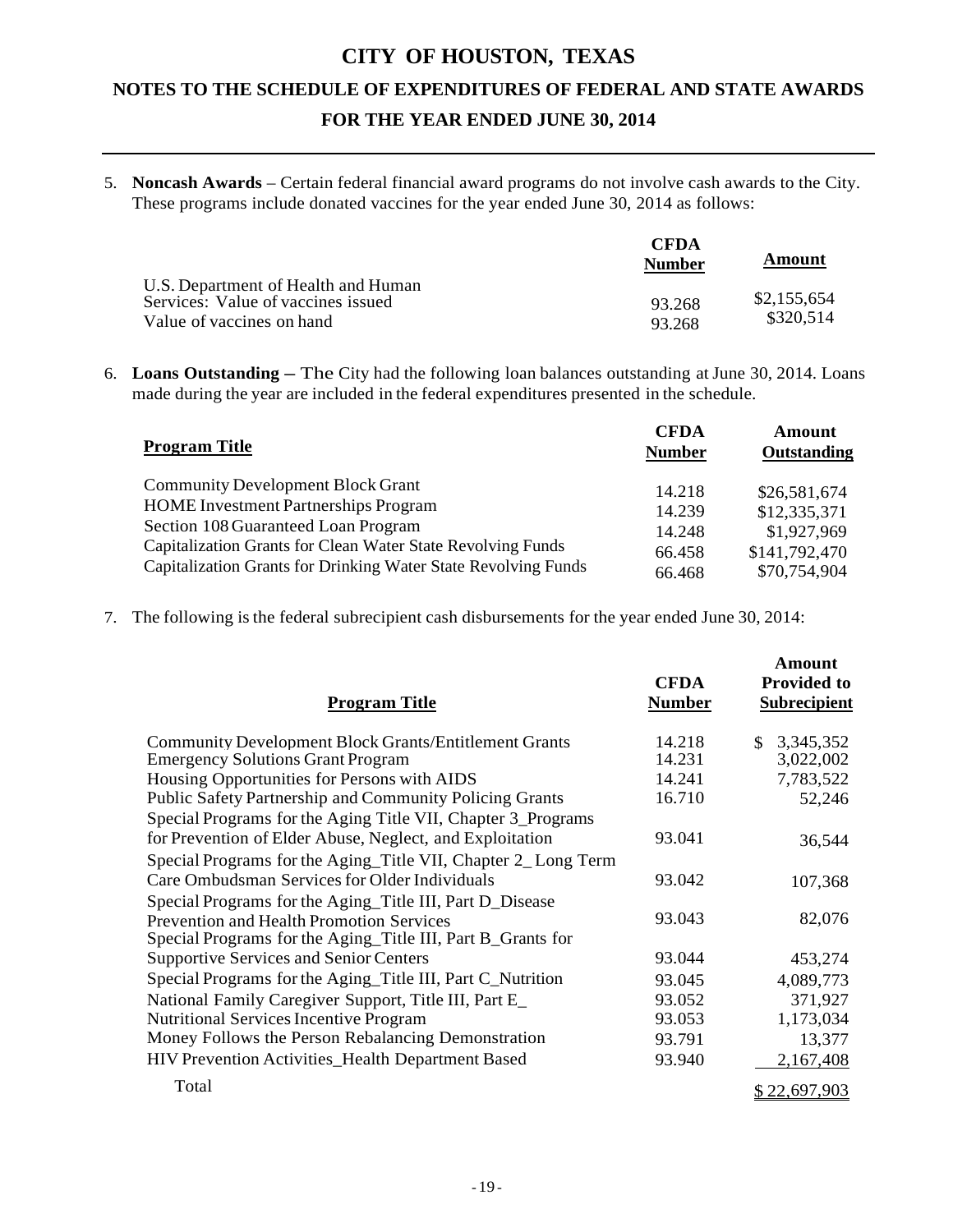8. The following is the federal American Recovery and Reinvestment Act subrecipient cash disbursements for the year ended June 30, 2014:

| <b>Program Title</b>                                                            | <b>CFDA</b><br><b>Number</b> | Amount<br><b>Provided to</b><br><b>Subrecipient</b> |
|---------------------------------------------------------------------------------|------------------------------|-----------------------------------------------------|
| <b>Energy Efficiency and Conservation</b><br><b>Block Grant Program (EECBG)</b> | 81.128                       | \$1,626,382                                         |
| Total                                                                           |                              | 1.626.382                                           |

9. The following is the state subrecipient cash disbursements for the year ended June 30, 2014:

| <b>Program Title</b>         | <b>Grant Award Number</b> | Amount<br><b>Provided to</b><br><b>Subrecipients</b> |
|------------------------------|---------------------------|------------------------------------------------------|
| <b>HHSP-HTF</b>              | 66120001333               | 105,251<br>S                                         |
| <b>State General Revenue</b> | 2014-SGR-14               | 571,783                                              |
| <b>HIV Rapid Testing</b>     | 2013-041160-003           | 243,999                                              |
| <b>HIV</b> Rapid Testing     | 2014-001355               | 470,378                                              |
| Total                        |                           |                                                      |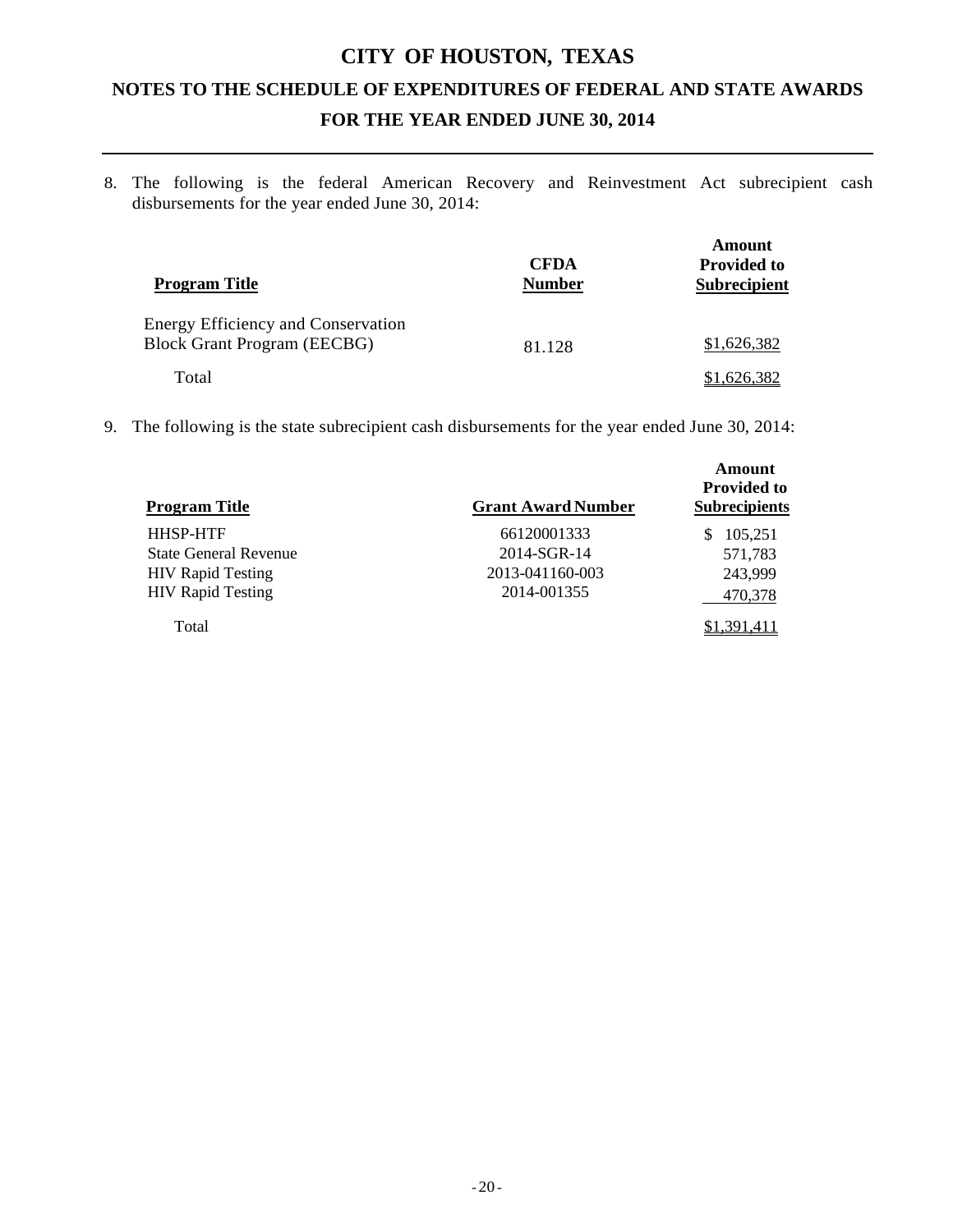#### 10. The following is the schedule of expenditures of federal awards for the year ended June 30, 2014 by cluster:

| <b>Cluster Title</b>                                                                          | <b>Federal CFDA</b><br><b>Number</b> | <b>Expenditures</b>    |
|-----------------------------------------------------------------------------------------------|--------------------------------------|------------------------|
|                                                                                               |                                      |                        |
| <b>CHILD NUTRITION CLUSTER</b><br>Summer Food Service Program for Children                    | 10.559                               | \$2,327,510            |
| <b>Total Child Nutrition Cluster</b>                                                          |                                      |                        |
|                                                                                               |                                      | \$2,327,510            |
| CDBG-ENTITLEMENT GRANT CLUSTER                                                                |                                      |                        |
| <b>Community Development Block Grants/Entitlement Grants</b>                                  | 14.218                               | \$17,402,565           |
| <b>Total CDBG-Entitlement Grant Cluster</b>                                                   |                                      | \$17,402,565           |
|                                                                                               |                                      |                        |
| CDBG- STATE-ADMINISTERED CDBG CLUSTER                                                         |                                      |                        |
| Community Development Block Grants/State Programs and Non-Entitlement Grants in               |                                      |                        |
| Hawaii<br><b>Total CDBG-State-Administered CDBG Cluster</b>                                   | 14.228                               | 4,090,725              |
|                                                                                               |                                      | 4,090,725              |
|                                                                                               |                                      |                        |
| <b>JAG PROGRAM CLUSTER</b>                                                                    |                                      |                        |
| Edward Byrne Memorial Justice Assistance Grant Program (JAG)                                  | 16.738                               | \$2,635,529            |
| <b>Total JAG Program Cluster</b>                                                              |                                      | \$2,635,529            |
|                                                                                               |                                      |                        |
| HIGHWAY PLANNING AND CONSTRUCTION CLUSTER                                                     |                                      |                        |
| Highway Planning and Construction                                                             | 20.205                               | \$9,750,860            |
| <b>Total Highway Planning and Construction Cluster</b>                                        |                                      | \$9,750,860            |
|                                                                                               |                                      |                        |
| <b>HIGHWAY SAFETY CLUSTER</b><br>State and Community Highway Safety                           | 20.600                               | 1,035,465<br>\$        |
| Alcohol Traffic Safety and Drunk Driving Prevention Incentive Grants                          | 20.601                               | 154,666                |
| Occupant Protection                                                                           | 20.602                               | (149)                  |
| <b>Total Highway Safety Cluster</b>                                                           |                                      | \$1,189,982            |
|                                                                                               |                                      |                        |
| CLEAN WATER STATE REVOLVING FUND CLUSTER                                                      |                                      |                        |
| Capitalization Grants for Clean Water State Revolving Funds                                   | 66.458                               | \$54,666,931           |
| <b>Total Clean Water State Revolving Fund Cluster</b>                                         |                                      |                        |
|                                                                                               |                                      | <u>\$54,666,931</u>    |
| <b>AGING CLUSTER</b>                                                                          |                                      |                        |
| Special Programs for the Aging_Title III, Part B_Grants for Supportive Services and           |                                      | \$                     |
| <b>Senior Centers</b><br>Special Programs for the Aging_Title III, Part C_ Nutrition Services | 93.044<br>93.045                     | 2,833,284<br>4,307,042 |
| Nutritional Services Incentive Program                                                        | 93.053                               | 1,173,034              |
| <b>Total Aging Cluster</b>                                                                    |                                      | \$8,313,360            |
|                                                                                               |                                      |                        |
| <b>MEDICAID CLUSTER</b><br>Medical Assistance Program                                         | 93.778                               | \$<br>190,855          |
|                                                                                               |                                      |                        |
| <b>Total Medicaid Cluster</b>                                                                 |                                      | 190,855                |
| <b>Grand Total of Cluster Federal Awards</b>                                                  |                                      | \$100,568,317          |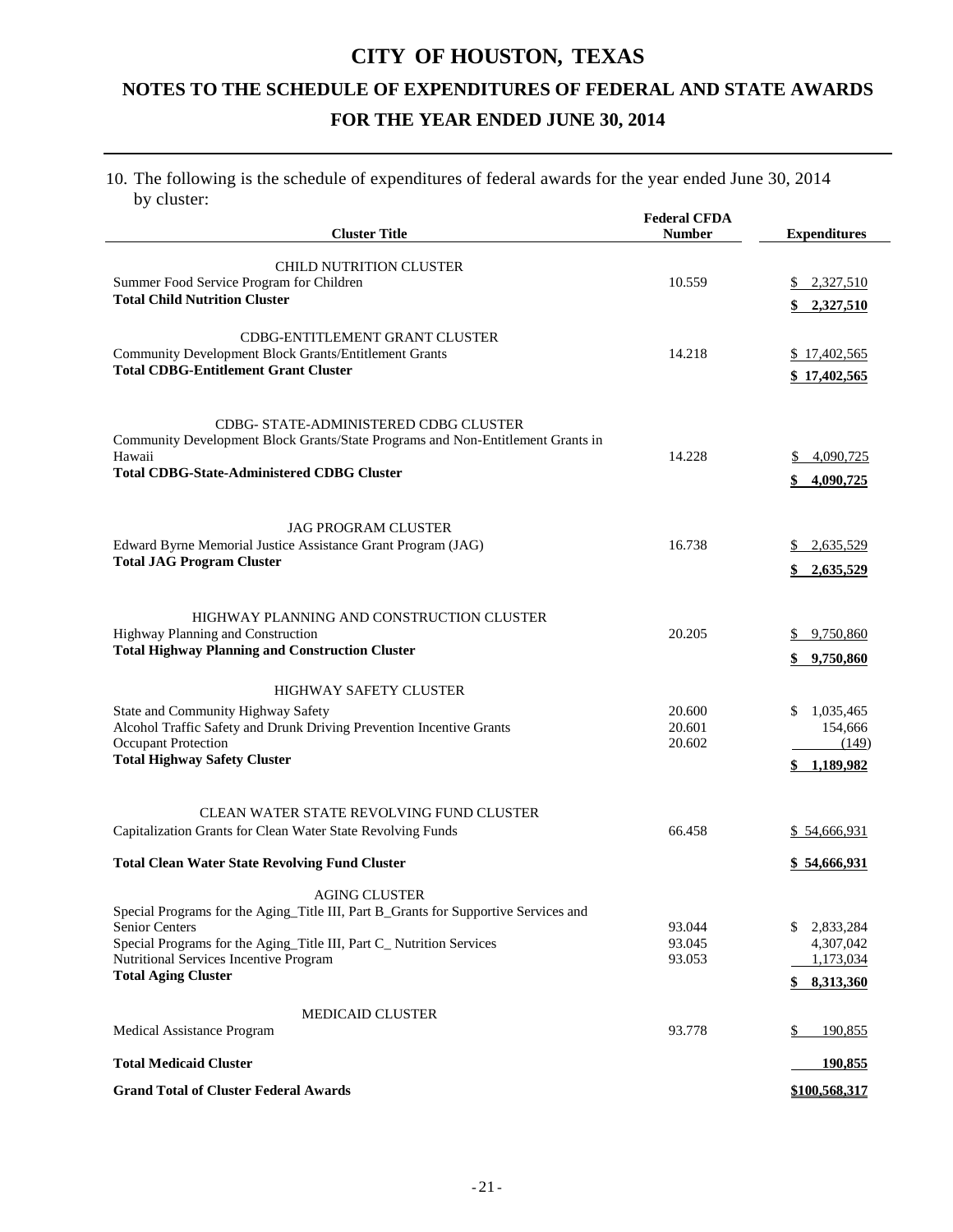### **CITY OF HOUSTON, TEXAS SCHEDULE OF FINDINGS AND QUESTIONED COSTS FOR THE YEAR ENDED JUNE 30, 2014**

#### **I. SUMMARY OF AUDITORS' RESULTS**

- 1. The independent auditors' report on the basic financial statements expressed an unmodified opinion.
- 2. A material weakness in internal control over financial reporting was identified. No significant deficiency in internal control over financial reporting was noted.
- 3. No instances of noncompliance considered material to the basic financial statements were disclosed in the audit.
- 4. A significant deficiency in internal control over compliance with requirements applicable to federal and state award programs was identified but was not considered to be a material weakness.
- 5. The independent auditors' report on compliance with requirements applicable to major federal and state award programs expressed an unmodified opinion for all major programs.
- 6. The audit disclosed a finding required to be reported by OMB Circular A-133.
- 7. The City's major programs were:

| <b>CFDA</b><br><b>Name of Major Federal/State Program</b><br><b>Number</b> |  |
|----------------------------------------------------------------------------|--|
| 14.231<br><b>Emergency Solutions Grant Program</b>                         |  |
| Housing Opportunities for Persons with AIDS<br>14.241                      |  |
| <b>Community Development Block Grants/Brownfields</b>                      |  |
| <b>Economic Development Initiative</b><br>14.246                           |  |
| 20.106<br><b>Airport Improvement Program</b>                               |  |
| <b>Highway Planning and Construction</b><br>20.205                         |  |
| Capitalization Grants for Clean Water State Revolving Funds<br>66.458      |  |
| High Intensity Drug Trafficking Areas Program<br>95.001                    |  |
| <b>Port Security Grant Program</b><br>97.056                               |  |
| CDBG DR Rental H R 2<br><b>State</b>                                       |  |
| <b>HIV Rapid Testing</b><br><b>State</b>                                   |  |
| <b>Nurse Family Partnership Program</b><br>State                           |  |

- 8. For federal awards and state awards, a dollar threshold of \$3,000,000 and \$457,247, respectively, was used to distinguish between Type A and Type B programs, as defined in OMB Circular A-133 and State of Texas UGMS.
- 9. The City did not qualify as a low-risk auditee, as defined in OMB Circular A-133. However, it qualified as a low risk auditee as defined by the State of Texas UGMS.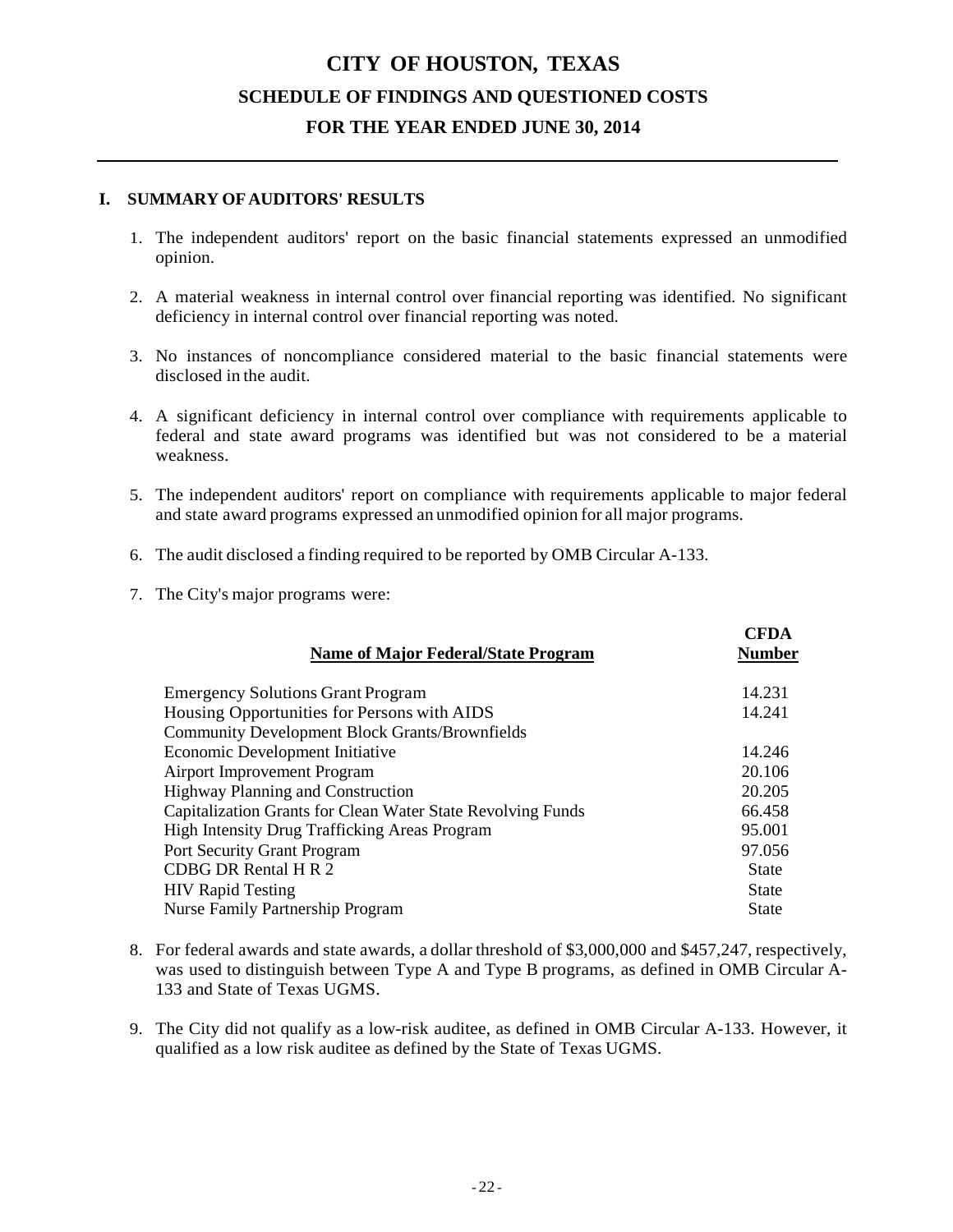### **CITY OF HOUSTON, TEXAS SCHEDULE OF FINDINGS AND QUESTIONED COSTS FOR THE YEAR ENDED JUNE 30, 2014**

#### **II. FINANCIAL STATEMENT FINDINGS SECTION**

#### **FINDING NO. 2014-001 – MATERIAL WEAKNESS IN INTERNAL CONTROL OVER FINANCIAL REPORTING PROCESS**

**Condition** – Various departments within the City did not adjust certain accounts to reflect appropriate year-end balances on the financial statements on a timely basis. Management subsequently correctly recorded the transactions and account balances and as a result the City's financial statements are fairly presented.

In connection with the ongoing construction projects, the City is not timely closing out completed projects to capital asset accounts and begins the process of depreciating the completed projects. In testing the City's status of work-in-process (WIP) accounts in connection with the current year's audit, we noted most of the IT/Radio completed projects remained in WIP as of June 30, 2014 and for which no depreciation was recorded. For this particular project, some of the project phases/milestones were completed in prior years.

While these adjustments were made in the 2014 financial statements, the WIP balance was initially overstated by \$107 million and components of capital assets were understated by the corresponding amount in several funds resulting in a depreciation expense and accumulated depreciation being understated by \$1.3 million.

**Criteria –** Effective internal controls over financial reporting include processes and procedures for proper recording of transactions, timely reconciliation of general ledger account details to control accounts, proper cut-off procedures and effective supervision, review and approval processes to ensure preparation of financial statements in conformity with U.S. GAAP.

GAAP also requires that capital asset records be maintained by public entities in a complete, accurate and detailed manner and that governments report all capital assets with the consideration of depreciation, including infrastructure assets.

**Cause** – Inadequate and deficient controls over year-end close processes and over monitoring WIP projects and recording them appropriately in the general ledger.

**Effect or Potential Effect** – The absence of control policies and procedures, including analytic reviews as noted in prior audit findings, to prevent, detect, and correct material misstatements in the financial statements on a timely basis increases the risk that the City's financial statements could contain material misstatements.

Future reporting, tracking and management of capital assets and computations of depreciation will be adversely affected by capital asset records that do not contain enough detail to completely summarize and transfer construction in progress costs to completed assets by proper component.

**Recommendation** – The department's accounting staff has reduced the number of post-closing audit entries substantially from prior years. We recommend that the City continue to develop procedures, including analytic reviews of interim financial reports, to insure that material misstatements are detected on a timelier basis.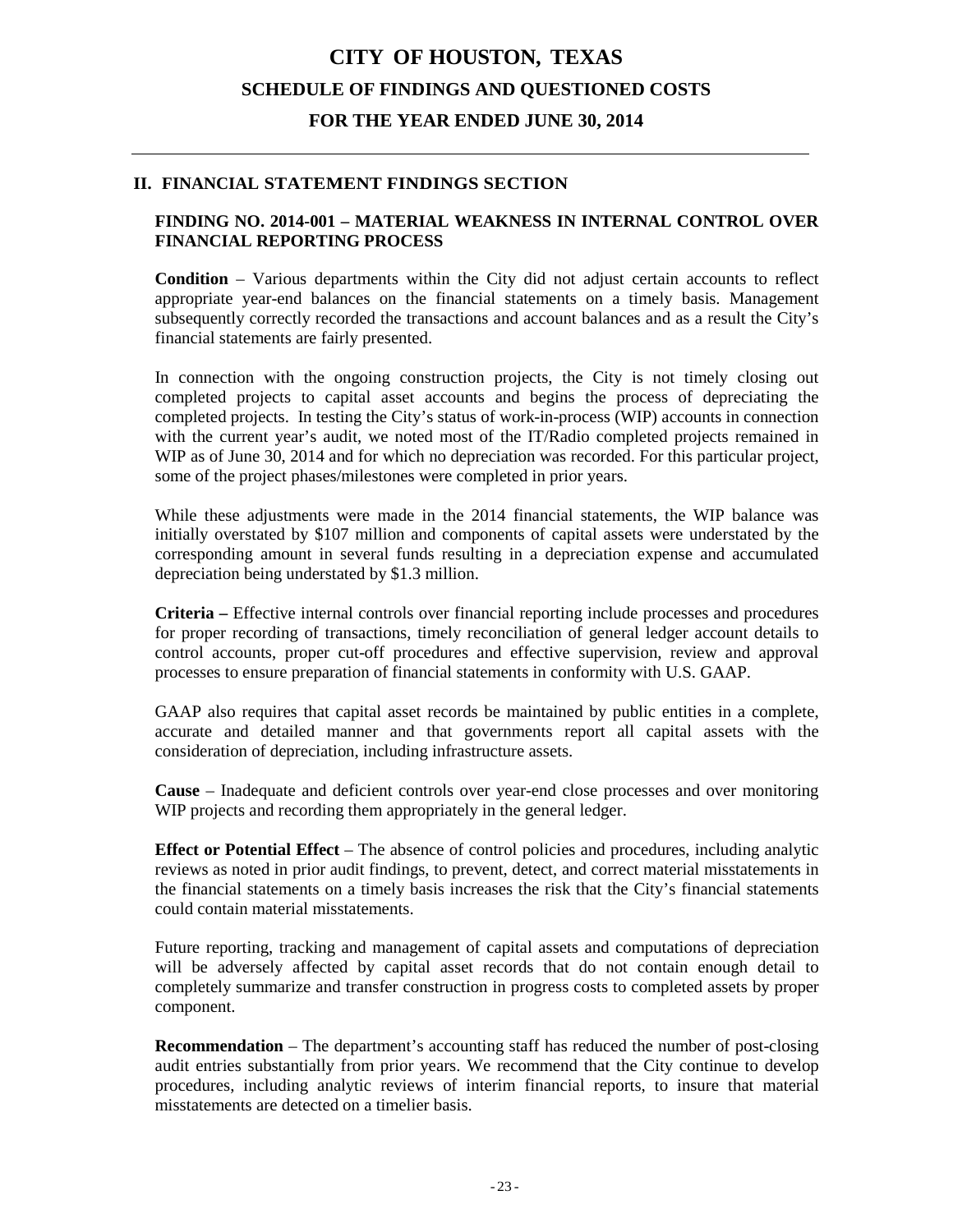## **CITY OF HOUSTON, TEXAS SCHEDULE OF FINDINGS AND QUESTIONED COSTS FOR THE YEAR ENDED JUNE 30, 2014**

Further, we recommend that the City perform a more detailed/in-depth review of projects that are in WIP. The review of projects by finance management should include corroboration with the project managers, when possible, to determine on a timely basis whether the projects are ongoing or complete and whether the costs should be transferred. Based on such reviews, management should transfer the WIP costs to capital assets or expense such costs. Management should also consider lowering the threshold applied to these reviews in order to identify projects that may, in the aggregate, be material.

**Views of Responsible Officials** – Management does not disagree with this finding.

**Corrective Action Plan –** A process will be implemented which includes reviewing the WIP monthly, meeting with project managers through a City-wide roundtable for updates, and developing forms for use in preparation of WIP project status. In addition, the recent approval by City Council on December 3, 2014 of the City's Financial Policies provides additional guidance for financial reporting for all departments.

**Estimated Completion Date** – June 30, 2015

**City Contact Person** – Deputy Assistant Director (Fixed Assets), Financial Reporting and Operation Division of Finance Department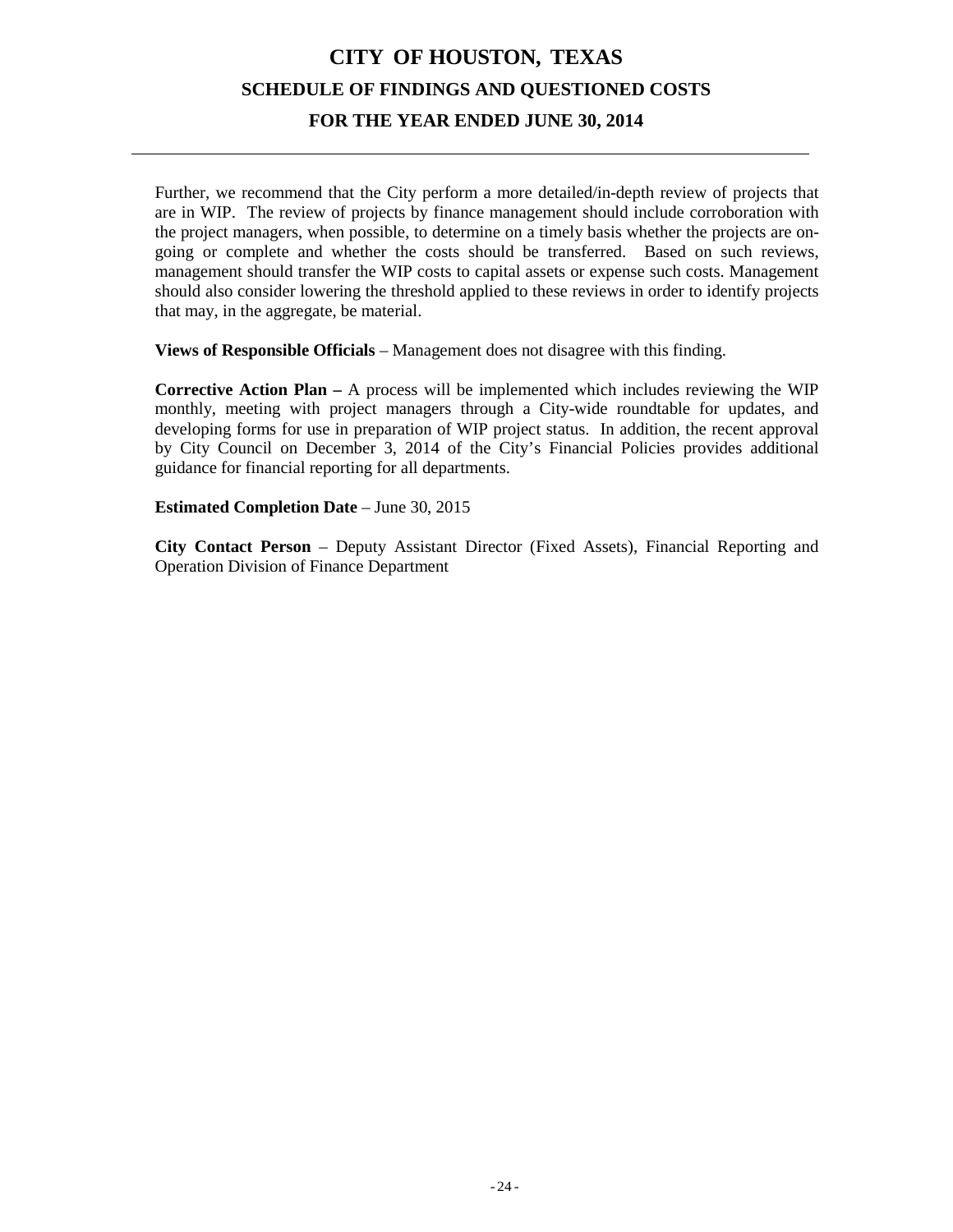### **CITY OF HOUSTON, TEXAS SCHEDULE OF FINDINGS AND QUESTIONED COSTS FOR THE YEAR ENDED JUNE 30, 2014**

**Questioned**

#### **III. FEDERAL AND STATE AWARDS FINDINGS AND QUESTIONED COSTS SECTION**

#### **Program Finding/Noncompliance Costs**

#### **FINDING NO. 2014-002: COMPLIANCE AND SIGNIFICANT DEFICIENCY IN INTERNAL CONTROL OVER COMPLIANCE WITH DAVIS BACON ACT REQUIREMENTS**

**Capitalization Grants for Clean Water State Revolving Conditions** – During the course of our test for the City's compliance with the - None Davis- Bacon Act related to obtaining weekly certified payrolls from its prime and subcontractors, we noted 1 (one) and twenty-one (21) instances where weekly certified payroll submissions were not obtained from prime and subcontractors, respectively.

**Funds – CFDA #66.458**

**Criteria** – The Davis Bacon Act requires that certified payroll information be submitted on a weekly basis. This documentation should be reviewed for compliance andmaintained bytheCity.

**Perspective** – 30 samples were selected to test compliance with the Davis Bacon Act of which 9 samples had exceptions.

**Cause** – Lack of controls in place to ensure subcontractors are submitting payroll certifications on time.

**Effect** – The City is not in compliance with the requirements set forth in the grant agreement and the Davis-Bacon compliance requirement.

**Recommendation** – The Office of Business Opportunity (OBO) should review current policies and the Davis-Bacon compliance requirement. OBO should implement a process that promotes communication between the department and the contractor and identifies missing or untimely certified payroll submissions.

**Views of Responsible Officials** – Management does not disagree with this finding.

**Corrective Action Plan of Management** – Standards have been implemented requiring Office of Business Opportunity (OBO) staff to notify the assigned contracting department project manager, in writing of missing items. Should escalation of the issue occur, a meeting with the prime contractor to obtain the required compliance will occur. It is recommended that all COH contracts include sanctions to ensure compliance with Davis-Bacon requirements. Until this is implemented, OBO will continue to notify the prime contractor and assigned project manager, in writing, of their requirements and escalate the issues to compel contractors to comply.

**Estimated Completion Date –** June 30, 2015

**City Contact Person** – Division Manager, Contract Compliance Section, Office of Business **Opportunity**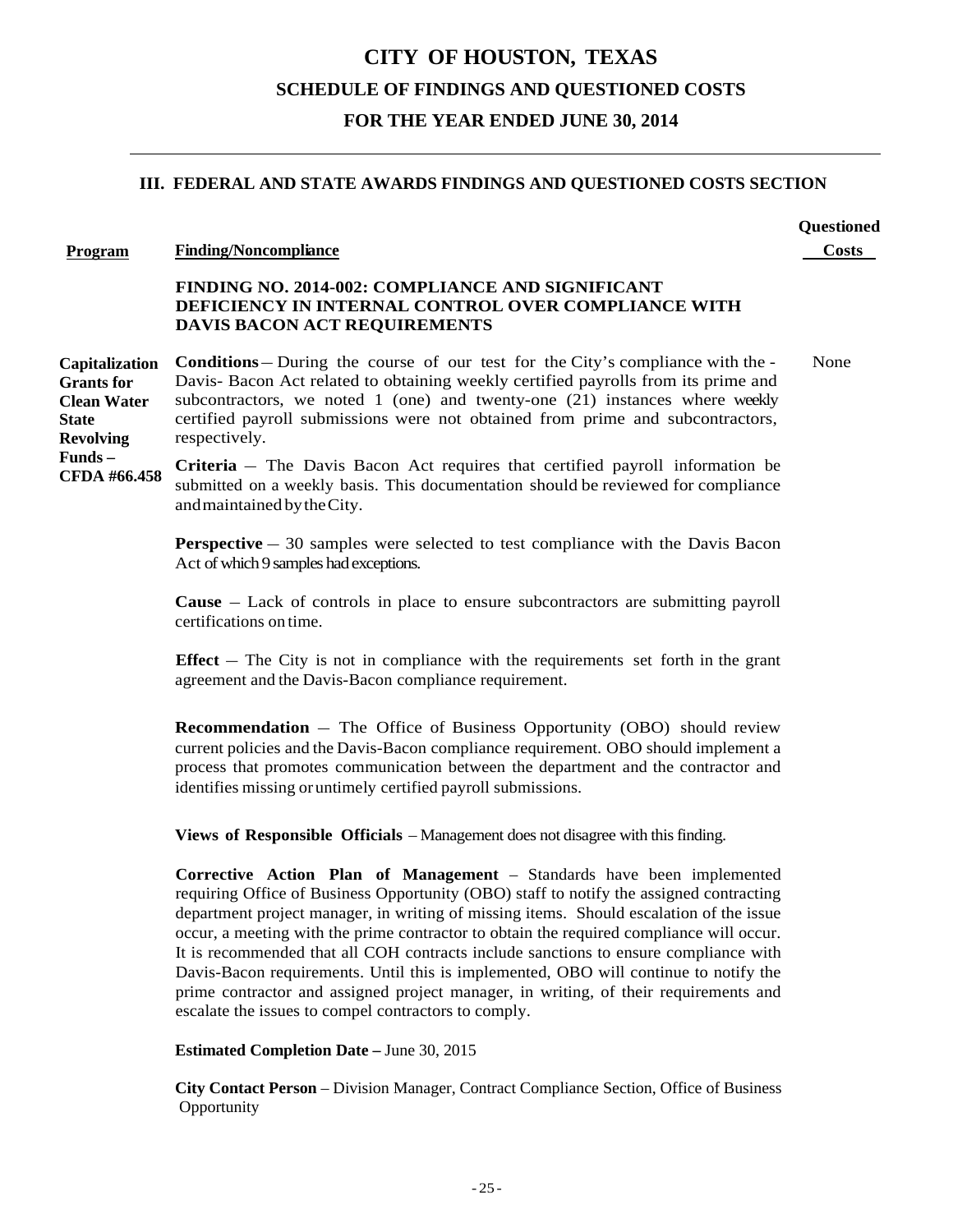#### **IV. STATUS OF PRIOR-YEAR FINDINGS AND QUESTIONED COSTS**

#### **Finding 2013-001 – Significant Deficiency in Internal Control over Financial Reporting Process**

**Finding** – While there was significant improvement in the City's financial reporting process in the current year, the City should enhance this process by requiring responsible financial reporting personnel, at the department level, to perform analytical reviews of financial results on a periodic basis, and also review and approve material journal entries that affect their respective departmental financial results.

**Recommendation** – Due to the City's diverse operations, there is a need to perform high level analytical reviews at a department level, where the departmental management has a clearer picture of the financial results of the respective department. In addition, the review and approval of material journal entries at a high level of management within a department should mitigate the risk that a material misstatement to the financial statements could occur.

**Status** – Communications regarding the guidance on analysis and timely posting of departmental journal entries were forwarded to Departmental staff. Key points included the following requirements: 1) posting entries within 5 business days of occurrence and/or period end whichever is earlier; 2) departmental reviews on a monthly, quarterly and yearly basis to ensure all material entries are recorded prior to the period close; 3) establishment of a \$50,000 threshold of entries for review; and 4) defining key transactions as those based on timing, size or nature of transaction. In addition, any unusual transactions are to be reviewed by Finance and Controller's Office as they occur. In addition, comprehensive financial policies were approved by City Council on December 3, 2014. These policies provide additional guidance for financial reporting for all departments.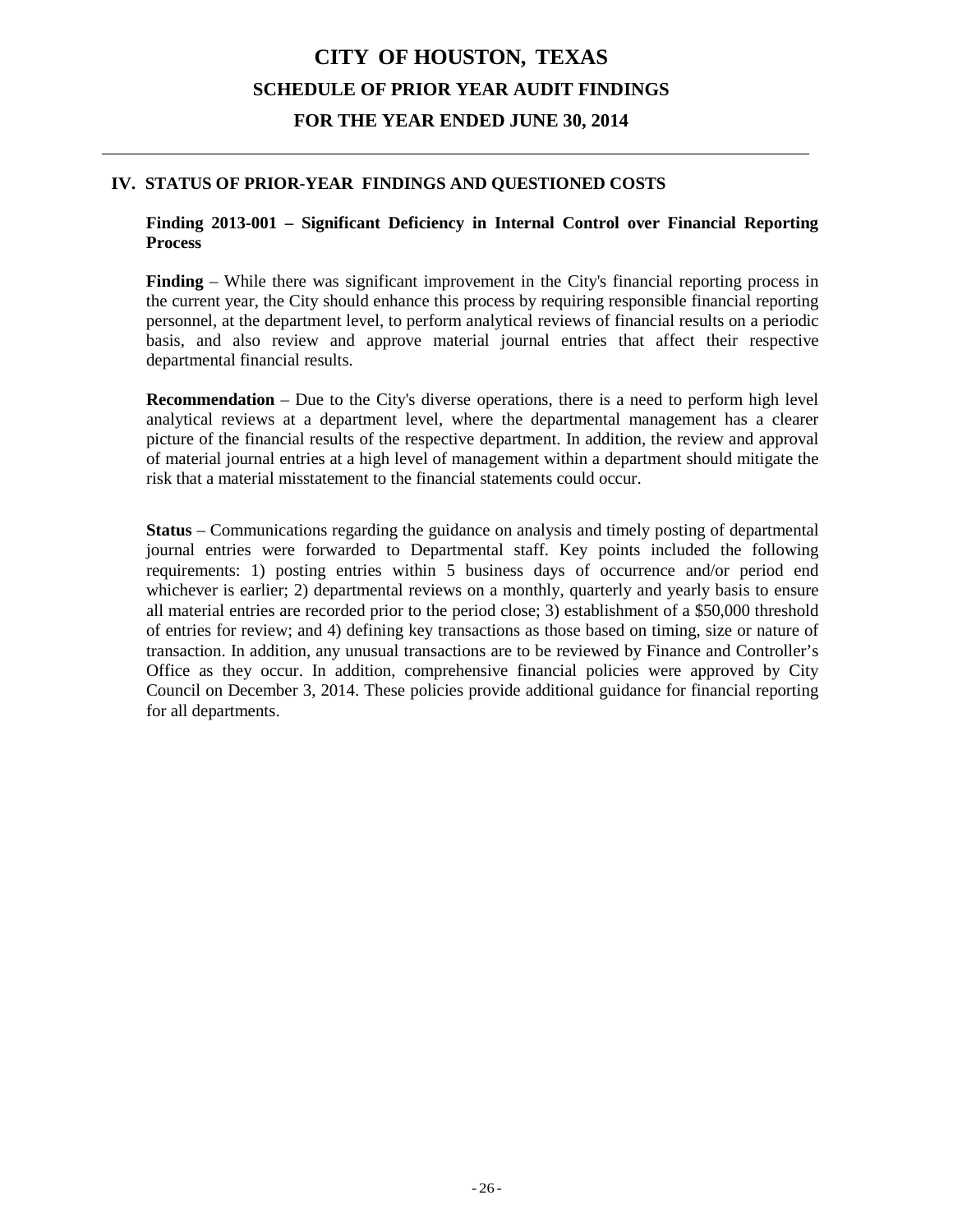#### **FINDING 2013-002 – SIGNIFICANT DEFICIENCY IN INTERNAL CONTROL: SECURITY POLICIES AND PROCEDURES**

**Finding** – During the course of the audit procedures for the City of Houston, several IT security deficiencies were identified. Although no single audit deficiency individually constituted a significant deficiency, when viewed in the aggregate they constitute a significant deficiency over the IT environment. These IT observations were noted across various departments and did not meet information security good practices.

**Recommendation** – It is recommended that management develop and implement policies and procedures, or reinforce existing policies and procedures to address the above deficiencies, as well as monitor the compliance with these policies and procedures. Additionally, management should consider additional training for relevant personnel to improve compliance with IT security policies and procedures; additional oversight responsibilities could also be considered to monitor compliance.

**Status** – The City of Houston's Chief Information Security Officer has established the following:

- Executive Order 1-48 IT Security Policy
- Administrative Procedure (AP) 8.1 Appropriate Use of City Information and City Information Technology Resources was signed by Mayor Parker on October 17, 2014.
- AP 8.2 Cybersecurity Program was signed by Mayor Parker on October 17, 2014.

Administrative Procedures for Mobile Device Security, Mobile Devise Management and Bring Your Own Device are in final draft and in the approval process with an estimated completion date of February 15, 2015. Additionally, Cybersecurity User Awareness Training has been completed by over 90% of City of Houston employees. The Municipal Courts application that was slated to be complete by September 2014 was delayed until December 15, 2014 and is still further delayed until April 2, 2015.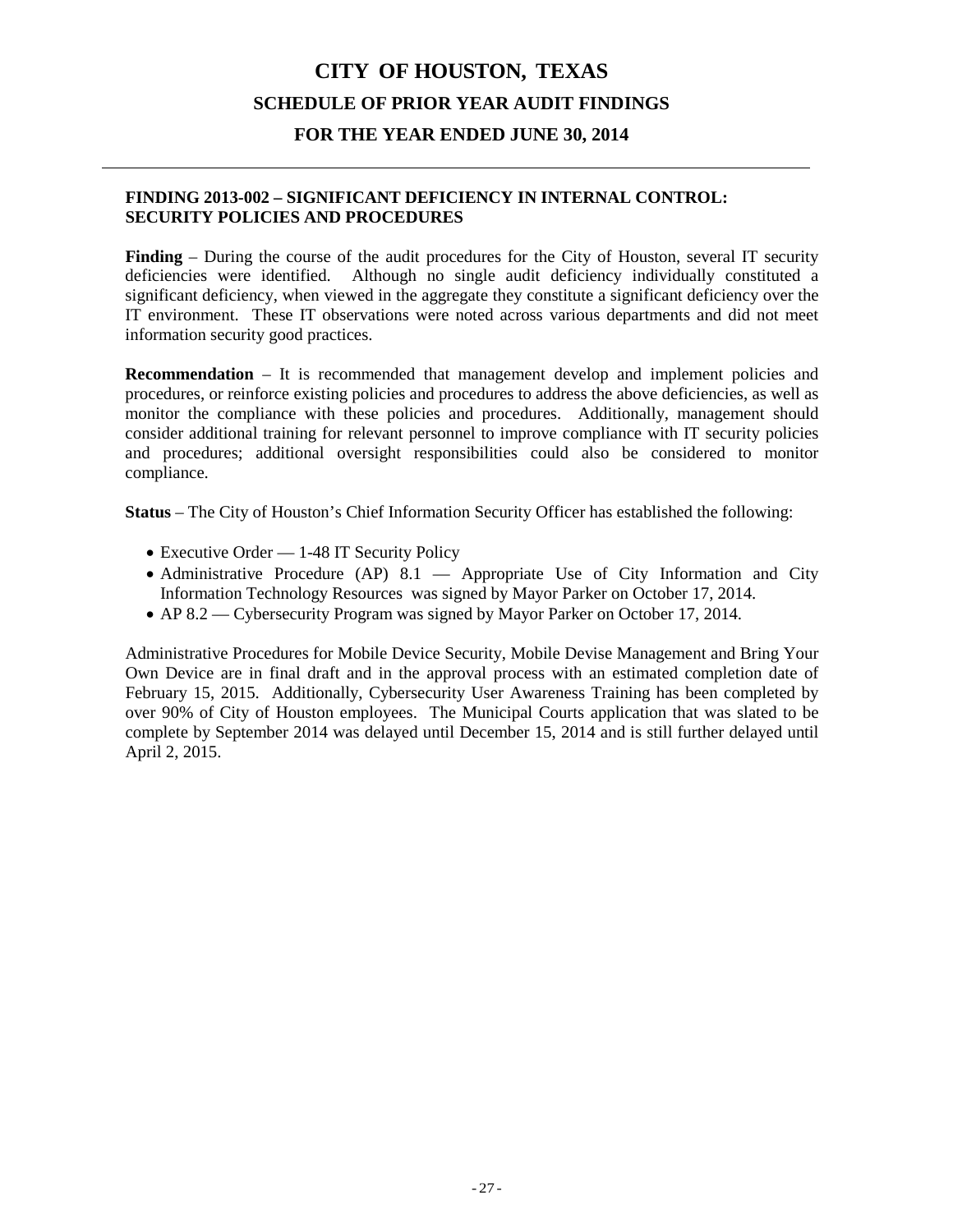| <b>Program</b>                                                                                      | <b>Finding/Noncompliance</b>                                                                                                                                                                                                                                                                                                                                                                                                                                                                                                                                                                                                                                                                                                                                                                                                                                                                  | <b>Questioned</b><br>Costs |
|-----------------------------------------------------------------------------------------------------|-----------------------------------------------------------------------------------------------------------------------------------------------------------------------------------------------------------------------------------------------------------------------------------------------------------------------------------------------------------------------------------------------------------------------------------------------------------------------------------------------------------------------------------------------------------------------------------------------------------------------------------------------------------------------------------------------------------------------------------------------------------------------------------------------------------------------------------------------------------------------------------------------|----------------------------|
|                                                                                                     | <b>Significant Deficiency Control Finding</b><br>2013-003: Allowable Costs/Cost Principles                                                                                                                                                                                                                                                                                                                                                                                                                                                                                                                                                                                                                                                                                                                                                                                                    |                            |
| <b>Energy Efficiency and</b><br><b>Conservation Block</b><br>Grant (EECBG) -<br><b>CFDA #81.128</b> | <b>Finding</b> – During fiscal year 2012, the US Department of Energy<br>(DoE) performed an audit of the EECBG program for fiscal year<br>2011 program activity. During the audit, the DoE identified<br>\$455,156 worth of costs that were not permissible under the grant<br>agreement and did not reimburse the City for the items. The City<br>then recorded an entry to move the costs from the grant fund to the<br>capital projects fund. During fiscal year 2013, it became apparent<br>that the correcting entry to move the expense across funds was<br>erroneously recorded as an expenditure recovery (revenue) item<br>rather than an expense in the proper funds. The recovery entry was<br>reversed, but the expenditures remained in the grant fund rather than<br>the capital projects fund until the issue was re-identified during the<br>fiscal year 2013 external audit. | \$455,156                  |
|                                                                                                     | <b>Recommendation</b> $-$ The City should review current policies to<br>determine if additional review processes for grant related<br>expenditures should be included. The General Services Department<br>should thoroughly monitor all grant expenditures to ensure they<br>meet the allowability requirement.                                                                                                                                                                                                                                                                                                                                                                                                                                                                                                                                                                               |                            |
|                                                                                                     | <b>Status</b> – The General Services Department initiated and completed<br>an adjusting entry to correct the reporting allocation in accordance<br>with the grant guidelines. This grant is now closed.                                                                                                                                                                                                                                                                                                                                                                                                                                                                                                                                                                                                                                                                                       |                            |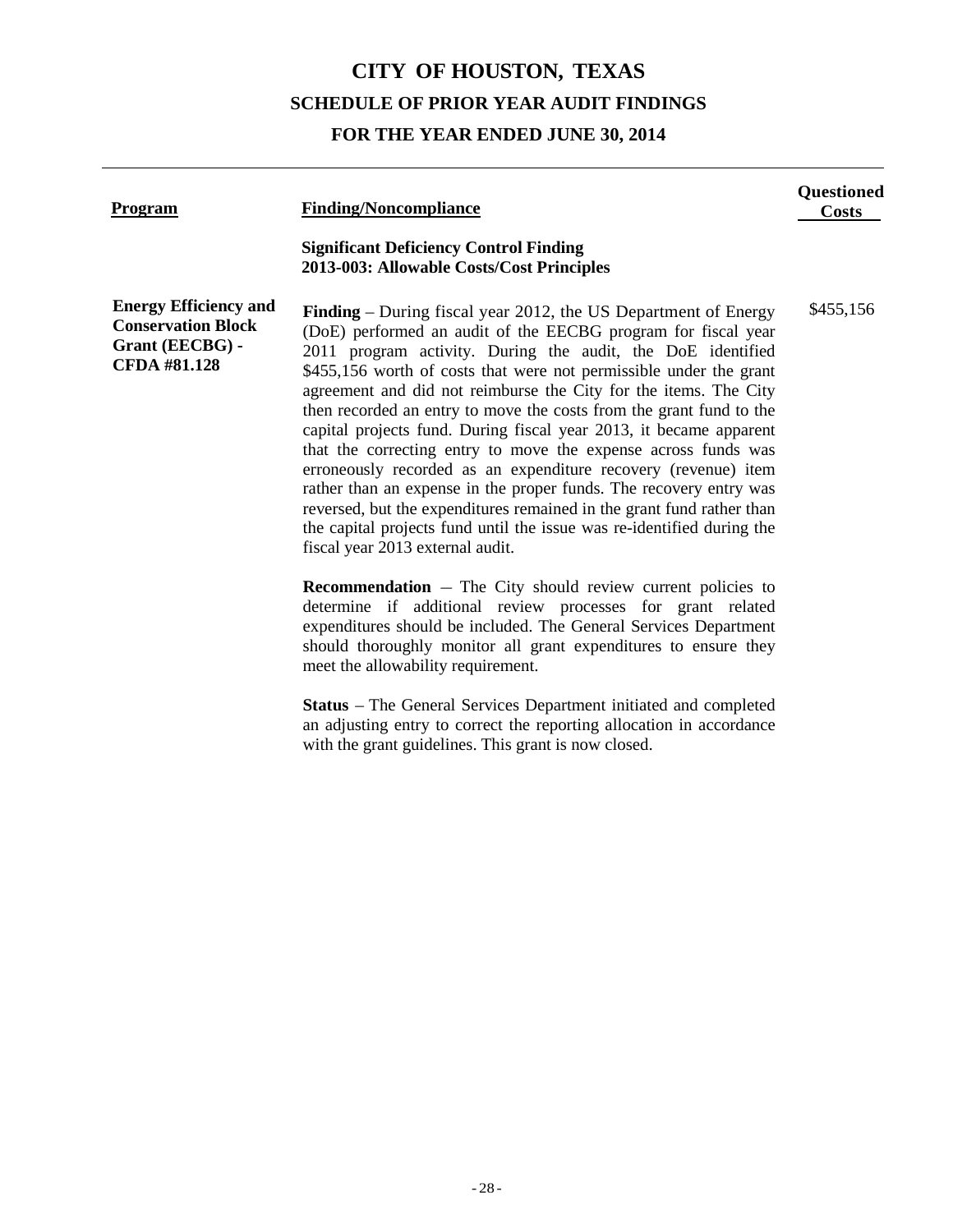| Program                                                        | <b>Finding/Noncompliance</b>                                                                                                                                                                                                                                                                                                                                                                                                                                                                                         | <b>Questioned</b><br><b>Costs</b> |
|----------------------------------------------------------------|----------------------------------------------------------------------------------------------------------------------------------------------------------------------------------------------------------------------------------------------------------------------------------------------------------------------------------------------------------------------------------------------------------------------------------------------------------------------------------------------------------------------|-----------------------------------|
|                                                                | <b>Compliance and Significant Deficiency Control</b><br>Finding 2013-004: Reporting                                                                                                                                                                                                                                                                                                                                                                                                                                  |                                   |
| <b>Emancipation</b><br>$\textbf{Park} -$<br><b>State Grant</b> | <b>Finding</b> – The City did not comply with reporting requirements<br>by the grant. Three of four quarterly status submission reports<br>were not submitted within the required time frame. There was no<br>evidence of review of the quarterly status reports and the City did<br>not seek reimbursement for any of the properties purchased with<br>Emancipation Park grant funds.                                                                                                                               | N/A                               |
|                                                                | <b>Recommendation</b> $-$ The City should review current policies<br>and the grant agreement reporting requirements. The Houston<br>Parks and Recreation Department (HPARD) should be aware of<br>the reporting requirements and filing deadlines set forth in the<br>grant agreement. In addition, the City should create a reporting<br>process which includes a control that provides evidence of<br>review by someone other than the preparer of the report.                                                     |                                   |
|                                                                | HPARD should be aware of the reimbursement requirements and<br>deadlines set forth in the grant agreement. HPARD should make<br>an effort to reduce the time between payment for grant activity<br>and reimbursement requests to ensure timely reimbursement for<br>grant funds and compliance with grant requirements.                                                                                                                                                                                              |                                   |
|                                                                | <b>Status</b> – The Houston Parks and Recreation Department<br>(HPARD) has prepared and maintains a schedule of reporting<br>requirements and reviews procedures for each grant. Further<br>HPARD will maintain a checklist to ensure effective internal<br>controls. These tools have been communicated to staff to ensure<br>that all appropriate personnel have a proper understanding of the<br>policies<br>procedures<br>pertaining<br>expenditures,<br>and<br>to<br>reimbursements and reporting requirements. |                                   |